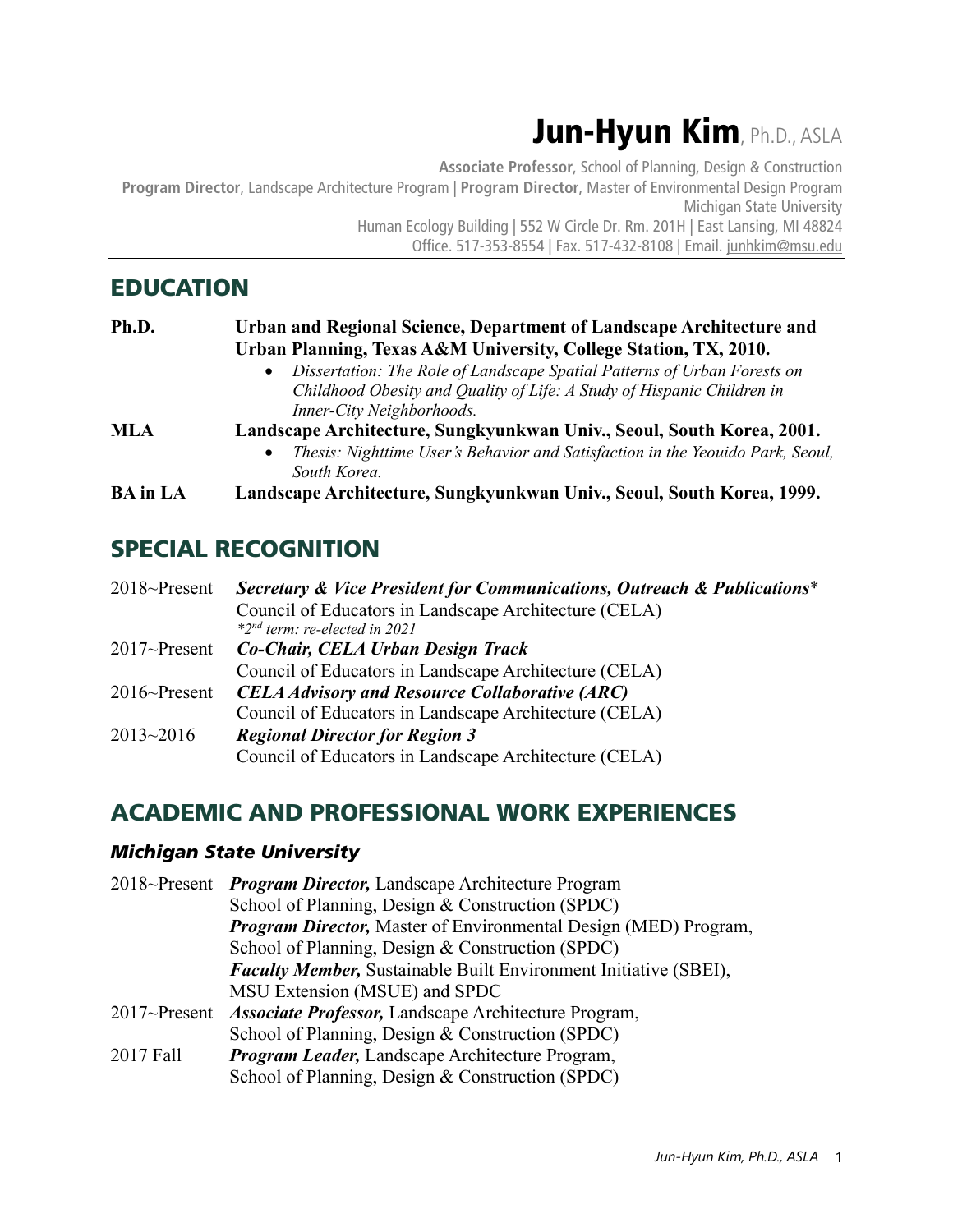#### *Texas A&M University*

| $2011 - 2017$ | <b>Assistant Professor, Department of Landscape Architecture and Urban Planning</b> |
|---------------|-------------------------------------------------------------------------------------|
| $2014 - 2017$ | <b>Faculty Member, Design Research for Active Living (DrAL)</b>                     |
| $2013 - 2017$ | <b>Faculty Affiliate, Institute for Sustainable Coastal Communities (ISCC)</b>      |
| $2011 - 2017$ | <b>Faculty Fellow, Center for Health Systems &amp; Design (CHSD)</b>                |

### *California Polytechnic State University*

| $2010 - 2011$ | <b>Assistant Professor, Landscape Architecture Department,</b>           |
|---------------|--------------------------------------------------------------------------|
|               | California Polytechnic State University (Cal Poly), San Luis Obispo, CA. |

#### *Texas A&M University*

| 2008~2009     | <b>Research Assistant, Center for Health Systems &amp; Design (CHSD)</b>                   |
|---------------|--------------------------------------------------------------------------------------------|
| $2005 - 2008$ | <b>Teaching Assistant, Department of Landscape Architecture and Urban Planning</b>         |
| Fall 2006     | <b>Research Assistant, Department of Landscape Architecture and Urban Planning</b>         |
|               | Summer 2005 Research Assistant, Texas Transportation Institute (TTI), College Station, TX. |
| $2004 - 2005$ | <b>Research Assistant, Department of Landscape Architecture and Urban Planning</b>         |

#### *License*

| 1999 | License of Landscape Architecture Engineer (First Class / License #: 99207070840E) |
|------|------------------------------------------------------------------------------------|
|      | Korean Construction Engineer and Architect (KOCEA), Seoul, South Korea             |

## HONORS, AWARDS AND FELLOWSHIPS

| 2022      | <b>CELA Academy of Fellows Outstanding Poster Award - Best Poster Award</b><br>"Landscape performance research to enhance resilience of a vulnerable<br>community in Michigan", Kim, J.-H., O'Keefe, P., Sohn, W., and Kotval-<br>Karamchandani, Z., Council of Educators in Landscape Architecture (CELA)                      |
|-----------|---------------------------------------------------------------------------------------------------------------------------------------------------------------------------------------------------------------------------------------------------------------------------------------------------------------------------------|
| 2021      | <b>CELA Excellence in Design Studio Teaching Award – Senior Level</b><br>Council of Educators in Landscape Architecture (CELA)                                                                                                                                                                                                  |
|           | <b>CELA Academy of Fellows Outstanding Poster Award – Best Poster Award</b><br>"Developing a revitalization planning and design guideline for enhancing land<br>use performance of a shrinking city", Kim, J.-H., Yang, S., Sohn, W., and<br>Kotval-Karamchandani, Z., Council of Educators in Landscape<br>Architecture (CELA) |
| 2019~2021 | <b>Inaugural Cohort Member, CANR Leadership Development Program</b><br>College of Agriculture and Natural Resources, Michigan State University                                                                                                                                                                                  |
| 2019      | <b>Research Fellow</b><br>Case Study Investigation Program, Landscape Architecture Foundation (LAF)                                                                                                                                                                                                                             |
|           | <b>EDRA Best Poster Award</b><br>"A design-oriented approach of preparedness against active shooters: A case of<br>evaluating a university student lounge", Kellom, K., Kim, J.-H., and Nubani, L.,                                                                                                                             |
|           |                                                                                                                                                                                                                                                                                                                                 |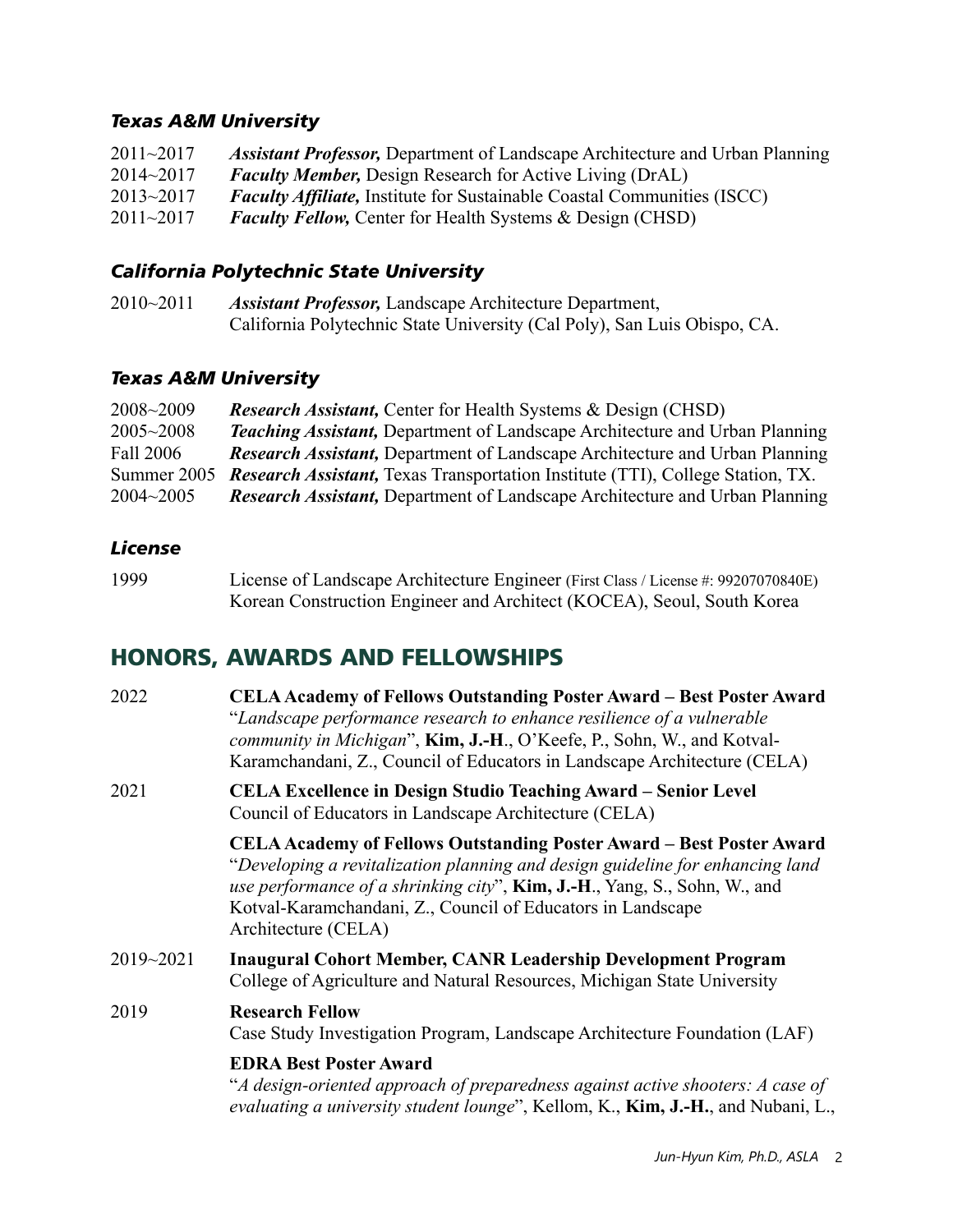|      | Environmental Design Research Association (EDRA)                                                                                                                                                                                                                                                                                              |
|------|-----------------------------------------------------------------------------------------------------------------------------------------------------------------------------------------------------------------------------------------------------------------------------------------------------------------------------------------------|
|      | <b>KIID Excellent Research Presentation Award</b><br>"Signage system development for improving wayfinding in interior spaces at<br>schools", Kim, S.-K., Son, J., Nubani, L., and Kim, J.-H., Korean Institute of<br>Interior Design (KIID)                                                                                                   |
| 2017 | <b>CELA Excellence in Teaching Award – Junior Level</b><br>Council of Educators in Landscape Architecture (CELA)                                                                                                                                                                                                                              |
|      | <b>CELA Academy of Fellows Outstanding Award - Honorable Mention</b><br>"A system-oriented design approach for urban revitalization: Transit hub and<br>mixed-use development in the Energy Corridor District, Houston, Texas, USA",<br>Sohn, W., Kim, J.-H., Ning, S., and Kim, Y., Council of Educators in Landscape<br>Architecture (CELA) |
|      | <b>CELA Academy of Fellows Outstanding Award - Honorable Mention</b><br>"Public awareness analysis on the damaged urban forest land (UFL) and its<br>restoration policy using structural equation model (SEM)", Park, J., Kim, J.-H.,<br>Huh, K.Y., Council of Educators in Landscape Architecture (CELA)                                     |
| 2016 | <b>Inaugural CELA Academy of Fellows Outstanding Poster Award - Best</b><br><b>Poster Award</b>                                                                                                                                                                                                                                               |
|      | "Design Assessment for Sustainable Hydrologic System Development Using a<br>Systematic Framework", Sohn, W., Kim, J.-H., and Newman, G., Council of<br>Educators in Landscape Architecture (CELA)                                                                                                                                             |
| 2015 | <b>CELA Excellence in Research &amp; Creative Works Award – Junior Level</b><br>Council of Educators in Landscape Architecture (CELA)                                                                                                                                                                                                         |
|      | <b>Outstanding Mentor Award</b><br>Department of Landscape Architecture and Urban Planning,<br>Texas A&M University, College Station, TX                                                                                                                                                                                                      |
| 2014 | The Montague-CTE Scholar Award (University Teaching Award)<br>Center for Teaching Excellence, Texas A&M University, College Station, TX                                                                                                                                                                                                       |
|      | <b>Outstanding Instructor Award</b><br>Department of Landscape Architecture and Urban Planning,<br>Texas A&M University, College Station, TX                                                                                                                                                                                                  |
| 2013 | <b>Faculty Institute Award: Flipping Your Courses</b><br>Instructional Technology Services, Texas A&M University, College Station, TX                                                                                                                                                                                                         |
| 2011 | <b>CTL Professional Development Award</b><br>Center for Teaching and Learning, California Polytechnic State University,<br>San Luis Obispo, CA                                                                                                                                                                                                |
| 2010 | <b>Walt Tyron Professional Development Award</b><br>Landscape Architecture Department, California Polytechnic State University,<br>San Luis Obispo, CA                                                                                                                                                                                        |
| 2009 | 1st session winner of the 2009 Student Research Week<br>(Active Living/Public Health)<br>Texas A&M University, College Station, TX                                                                                                                                                                                                            |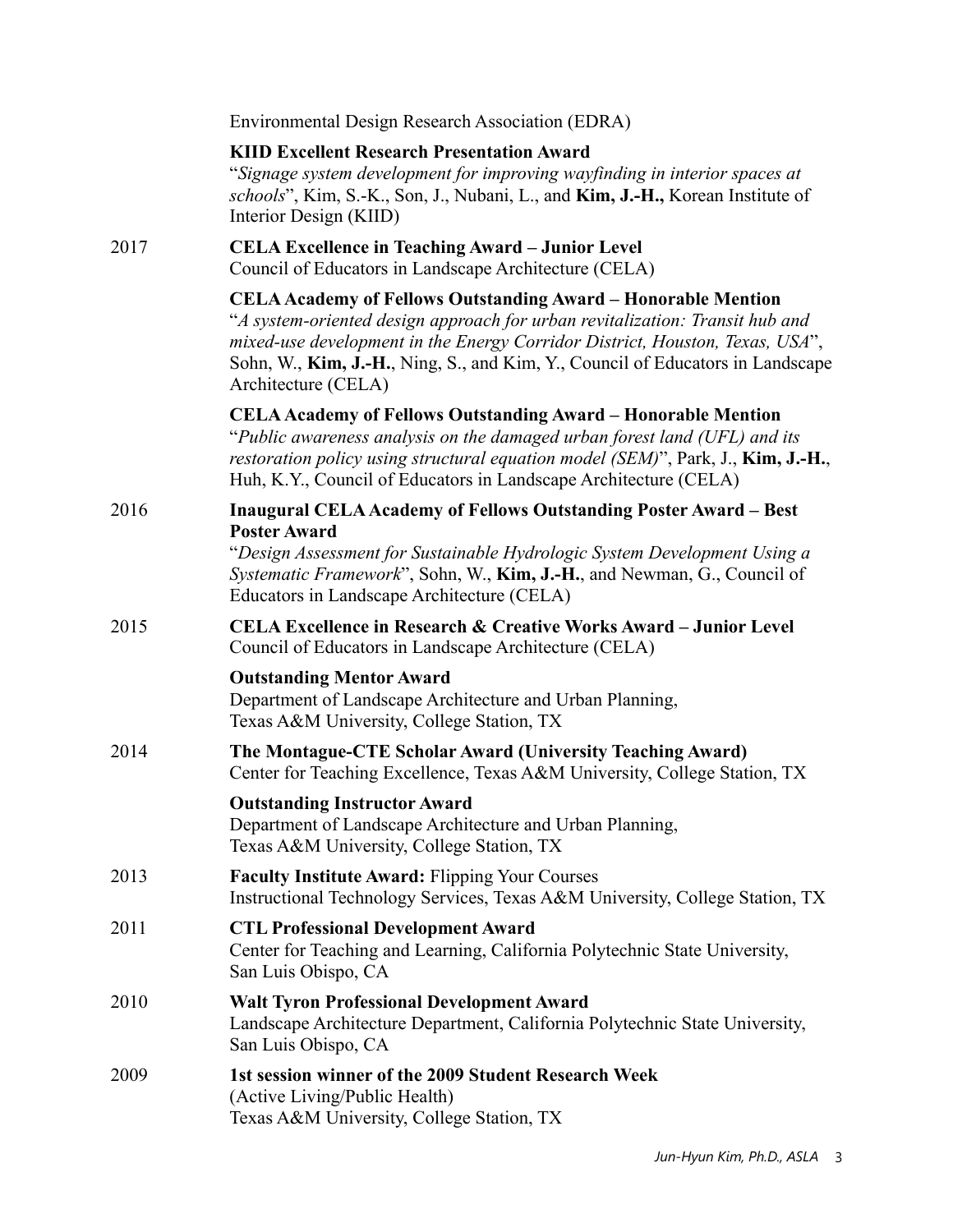|           | <b>Taxonomy winner of the 2009 Student Research Week</b><br>(Active Living/Public Health)<br>Texas A&M University, College Station, TX |
|-----------|----------------------------------------------------------------------------------------------------------------------------------------|
|           | <b>Interdisciplinary Research Ribbon Recognition</b><br>Texas A&M University, College Station, TX                                      |
|           | <b>Environmental Health and Safety Department Safety Recognition</b><br>Texas A&M University, College Station, TX                      |
| 2008      | <b>Department Head Honor Roll</b><br>Dept. of Landscape Architecture and Urban Planning,<br>Texas A&M University, College Station, TX  |
| 2004      | <b>AUF Graduate Student Tuition Fellowship</b><br>Texas A&M University, College Station, TX                                            |
| 2001      | <b>Summa Cum Laude</b><br>Sungkyunkwan University, Seoul, South Korea                                                                  |
| 1999      | <b>Summa Cum Laude</b><br>Sungkyunkwan University, Seoul, South Korea                                                                  |
| 1996~2000 | <b>University Scholarships for Academic Excellence and Achievement</b><br>Sungkyunkwan University, Seoul, South Korea                  |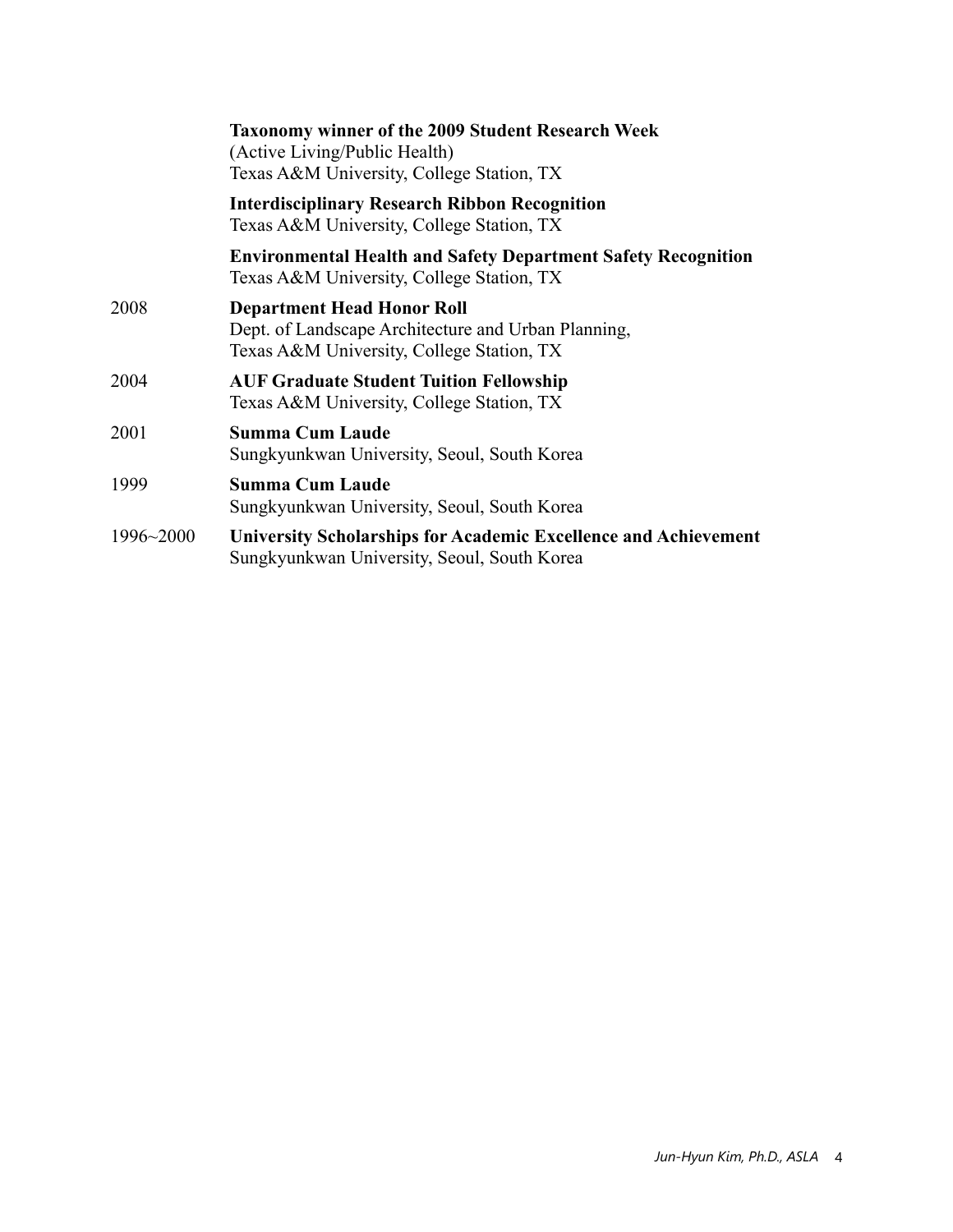## RESEARCH EXPERIENCE

# Funded Grants and Research Projects

### *Extramural Research Grants*

| (Co-PI) Development of Comprehensive Climate Vulnerability and<br>Resilience Capacity Index for Enhancing Urban Recovery in Midwestern<br>Communities, funded by U.S. Department of Housing and Urban<br>Development (HUD). $$326,146.^{00}$ including a $$163,073.^{00}$ matching grant<br>$(40\%; PI: Woman Sohn)$ |
|----------------------------------------------------------------------------------------------------------------------------------------------------------------------------------------------------------------------------------------------------------------------------------------------------------------------|
| (PI) Sustainable Park Design Vison Plan, funded by Michigan Department<br>of Natural Resources (DNR). \$30,000. <sup>00</sup> (55%)                                                                                                                                                                                  |
| (Co-PI) Safe Routes to School (SRTS) 2022, funded by Michigan<br>Department of Transportation (MDOT) & Michigan Fitness Foundation.<br>\$115,939. <sup>17</sup> (20%; PI: Wayne Beyea)                                                                                                                               |
| (Co-PI) Safe Routes to School (SRTS) 2021, funded by Michigan<br>Department of Transportation (MDOT) & Michigan Fitness Foundation.<br>\$113,456.09 (20%; PI: Wayne Beyea)                                                                                                                                           |
| (PI) Community Resilience Planning and Design Guideline for<br>Vulnerable Urban Areas - Phase 2, funded by Architecture and Urban<br>Research Institute (AURI), South Korea. \$25,000.00 (KRW\30,000,000.00)<br>$(60\%)$                                                                                             |
| (Co-PI) Safe Routes to School (SRTS) 2020, funded by Michigan<br>Department of Transportation (MDOT) & Michigan Fitness Foundation.<br>\$110,187. <sup>00</sup> (20%; PI: Wayne Beyea)                                                                                                                               |
| (PI) Community Resilience Planning and Design Guideline for<br>Vulnerable Urban Areas - Phase 1, funded by Architecture and Urban<br>Research Institute (AURI), South Korea. \$17,850. <sup>00</sup> (KRW\\\$20,000,000. <sup>00</sup> )<br>(55%)                                                                    |
| (PI) Sustainable Park Design and Planning 2019~2020, funded by<br>Michigan Department of Natural Resources (DNR). \$21,000.00 (41%)                                                                                                                                                                                  |
| (PI) Case Study Investigation for Landscape Performance, funded by<br>Landscape Architecture Foundation (LAF). \$5,600.00 (100%)                                                                                                                                                                                     |
| (Co-PI) Safe Routes to School (SRTS) 2019, funded by Michigan<br>Department of Transportation (MDOT) & Michigan Fitness Foundation.<br>\$101,987. <sup>00</sup> (20%; PI: Wayne Beyea)                                                                                                                               |
| (Co-PI) Sustainable Park Design and Planning 2018~2019, funded by<br>Michigan Department of Natural Resources (DNR). \$30,000. <sup>00</sup> (25%; PI:<br>Suk-Kyung Kim)                                                                                                                                             |
|                                                                                                                                                                                                                                                                                                                      |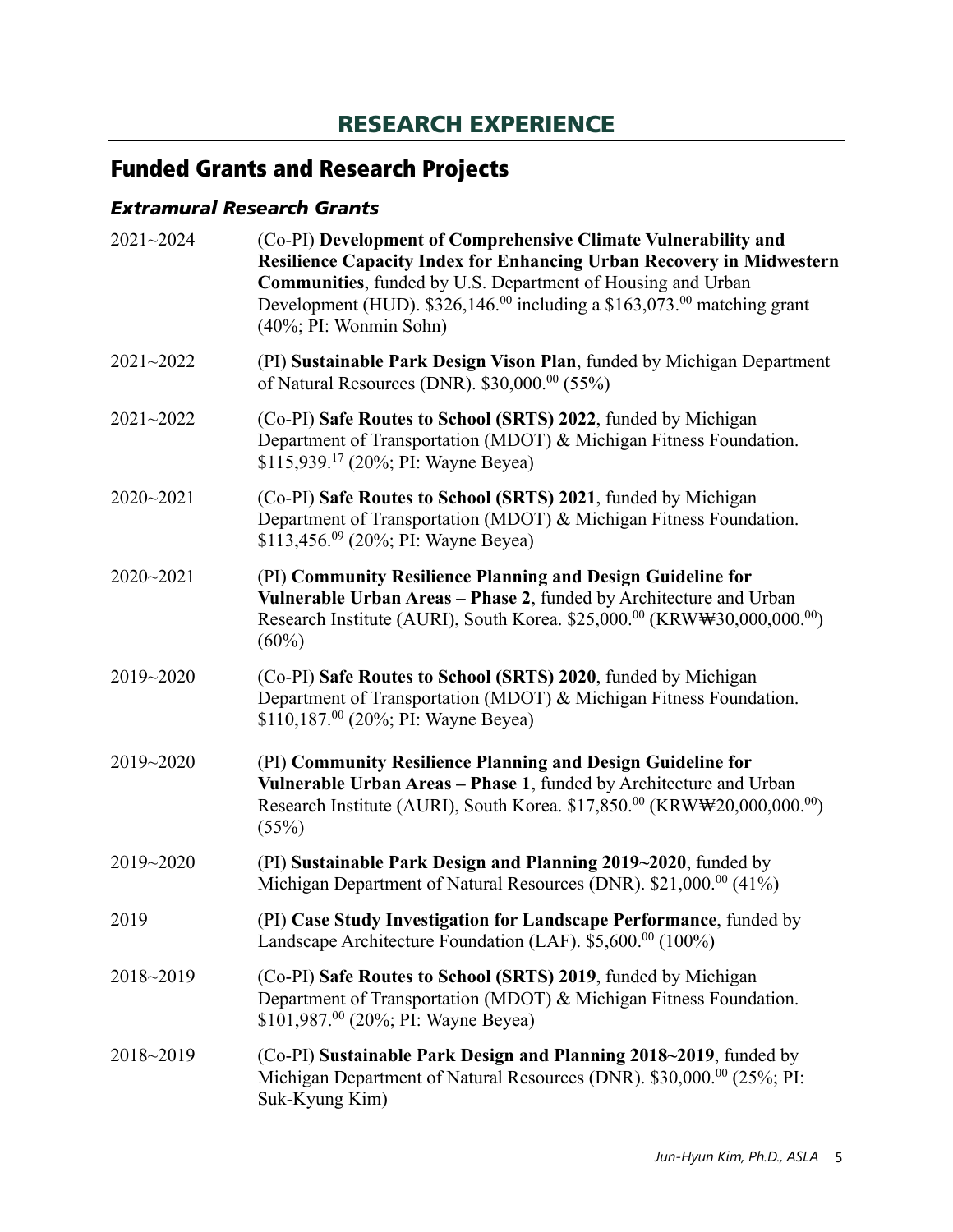| 2014          | (Co-PI) Natural Resources Monitoring and Management Plan<br>Development Study of the Baekdudaegan Mountains, funded by Korea<br>Forest Service. \$258,571.00 (6%; PI: Woo Cho)                                                                                                                                |
|---------------|---------------------------------------------------------------------------------------------------------------------------------------------------------------------------------------------------------------------------------------------------------------------------------------------------------------|
| 2013          | (Co-PI) Natural Resources Change Survey and Management Practice<br>Study of the Baekdudaegan Mountains, funded by Korea Forest Service.<br>\$237,260.00 (6%: PI: Woo Cho)                                                                                                                                     |
| 2012          | (Co-PI) Resource Monitoring and Assessment of the Baekdudaegan<br>Mountains, funded by Korea Forest Service. \$168,035.00 (10%; PI: Taeho<br>Kwon)                                                                                                                                                            |
| $2011 - 2013$ | (Co-I) Perceived and Actual Economic Values of Active-friendly<br>Environments: Willingness-to-pay and Willingness-to-use, funded by The<br>Robert Wood Johnson Foundation, Active Living Research Program.<br>\$100,000. <sup>00</sup> (5%; PI: Chanam Lee)                                                  |
| 2008~2009     | (PI) The Role of Landscape Spatial Patterns on Physical Activity: Does<br>the Landscape Structure of Urban Forests Promote Physical Activity,<br>Walking, and Quality of Life of Hispanic Children? funded by The Robert<br>Wood Johnson Foundation, Active Living Research Program. \$19,764.00<br>$(100\%)$ |

#### *Intramural Research Grants*

| 2021          | (Faculty Mentor for Brooke Shevela) Designing Decline: The Reclamation<br>of Industrial Sites and the Effects on Public Perception of Safety,<br>Economics and the Environment, funded by Undergraduate Research<br>Program (URP), College of Agriculture and Natural Resources (CANR).<br>\$2,000. <sup>00</sup>                                                     |
|---------------|-----------------------------------------------------------------------------------------------------------------------------------------------------------------------------------------------------------------------------------------------------------------------------------------------------------------------------------------------------------------------|
| 2019~2020     | (PI) Design and Research for Safe, Active and Friendly School<br>Environments (DrSAFE): An Assessment of Safe, Walkable and Bikeable<br><b>School Environments and Suggestions for Public Policy and Design</b><br>Guidelines, funded by SPDC Director's Interdisciplinary Research Initiative<br>Grant, School of Planning, Design & Construction. \$14,500.00 (70%) |
| 2019~2020     | (Co-PI) Incorporating Autonomous Vehicles in Walkable/Bikeable<br><b>Community Design at Crescent Road Redevelopment, funded by SPDC</b><br>Built, Natural and Virtual Environment Mini-Grant Program, School of<br>Planning, Design & Construction. \$5,000. <sup>00</sup> (40%; PI: Teresa Qu)                                                                      |
| $2019 - 2020$ | (PI) SPDC Digital Innovation and Integration Hub (DI <sup>2</sup> Hub):<br>Multifunctional Classroom for Interdisciplinary, Interactive Digital<br>Pedagogy, funded by Teaching and Learning Environment (TLE) Grant,<br>Michigan State University. \$200,000.00                                                                                                      |
| 2019~2020     | (PI) Towards a Digital Pedagogical for Creating High-Impact Learning<br><b>Environments</b> , funded by Teaching and Learning Environment (TLE) Grant,<br>Michigan State University. \$15,000. <sup>00</sup> (100%)                                                                                                                                                   |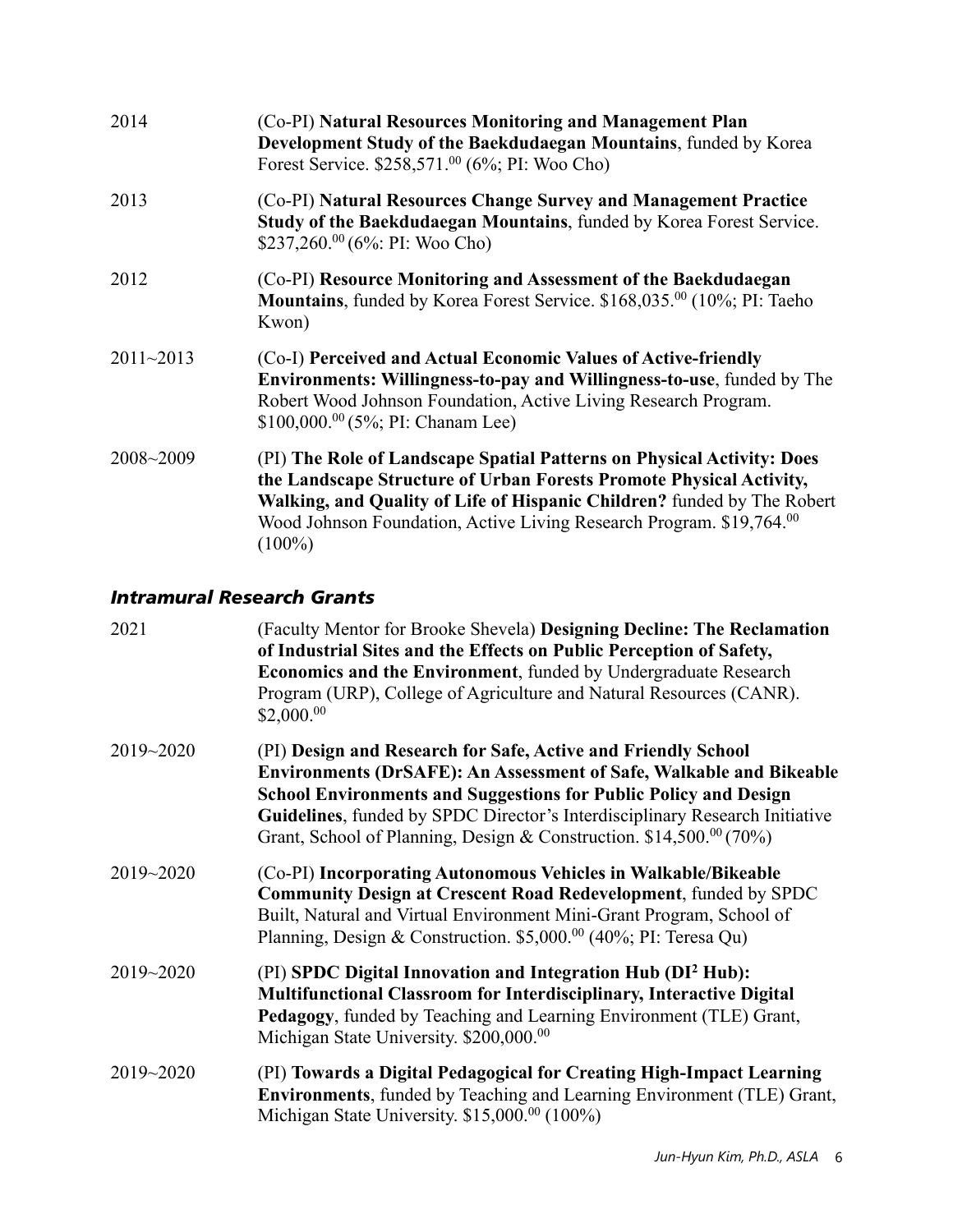| 2019~2020     | (Co-PI) Interdisciplinary Learning on Sustainable Built and Natural<br><b>Environments, funded by SPDC Director's Interdisciplinary Research</b><br>Initiative Grant, School of Planning, Design & Construction. \$11,000.00<br>(25%; PI: Eva Kassens-Noor)                                                                                                |
|---------------|------------------------------------------------------------------------------------------------------------------------------------------------------------------------------------------------------------------------------------------------------------------------------------------------------------------------------------------------------------|
| 2019          | (Faculty Mentor for Amanda Wakefield) Evaluating Bank Erosion on the<br>Red Cedar River using Light Detection and Ranging, funded by<br>Undergraduate Research Program (URP), College of Agriculture and Natural<br>Resources (CANR). \$2,000.00                                                                                                           |
| 2018~2020     | (PI) Evaluating Bank Erosion of the Red Cedar River: Implementing 3D<br>Modeling and Advanced Monitoring Process using an Unmanned Aerial<br>Vehicle (UAV), funded by SPDC Built, Natural and Virtual Environment<br>Mini-Grant Program, School of Planning, Design & Construction. \$5,000.00<br>$(100\%)$                                                |
| 2018~2019     | (Co-PI) Crime Preventions through Environmental Design of Public<br>Schools in Michigan: An Assessment of Safe School Environments and<br>Suggestions for Public Policy, funded by Michigan Applied Public Policy<br>Research Program (MAPPR), Michigan State University. \$25,000.00 (25%;<br>PI: Suk-Kyung Kim)                                          |
| $2017 - 2018$ | (Co-PI) Four-Dimensional Virtual Tour to a Historic Building in Chappell<br>Hill, Texas for High-Impact Education in Art, History, and Architecture,<br>funded by Academy for the Visual and Performing Arts (AVPA) Arts<br>Enhancement Grant, Texas A&M University. \$5,000.00 (30%; PI: Julian<br>Kang)                                                  |
| 2016~2017     | (PI) The Role of Small Green Space on Mitigating Air Temperature: An<br><b>Empirical Study using a Temperature-Sensing Unit with Ventilated</b><br>Double Cylinder Shelter (TVC), funded by The Schob Scholars LAUP<br>Mini-Grant Program, Department of Landscape Architecture & Urban<br>Planning, Texas A&M University. $$3,000$ . <sup>00</sup> (100%) |
| $2015 - 2020$ | (PI) A Vision Re-Imagined for the Solits Center: An Interdisciplinary<br>Study Abroad Research Program through Integrated Project Delivery,<br>funded by Tier One Program (TOP) Interdisciplinary Education Grant, Texas<br>A&M University. $$306,750.^{00}$ including a \$36,750 matching grant from the<br>Soltis Center (75%)                           |
| 2015~2019     | (PI) Aggie B.L.U.E.print Laboratories: Building Lasting University<br><b>Environments</b> , funded by Tier One Program (TOP) Interdisciplinary<br>Education Grant, Texas A&M University. \$300,000. <sup>00</sup> (25%; Multi-PIs: Galen<br>Newman, Ming-Han Li, Mike Arnold, and Kung-Hui Chu)                                                            |
| $2015 - 2019$ | (PI) Aggie B.L.U.E.print Center, funded by Aggie Green Fund, Texas A&M<br>University. \$61,500. <sup>00</sup> (33%; Multi-PIs: Galen Newman, and Ming-Han Li)                                                                                                                                                                                              |
| $2015 - 2016$ | (PI) New Perspectives for the Schob Nature Preserve: Implementing 3D<br><b>Modeling and Advanced Landscape Analysis Process using an</b>                                                                                                                                                                                                                   |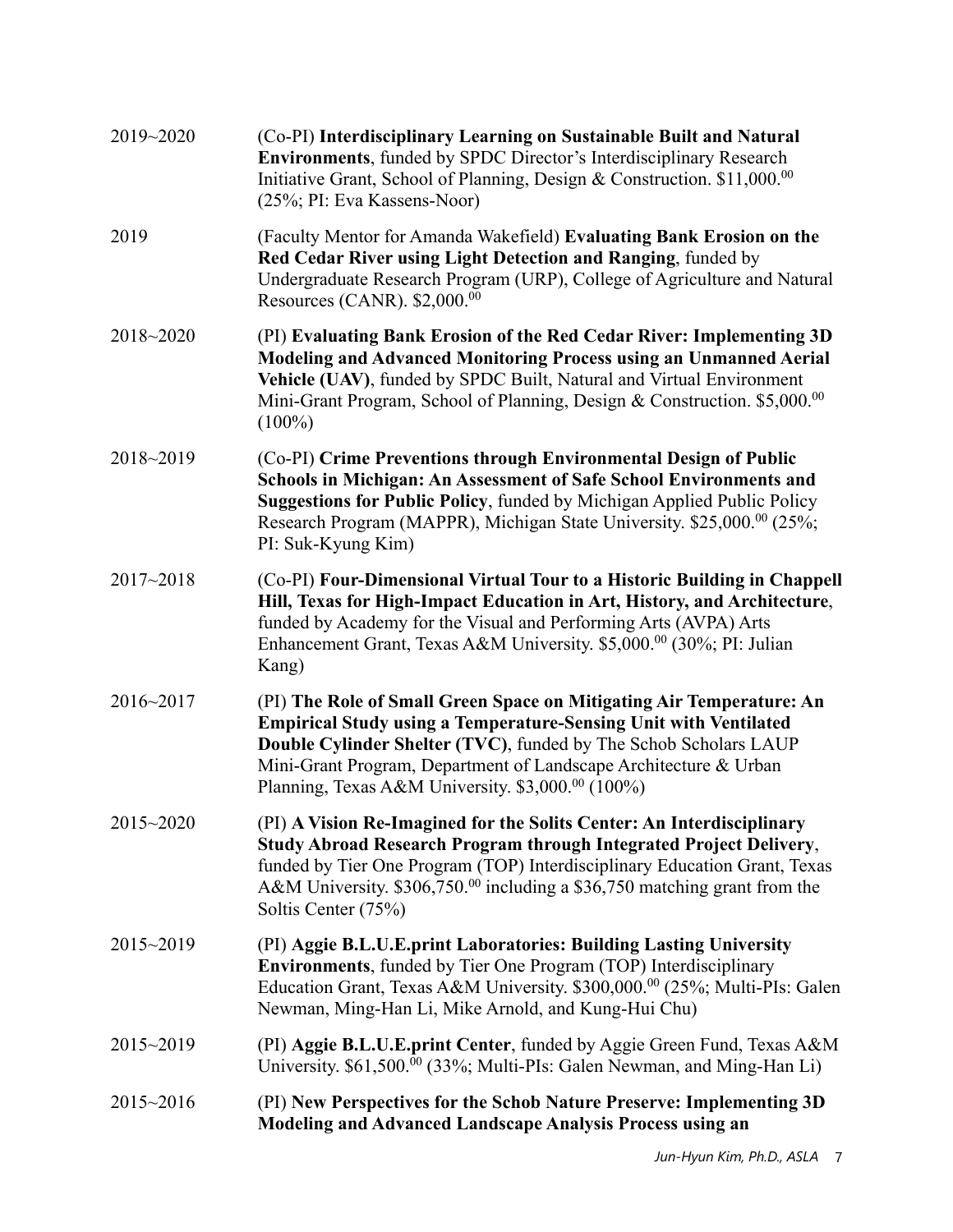|               | <b>Unmanned Aerial Vehicle (UAV)</b> , funded by The Schob Scholars LAUP<br>Mini-Grant Program, Department of Landscape Architecture & Urban<br>Planning, Texas A&M University. \$3,000.00 (100%)                                                                                                              |
|---------------|----------------------------------------------------------------------------------------------------------------------------------------------------------------------------------------------------------------------------------------------------------------------------------------------------------------|
| 2015~2016     | (Co-PI) Physical   Virtual: Online and Mobile Devices as Pedagogical<br>Tools in URPN 220 Digital Communication I, funded by Core Curriculum<br>Enhancement with Technology, Texas A&M University. \$74,996.00 (30%; PI:<br>Yang Mi Kim)                                                                       |
| 2015          | (PI) Sustainable Design and Implementation Plan for Creating a<br>Hydrologically Sensitive Demonstration Garden in the Schob Nature<br>Preserve, funded by The Schob Scholars LAUP Mini-Grant Program,<br>Department of Landscape Architecture & Urban Planning, Texas A&M<br>University. \$3,000.00 (100%)    |
| 2013~2014     | (Co-PI) Development of a Bilingual Interactive Web-frastructure for<br>Landscape Architecture Core Courses, funded by Core Curriculum<br>Enhancement with Technology, Texas A&M University. \$74,999. <sup>00</sup> (30%; PI:<br>Galen Newman)                                                                 |
| 2013~2014     | (Co-PI) Virtual International Tours of Historic and Contemporary<br>Landscapes, funded by Innovation Fund for Global Education, Texas A&M<br>University. $$16,000$ . <sup>00</sup> (40%; PI: Galen Newman)                                                                                                     |
| 2012~2013     | (PI) Urban Natural Environments and Childhood Obesity (UNEco),<br>funded by Program to Enhance Scholarly and Creative Activities, Texas<br>A&M University. \$9,998.00 (100%)                                                                                                                                   |
| $2012 - 2013$ | (PI) Towards a Digital Pedagogical System: An Interdisciplinary<br>Framework for the College of Architecture, funded by Computer Access<br>Competitive Grant Program, Texas A&M University. \$42,780.00 (50%; Multi-<br>PI: Galen Newman)                                                                      |
| 2012          | (PI) Towards a Digital Pedagogy, funded by Classroom Instructional<br>Technology Matching Grant, Texas A&M University. \$22,263.00 (50%; Multi-<br>PI: Galen Newman)                                                                                                                                           |
| 2011~2012     | (PI) Central California's Teen Obesity Program (TOPP), funded by<br>Extramural Funding Initiative (EFI) Grant, California State University.<br>$$14,335.^{00}$ (100%)                                                                                                                                          |
| 2010          | (PI) Assessing the Built Environment Conditions for Walking and Biking<br>around Elementary Schools in San Luis Obispo, CA (ABC-SLO), funded<br>by Planning Design and Construction Institute Program, College of<br>Architecture and Environmental Design, Cal Poly State University. \$6,007.00<br>$(100\%)$ |
| 2008          | (PI) The Role of Landscape Spatial Patterns on Physical Activity, funded<br>by Nurture by Steelcase Dissertation Grant, Center for Health Systems &<br>Design, Texas A&M University. \$3,000.00 (100%)                                                                                                         |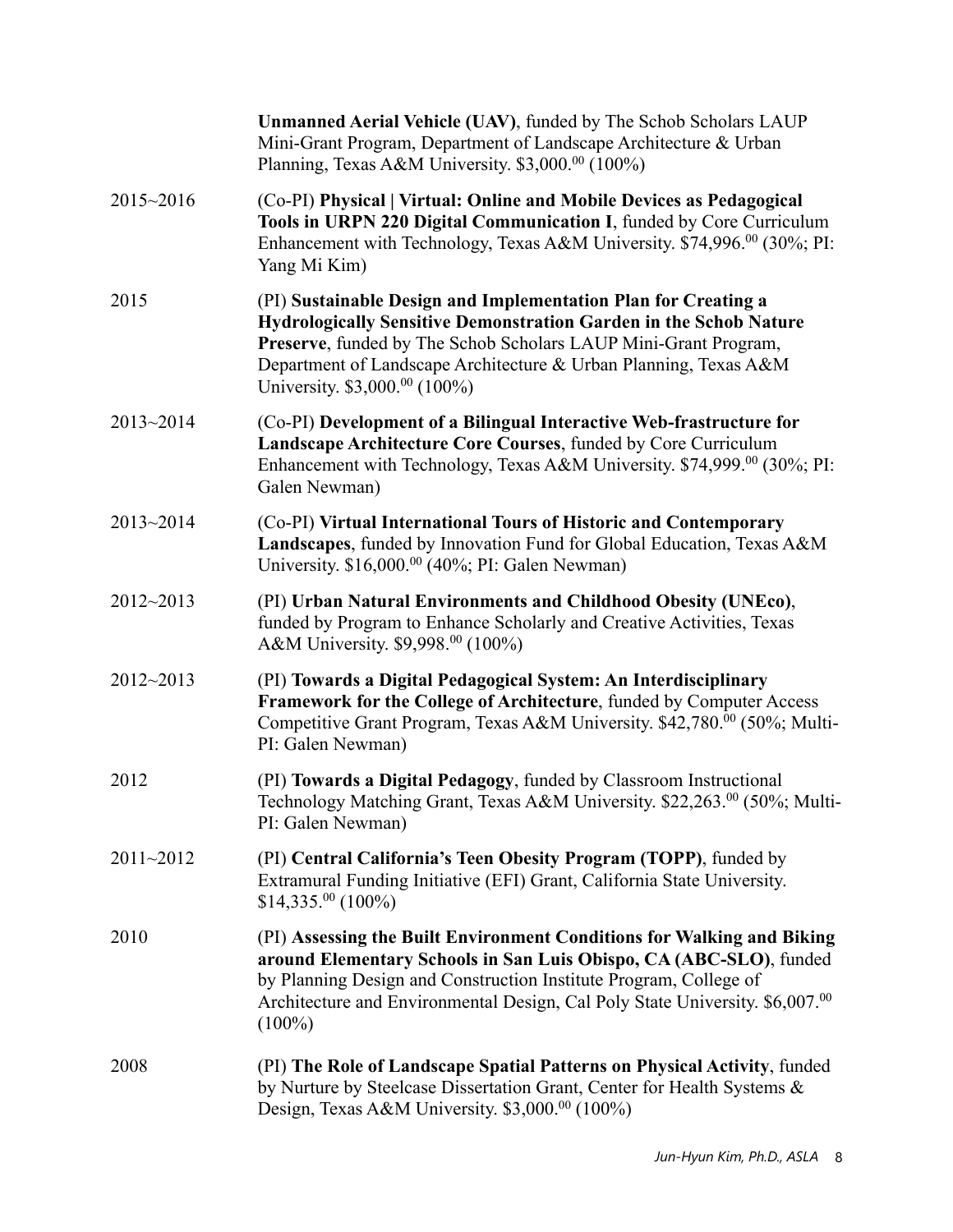### Publications *(\* denotes advisee, \*\* student collaborator, § post-doc)*

#### *Peer-Reviewed Journal Articles*

- 1. Park, J.§ , **Kim, J.-H.**, Sohn, W., and Li, M.-H. (2022). Cooling range for urban heat mitigation: Continuous cooling effects along the edge of small greenspaces. *Landscape and Ecological Engineering*. 18. 31~43. doi:10.1007/s11355-021-00481-8. [Impact Factor: 1.813 / 5-Year Impact Factor: 1.813]
- 2. Kim, J.\*\*, Lee, D., Brown, R., Kim, S., **Kim, J.-H.**, and Sung, S. (2022). The effect of extremely low sky view factor on land surface temperatures in urban residential areas. *Sustainable Cities and Society*. 80. 103799. doi:10.1016/j.scs.2022.103799 [Impact Factor: 7.587]
- 3. Park, J. § , **Kim, J.-H.**, Sohn, W., and Lee, D. (2021). Urban cooling factors: Do small greenspaces outperform building shade in mitigating urban heat island effects? *Urban Forestry and Urban Greening*. 64, 127256. doi:10.1016/j.ufug.2021.127256. [Impact Factor: 4.537]
- 4. Kwon, Y.\*\*, Lee, D., **Kim, J.-H.**, and Oh, K. (2021). Improving urban thermal environments by analysing sensible heat flux patterns in zoning districts. *Cities*. 116, 103276. doi:10.1016/j.cities.2021.103276. [Impact Factor: 5.835]
- 5. Wang, R.\*, **Kim, J.-H.**, and Li, M.-H. (2021). Predicting stream water quality under different urban development patterns scenarios with a machine learning approach. *Science of Total Environment*. 761, 144057. doi:10.1016/j.scitotenv.2020.144057. [Impact Factor: 7.963]
- 6. Sohn, W., Brody, S., **Kim, J.-H.**, and Li, M.-H. (2020). How effective are drainage systems in mitigating flood losses? *Cities*. 107, 102917. doi:10.1016/j.cities.2020.102917. [Impact Factor: 5.835]
- 7. Sohn, W., **Kim, J.-H**., Li, M.-H., Brown, R., and Jaber, F. (2020). How does increasing impervious surfaces affect urban flooding in response to climate variability? *Ecological Indicators*. 118, 106774. doi:10.1016/j.ecolind.2020.106774. [Impact Factor: 4.958]
- 8. Yang, S.\*, **Kim, J.-H**., Sohn, W., and Kotval-Karamchandani, Z. (2020). Developing a revitalization planning and design guideline for enhancing land use performance of a shrinking city. *Journal of People, Plants, and Environment*. 23(4), 387~398. doi:10.11628/ksppe.2020.23.4.387. [Impact Factor: 0.305 / 5-Year Impact Factor: 0.469]
- 9. Sohn, W., Kim, H., **Kim, J.-H.**, and Li, M.-H. (2020). The capitalized amenity of green infrastructure in single-family housing values: An application of the Spatial Hedonic Pricing Method. *Urban Forestry and Urban Greening*. 49, 126643. doi:10.1016/j.ufug.2020.126643. [Impact Factor: 4.537]
- 10. Gu, D.\*, Newman, G., **Kim, J.-H.**, Lee, J.\*, and Park, Y. (2019). Neighborhood decline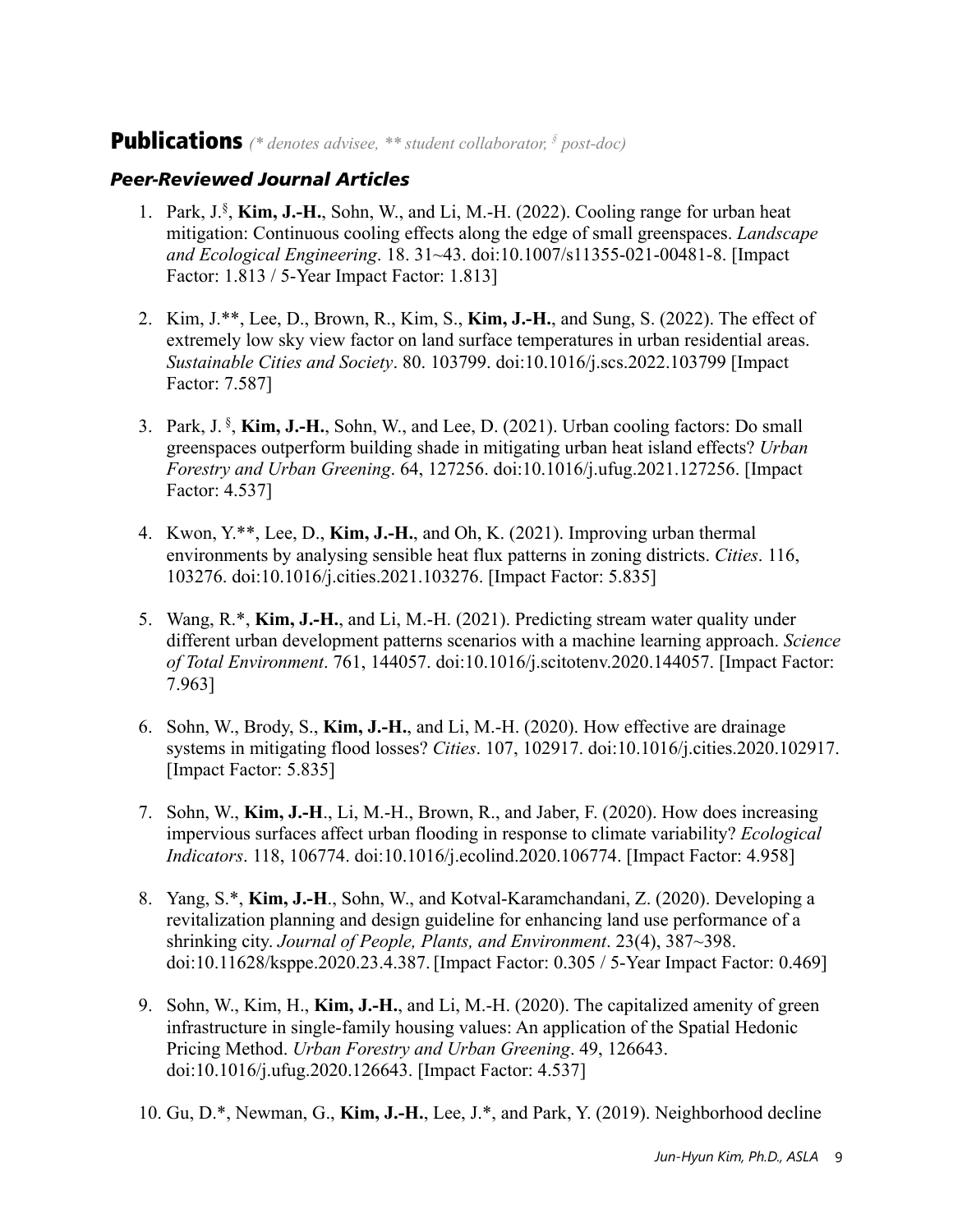and sustainable urbanism: Mitigating housing abandonment in shrinking cities. *Land Use Policy*. 83, 505~511. doi:10.1016/j.landusepol.2019.02.033. [Impact Factor: 5.398]

- 11. Sohn, W.\*, **Kim, J.-H.**, Li, M.-H., and Brown, R. (2019). The influence of climate on the effectiveness of low impact development: A systematic review. *Journal of Environmental Management*. 236, 365~379. doi:10.1016/j.jenvman.2018.11.041. [Impact Factor: 6.789]
- 12. Tao, Z.\*\*, Newman, G., Arnold, M., Li, M.-H., and **Kim, J.-H.** (2019). The living green infrastructure lab: Advancing interdisciplinary teaching and experiential learning in landscape architecture pedagogy. *Landscape Research Record*. 8(1), 75~86.
- 13. **Kim, J.-H.**, Li, W., Newman, G., Kil, S., and Park, S.\* (2018). The influence of urban landscape spatial patterns on single-family housing prices. *Environment and Planning B: Urban Analytics and City Science*. 45(1), 26~43. doi:10.1177/0265813516663932. [Impact Factor: 3.619 / 5-Year Impact Factor: 3.889]
- 14. Park, J. §, Kim, J.-H., Dvorak, B., and Lee, D. (2018). The role of green roofs on microclimate mitigation effect to local climates in summer. *International Journal of Environmental Research*. 12, 671~679. doi:10.1007/s41742-018-0124-9. [Impact Factor: 2.479 / 5-Year Impact Factor: 2.146]
- 15. Kim, Y.\*\*, Lee. C., and **Kim, J.-H.** (2018). Sidewalk vegetation and thermal conditions for child and adult pedestrians. *International Journal of Environmental Research and Public Health*. 15(1), 148; doi:10.3390/ijerph15010148. [Impact Factor: 3.390 / 5-Year Impact Factor: 3.789]
- 16. **Kim, J.-H.**, Newman, G., Feng, H.\*, Merrill, J., Park, J.<sup>§</sup>, and Bian, J.\* (2017). Sustainable urbanism for a metropolitan corridor: An evidence-based urban design for Park 10 in Houston, Texas. *Landscape Architecture Frontiers*. 5(5), 96~109. doi:10.15302/J-LAF-20170510.
- 17. Kim, H.\*, **Kim, J.-H.**, Li, W., Yang, P., and Cao, Y. (2017). Exploring the impact of green space health on runoff reduction using NDVI. *Urban Forestry and Urban Greening*. 28, 81~87. doi:10.1016/j.ufug.2017.10.010. [Impact Factor: 4.537]
- 18. **Kim, J.-H.**, Kim, H., and Demarie, F.\* (2017). Facilitators and barriers of applying low impact development practices in urban development. *Water Resources Management.* 31, 3795~3808. doi:10.1007/s11269-017-1707-5. [Impact Factor: 3.517 / 5-Year Impact Factor: 3.868]
- 19. Sohn, W.\*, **Kim, J.-H.**, and Li, M.-H. (2017). Low impact development for impervious surface connectivity mitigation: Assessment of directly connected impervious areas (DCIA). *Journal of Environmental Planning and Management*. 60(10), 1871~889. doi:10.1080/09640568.2016.1264929. [Impact Factor: 2.093]
- 20. Park, J. § , **Kim, J.-H.**, Lee, D., Park, C.\*\*, and Jeong, S. (2017). The influence of small green space type and structure at the street level on urban heat island mitigation. *Urban*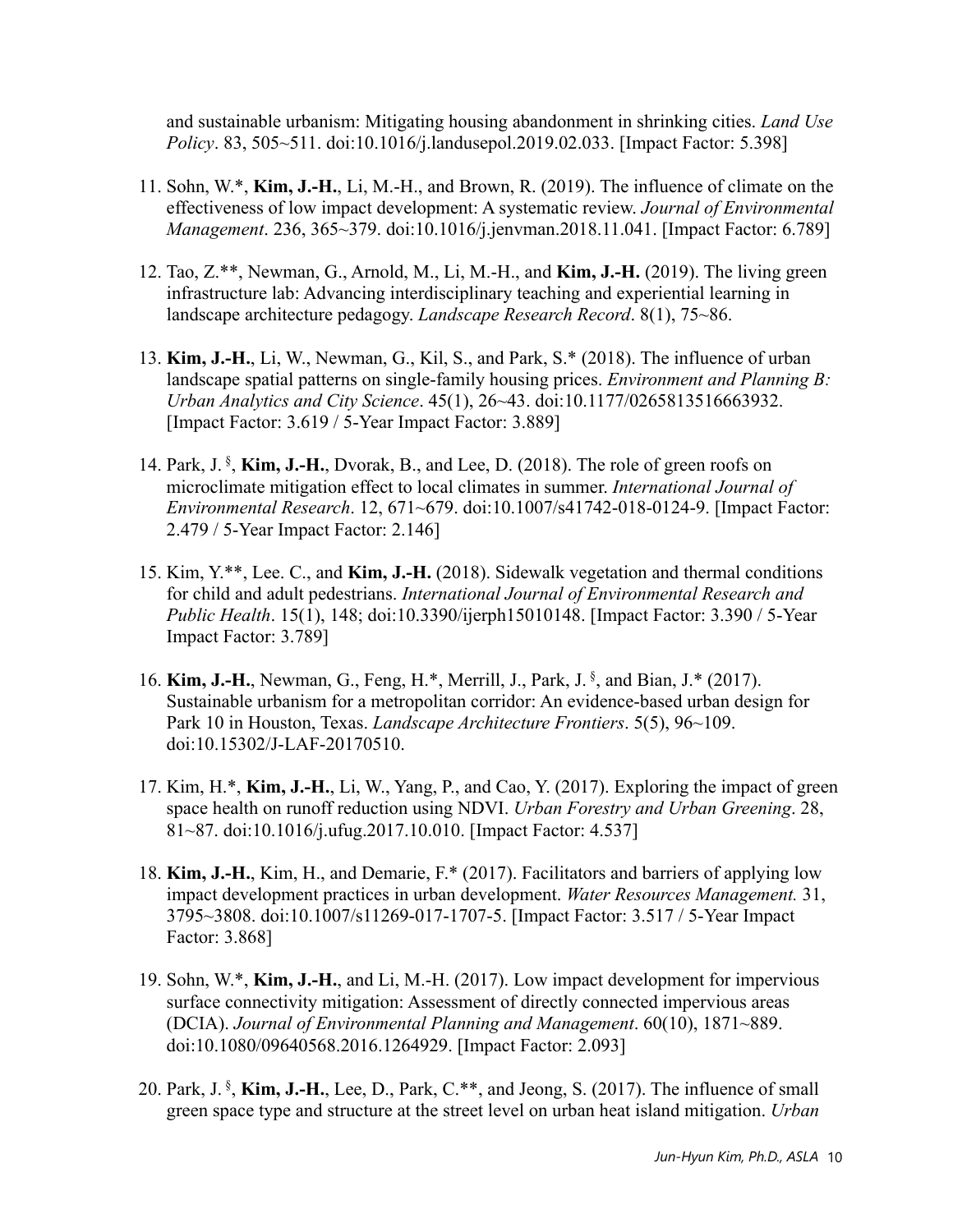*Forestry and Urban Greening*. 21, 203~212. doi:10.1016/j.ufug.2016.12.005. [Impact Factor: 4.537]

- 21. Newman, G., **Kim, J.-H.**, Berke, P., Merrell, J., Wang, Y.\*\*, and Li, Q.\*\* (2016). From ideal grounds to ecological infrastructure: The resilient design of Manchester neighborhood in Houston. *Landscape Architecture Frontiers*. 4(5), 68~84.
- 22. Kim, H.\*, Li, M., **Kim, J.-H.**, and Jaber, F. (2016). Examining the impact of suburbanization on surface runoff using the SWAT. *International Journal of Environmental Research*. 10(3), 379~390. doi:10.22059/ijer.2016.58757. [Impact Factor: 2.479 / 5-Year Impact Factor: 2.146]
- 23. **Kim, J.-H.**, Gu, D.\*, Sohn, W.\*, Kil, S., Kim, H., and Lee, D. (2016). Neighborhood landscape spatial patterns and land surface temperature: An empirical study on singlefamily residential area in Austin, Texas. *International Journal of Environmental Research and Public Health*. 13(9), 880; doi:10.3390/ijerph13090880. [Impact Factor: 3.390 / 5- Year Impact Factor: 3.789]
- 24. Newman, G., Gu, D.\*, **Kim, J.-H.**, Bowman, A., and Li, W. (2016). Elasticity and urban vacancy: A longitudinal comparison of U.S. cities. *Cities*. 58, 143~151. doi:10.1016/j.cities.2016.05.018. [Impact Factor: 5.835]
- 25. **Kim, J.-H.**, Lee, C., and Sohn, W.\* (2016). Urban natural environment, obesity, and health-related quality of life among Hispanic children living in inner-city neighborhoods. *International Journal of Environmental Research and Public Health*. 13(1), 121; doi:10.3390/ijerph13010121. [Impact Factor: 3.390 / 5-Year Impact Factor: 3.789]
- 26. Kil, S. § , Lee, D., **Kim, J.-H.**, Li, M.-H., and Newman, G. (2016). Utilizing the analytical hierarchy process to establish weighted values for evaluating the stability of slope revegetation based on hydroseeding measures in South Korea. *Sustainability*. 8(58). doi:10.3390/su8010058. [Impact Factor: 3.251 / 5-Year Impact Factor: 3.473]
- 27. Kil, S. § , **Kim, J.-H.**, Newman, G., Park, G. S., and Ohga, S. (2016). Estimation and change in carbon stock of *Robinia Pseudoacacia* in Seoul, Korea. *Journal of the Faculty of Agriculture Kyushu University*. 61(1), 17~21. [Impact Factor: 0.271]
- 28. Newman, G., **Kim, J.-H.**, Lee, R.\*, Brown, B., and Houston, S. (2016). The perceived effects of flipped teaching on knowledge acquisition. *The Journal of Effective Teaching*.  $16(1), 52~-71.$
- 29. Newman, G., Guo, R.\*, Zhang, Y.\*, Bardenhagen, E., and **Kim, J.-H.** (2016). Landscape integration for storm surge barrier infrastructure: Galveston Island, Texas, USA. *Landscape Architecture Frontiers*. 4(1), 113~125.
- 30. **Kim, J.-H.**, Ning, S.\*, Sohn, W.\*, Newman, G., and Thomas, M.\* (2015). The Energy Corridor District comprehensive master plan, Houston, Texas, USA: A system-oriented design approach for reclaiming underutilized urban areas. *Landscape Architecture*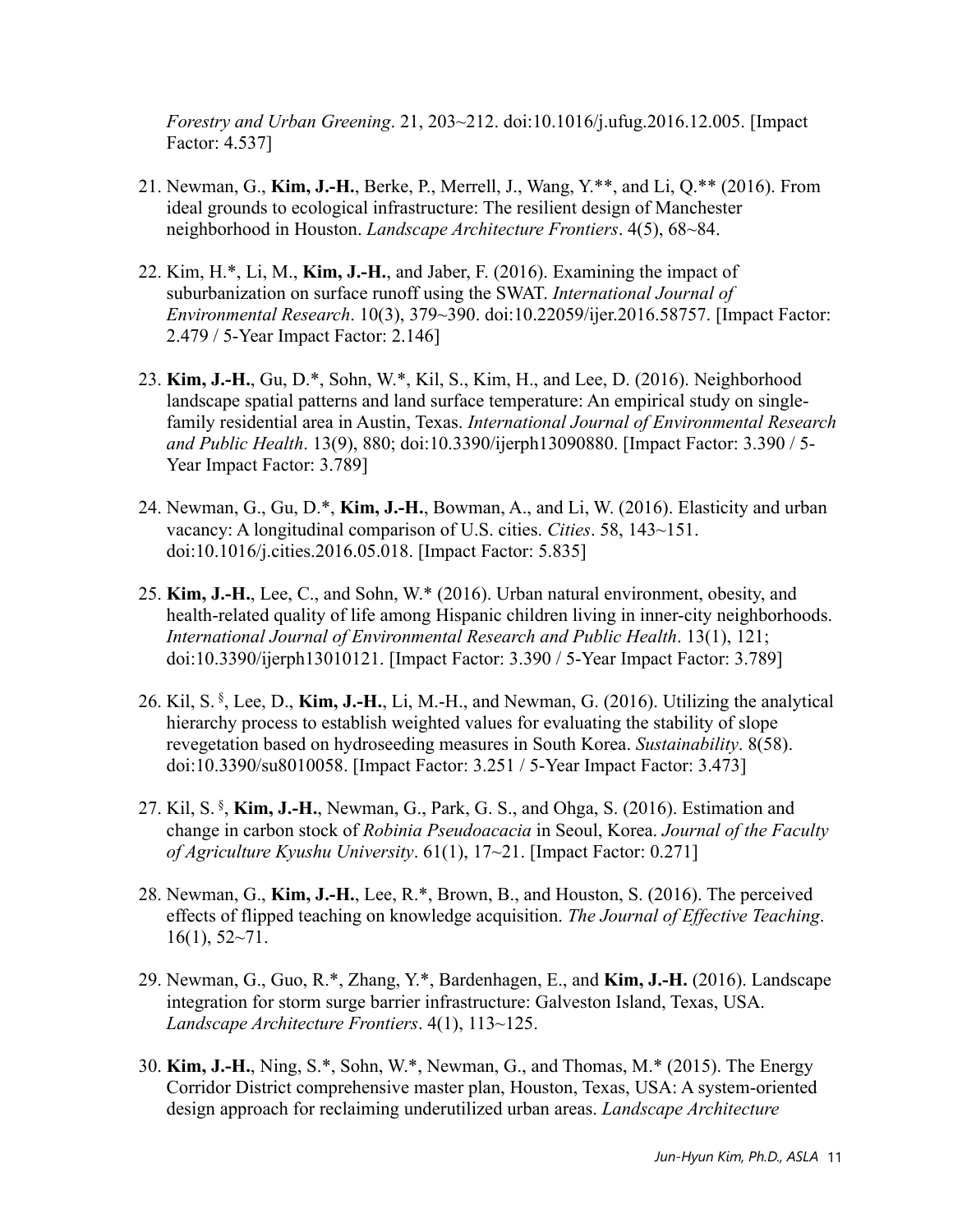*Frontiers*. 3(5), 82~97.

- 31. Li, W., Joh, K., Lee, C., **Kim, J.-H.**, Park, H.\*\*, and Woo, A.\*\* (2015). Assessing benefits of walkability to single family property values: A spatial hedonic study in Austin, Texas, *Journal of Planning Education and Research*. 35(4), 471~488. doi:10.1177/0739456X15591055. [Impact Factor: 7.217 / 5-Year Impact Factor: 5.768]
- 32. **Kim, J.-H.** (2015). Creating active and healthy cities: Lessons from healthy cities in North America. *World and Cities*. 11, 28~34. (in Korean; invited)
- 33. Kim, Y.\*\*, **Kim, J.-H.**, and Li, M. (2015). Web-enhanced teaching and learning vehicle preference in landscape architecture construction courses. *Journal of E-Learning and Higher Education*. Article ID 511323, doi:10.5171/2015.511323.
- 34. Li, W., Joh, K., Lee, C., **Kim, J.-H.**, Park, H.\*\*, and Woo, A.\*\* (2015). From cardependent neighborhoods to walkers' paradise: Estimating walkability premiums in the condominium housing market, *Transportation Research Record: Journal of the Transportation Research Board*. 2453, 162~170. doi:10.3141/2453-20. [Impact Factor: 1.560 / 5-Year Impact Factor: 1.686]
- 35. **Kim, J.-H.**, Lee, C., Olvera, N., and Ellis, C.D. (2014). The role of landscape spatial patterns on obesity in Hispanic children residing inner-city neighborhoods. *Journal of Physical Activity and Health.* 11(8), 1449~1457. doi:10.1123/jpah.2012-0503. [Impact Factor: 2.592]
- 36. Wieters, K.M., **Kim, J.-H.**, and Lee, C. (2012). Assessment of wearable global positioning system units for physical activity research. *Journal of Physical Activity and Health*. 9(7), 913~923. doi:10.1123/jpah.9.7.913. [Impact Factor: 2.592]
- 37. Olvera, N., Smith, D., Lee, C., Lee, J., Kellam, S.F., and **Kim, J.-H.** (2012). Hispanic maternal and children's perception of neighborhood safety related to walking and cycling. *Health and Place*. 18(1), 71~75. doi:10.1016/j.healthplace.2011.08.022. [Impact Factor: 4.078]
- 38. Olvera, N., Smith, D., Lee, C., Lee, J., **Kim, J.-H.**, and Kellam, S.F. (2011). Comparing high and low acculturated mothers and physical activity in Hispanic children, *Journal of Physical Activity and Health*. 8(Suppl 2), S206~213. doi:10.1123/jpah.8.s2.s206. [Impact Factor: 2.592]

#### *Manuscripts under Review in Peer-Reviewed Journals*

- 1. Rivera, A.\*, Yépez, F., Moore, N., **Kim, J.-H.**, Mendoza, Al, Lozano-García, D., Grady, S., and Bornstein, R. (under review). Diurnal, monthly, and decadal surface urban heat island spatial and temporal trends in Monterrey, Mexico. *Urban Climate*. [Impact Factor: 5.731]
- 2. Koning, M.\*, **Kim, J.-H.**, Saeidi-Rizi, F., and Durst, N. (under review). The role of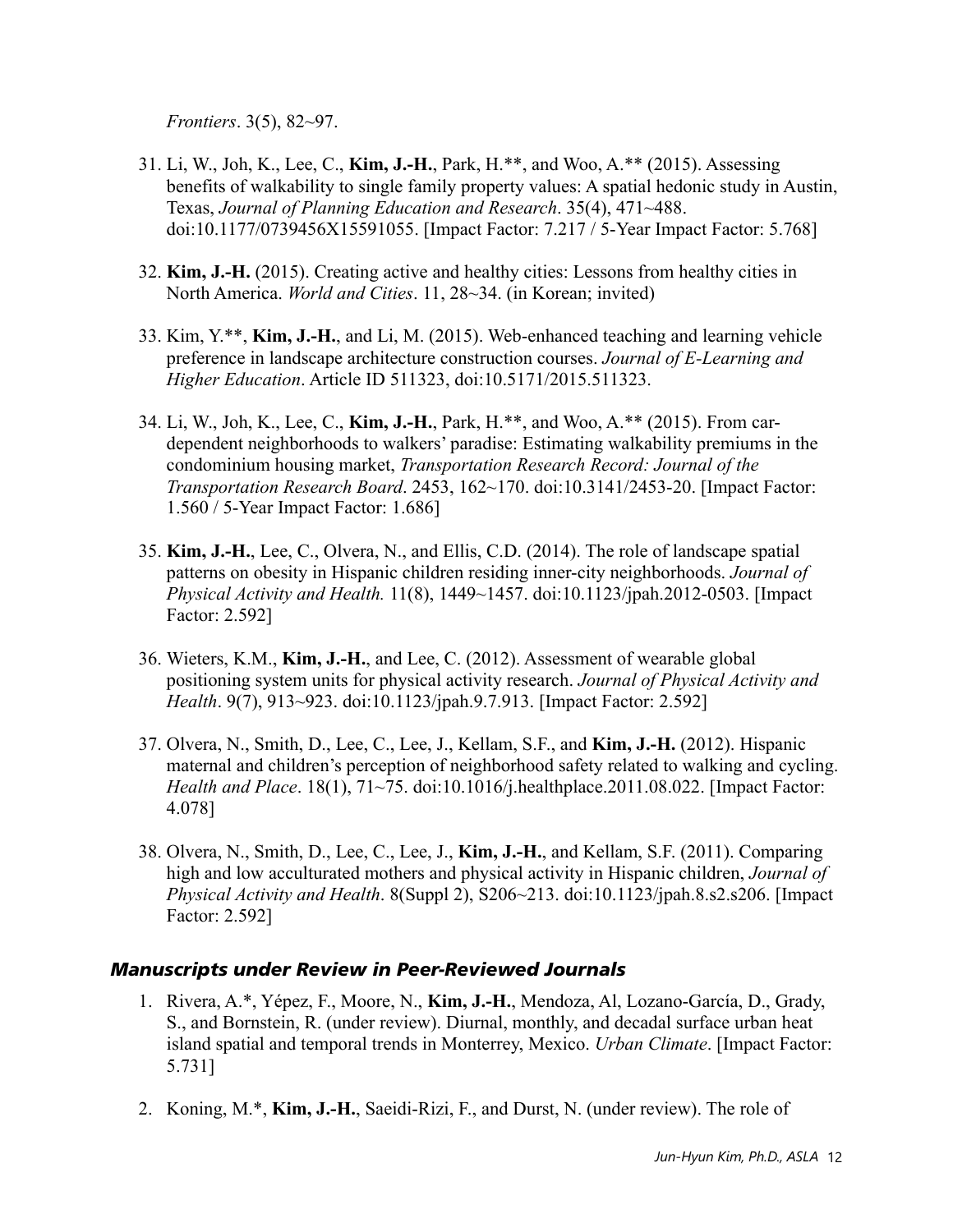campus outdoor environment on university student mental health. *Journal of People, Plants, and Environment*. [Impact Factor: 0.305 / 5-Year Impact Factor: 0.469]

- 3. Shevela, B.\*, **Kim, J.-H.**, Sohn, W., and Durst, N. (under review). Designing Decline: The reclamation of an industrial site and the design impacts on environmental, social and economic resilience. *Journal of People, Plants, and Environment*. [Impact Factor: 0.305 / 5-Year Impact Factor: 0.469]
- 4. Kassens-Noor, E., Kim, S.-K., **Kim, J.-H.**, Mollaoglu, S., Faizan, R.\*\*, Huang, H.\*\*, and Decaminada, T.\*\*. (under review). Interdisciplinary and disciplinary learning in higher education: A diagnostic study with four accredited programs in the sustainable built environments. *Journal of Green Building*. [Impact Factor: 0.906]
- 5. Heo, H.\*\*, Lee, D., Jeung, Y., Mo, Y., Kim, H., Sung, S., and **Kim, J.-H.** (under review). Improving accuracy of using Google Street View in analyzing urban street greenery. *Urban Forestry and Urban Greening*. [Impact Factor: 4.537]

#### *Peer-reviewed Papers in Conference Proceedings*

- 1. Mollaoglu, S., Kim, S.-K., **Kim, J.-H.**, Kassens-Noor, E., and Faizan, R.\*\* (2020). Piloting interdisciplinary learning measurement for sustainable built environments. Conference Proceedings of the American Society of Civil Engineers (ASCE) Construction Research Congress (CRC), March 8~10, Tempe, AZ.
- 2. Kim, S.-K., Son, J.\*\*, Nubani, L., and **Kim, J.-H.** (2019). Signage system development for improving wayfinding in interior spaces at schools. Korean Institute of Interior Design (KIID) Annual Conference, November 9, Seoul, South Korea.
- 3. Webb, A.\*\*, Fowler, H., Kerne, A., Newman, G., **Kim, J.-H.**, and Mackay, W. (2019). Interstices: Sustained spatial relationships between hands and surfaces reveal anticipated action. Conference Proceedings of the 2019 ACM Conference on Human Factors in Computing Systems (CHI'19), Glasgow, UK, May 4~9. Paper #588. doi: 10.1145/3290605.3300818.
- 4. Webb, A.\*\*, Fowler, H., Kerne, A., Mackay, W., Newman, G., and **Kim, J.-H.** (2018). Mind the interstices: Designing for bimanual pen and touch inter-interaction. Conference Proceedings of the 2018 ACM Symposium on User Interface Software and Technology (UIST), Berlin, Germany, October 14~17.
- 5. Arnold, M.A., Newman, G., Li, M.-H., **Kim, J.-H.**, and Chu, K.-H. (2018). Integration of nursery production and propagation learning experiences in a multidisciplinary LID landscape project yields academic and economic benefits. Conference Proceedings of the 2018 Annual Meetings of the Southern Region of the American Society for Horticultural Sciences, Jacksonville, FL., February 2~4.
- 6. Arnold, M.A., Newman, G., Li, M.-H., **Kim, J.-H.**, and Chu, K.-H. (2018). Academic and economic benefits accrued from integration of nursery production and propagation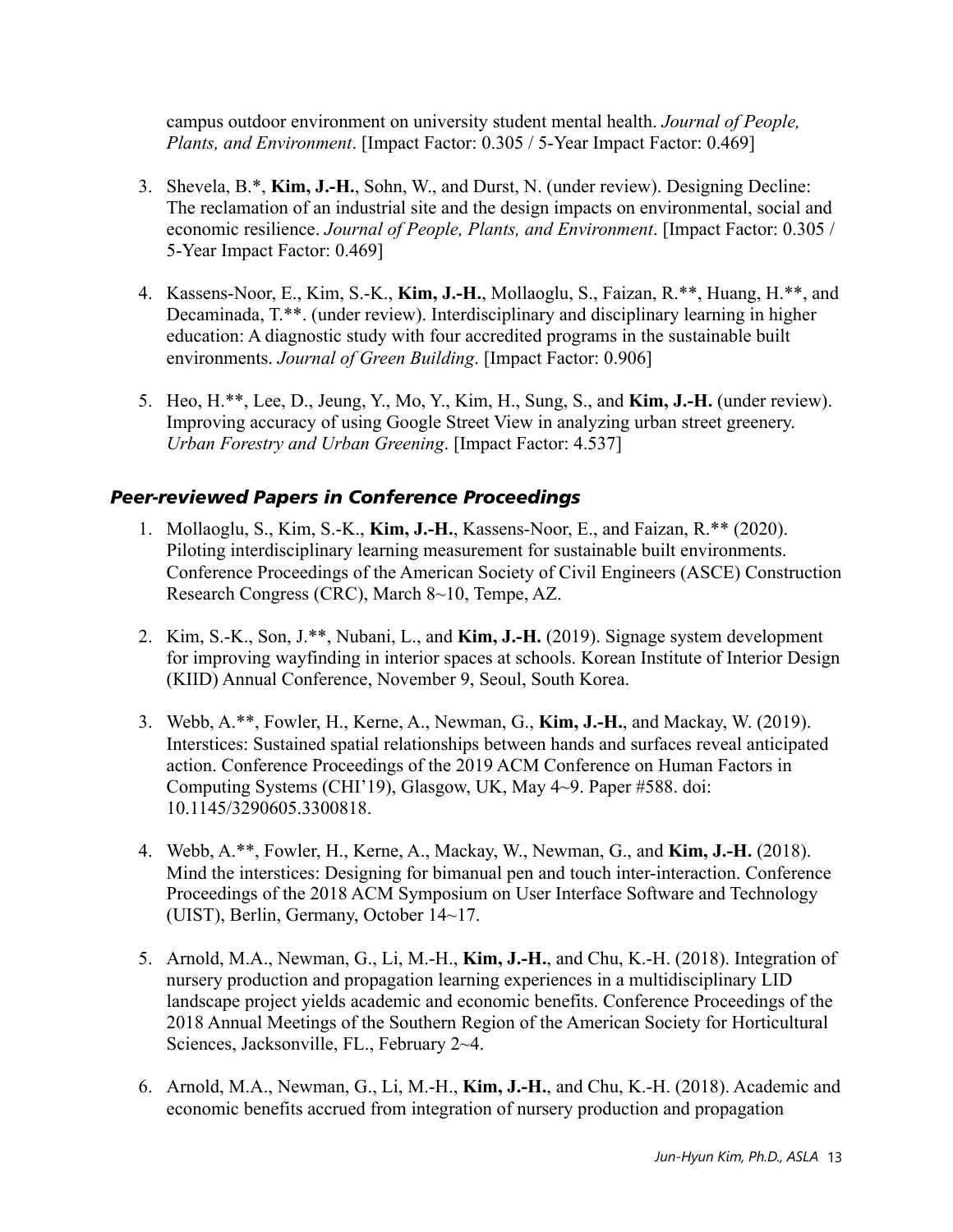learning experiences within a multidisciplinary low impact development (LID) landscape project. Proceeding of the 62nd Annual Southern Nursery Association Research Conference, 62, 7~11. doi: 10.7660/ActaHortic.2016.1126.27.

- 7. Arnold, M.A., Newman, G., **Kim, J.-H.**, Li, M.-H., and Chu, K.-H. (2017). A simple rain garden serves as a catalyst to multi-disciplinary teaching and campus community engagement. 2017 Annual Meeting of the Southern Region of the American Society for Horticultural Sciences, Mobile, AL, February 3~5, HortScience 52(9), Supplement: S28.
- 8. Newman, G., **Kim, J.-H.**, Li, M.-H., Arnold, M.A., and Chu, K.-H. (2016). Aggie B.L.U.E. Print Laboratories: Building lasting university environments – A multidisciplinary teaching opportunity. 2016 Annual Conference of the American Society for Horticultural Sciences, Atlanta, GA, August 7~11, HortScience 51(9), Supplement: S263.
- 9. Webb, A.\*\*, Kerne, A., **Kim, J.-H.**, Brown, Z.\*\*, and Kellogg, E.\*\* (2016). LayerFish: Bimanual layering with a fisheye in-place. The Association for Computing Machinery (ACM) International Conference on Interactive Spaces and Surfaces. Conference Proceedings of the 2016 ACM on Interactive Surfaces and Spaces. doi: 10.1145/2992154.2992171.
- 10. Sohn, W.\*, **Kim, J.-H.**, and Li, M.-H. (2015). Low impact development applications in urban watersheds: Efficacy evaluation by imperviousness connectivity estimations. *Proceedings of the 8th Conference of the International Forum of Urbanism*. D003, doi: 10.3390/ifou-D003.
- 11. Sohn, W.\*, **Kim, J.-H.**, and Newman, G. (2014). A BLUEprint for stormwater infrastructure design: Implementation and efficacy of LID. *Landscape Research Record*. 2, 50~61.

### *Peer-reviewed Published Abstracts in Conference Proceedings*

*Award.*

- 1. **Kim, J.-H**., O'Keefe, P.\*, Sohn, W., and Kotval-Karamchandani, Z. (2022). Landscape performance research to enhance resilience of a vulnerable community in Michigan. (poster presentation), In: Council of Educators in Landscape Architecture (CELA), March 16~19, Santa Ana Pueblo, NM. § **§** *won the 2022 CELA Academy of Fellows Outstanding Poster Award – the Best Poster Award.*
- 2. **Kim, J.-H**., Yang, S.\*, Sohn, W., and Kotval-Karamchandani, Z. (2021). Developing a revitalization planning and design guideline for enhancing land use performance of a shrinking city. (poster presentation), In: Council of Educators in Landscape Architecture (CELA), March 17~20, Virtual Conference. § **§** *won the 2021 CELA Academy of Fellows Outstanding Poster Award – the Best Poster*
- 3. Park, J. § , **Kim, J.-H.**, Sohn, W., and Lee, D (2021). Do small green spaces cool down urban air temperature more than building-shaded spaces in summer? (oral presentation),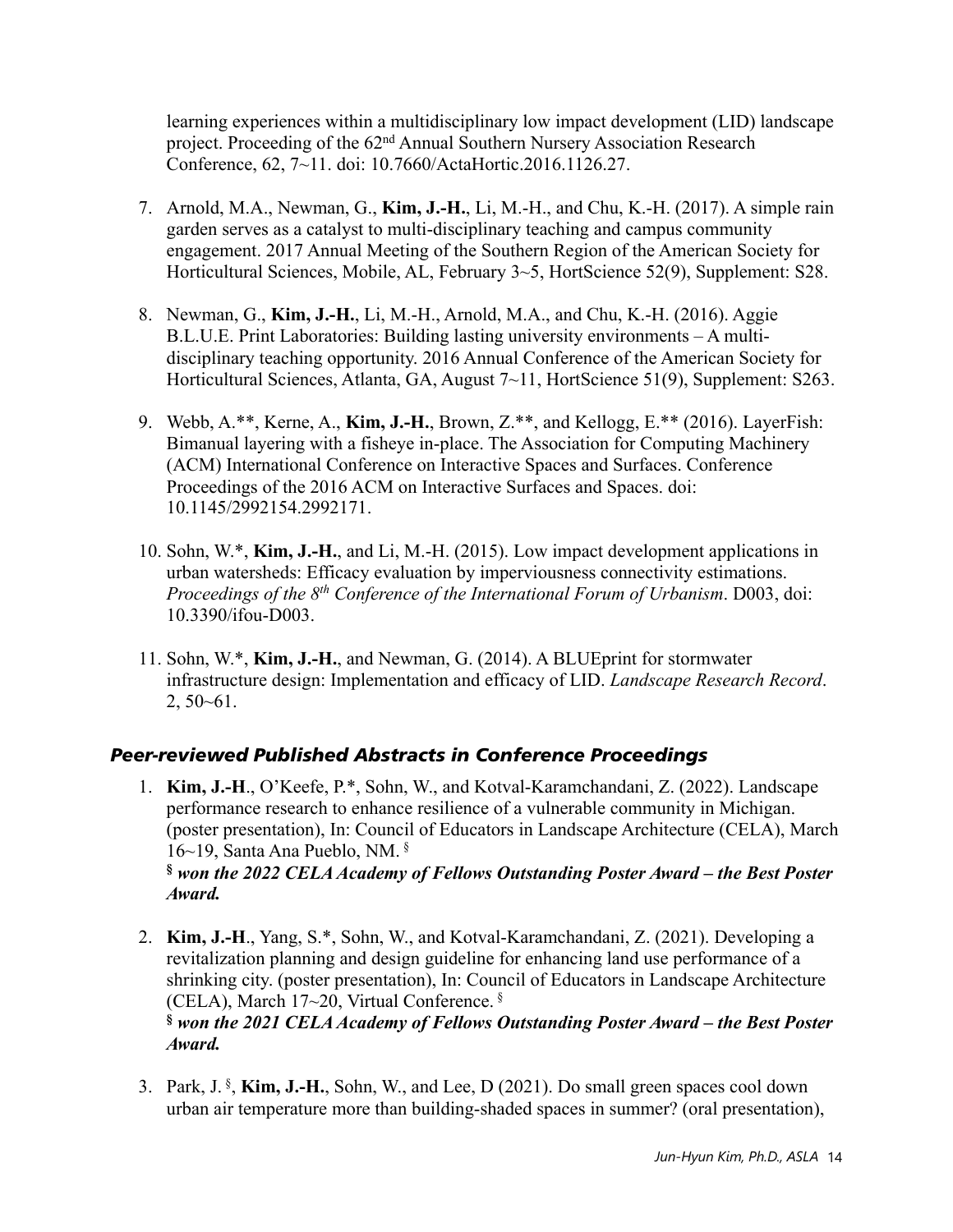In: Council of Educators in Landscape Architecture (CELA), March 17~20, Virtual Conference.

- 4. Sohn, W., Brody, S., **Kim, J.-H.**, and Li, M.-H. (2021). How effective are drainage systems in mitigating flood losses? (oral presentation), In: Council of Educators in Landscape Architecture (CELA), March 17~20, Virtual Conference.
- 5. Sohn, W., **Kim, J.-H.**, and Li, M.-H. (2020). Hydraulic connectivity of impervious surfaces as a key indicator of urban flood control. (oral presentation), In: American Geophysical Union (AGU), December 7~11, Virtual Conference.
- 6. Sohn, W., **Kim, J.-H.**, Li, M.-H., Brown, R., and Jaber, F. (2020). The effect of imperviousness on surface runoff under varying climate conditions. (oral presentation), In: Council of Educators in Landscape Architecture (CELA) Abstract and Proceedings.
- 7. Park, J. § , **Kim, J.-H.**, Li, M.-H., and Lee, D. (2020). Exploring cooling range: Optimizing green space design to mitigate heat. (oral presentation), In: Council of Educators in Landscape Architecture (CELA) Abstract and Proceedings.
- 8. Park, J. § , **Kim, J.-H.**, and Dvorak, B. (2020). Green roofs urban heat island reduction effect on local climates in summer. (poster presentation), In: Council of Educators in Landscape Architecture (CELA) Abstract and Proceedings.
- 9. Mollaoglu, S., Kim, S.-K., **Kim, J.-H.**, Kassens-Noor, E., and Faizan, R.\*\* (2020). Piloting interdisciplinary learning measurement for sustainable built environments. (oral presentation), In: American Society of Civil Engineers (ASCE) Construction Research Congress (CRC), March 8~10, Tempe, AZ.
- 10. Kim, S.-K., Son, J.\*\*, Nubani, L., and **Kim, J.-H.** (2019). Signage system development for improving wayfinding in interior spaces at schools. (oral presentation), In: Korean Institute of Interior Design (KIID), November 9, Seoul, South Korea.\*\* *\*\* won the 2019 KIID Excellent Research Presentation Award*
- 11. Kellom, K.\*\*, **Kim, J.-H.**, and Nubani, L. (2019). A design-oriented approach of preparedness against active shooters: A case of evaluating a university student lounge. (poster presentation), In: The Environmental Design Research Association (EDRA), May 22~26, Brooklyn, NY. $\S$ **§** *won the 2019 EDRA Best Poster Award*
- 12. Sohn, W.\*, Kim, H.\*, **Kim, J.-H.**, and Li, M.-H. (2019). Assessing the capitalization effects of retention and detention ponds on single-family housing values. (oral presentation), In: Council of Educators in Landscape Architecture (CELA), March 6~9, Sacramento, CA.
- 13. Lee, C., Lee, S., Brown, R., **Kim, J.-H.**, Ndubisi, F., Sullivan, W., and Sachs, N. (2019). Landscape architecture for health: Weaving health into landscape architecture research. (panel presentation), In: Council of Educators in Landscape Architecture (CELA), March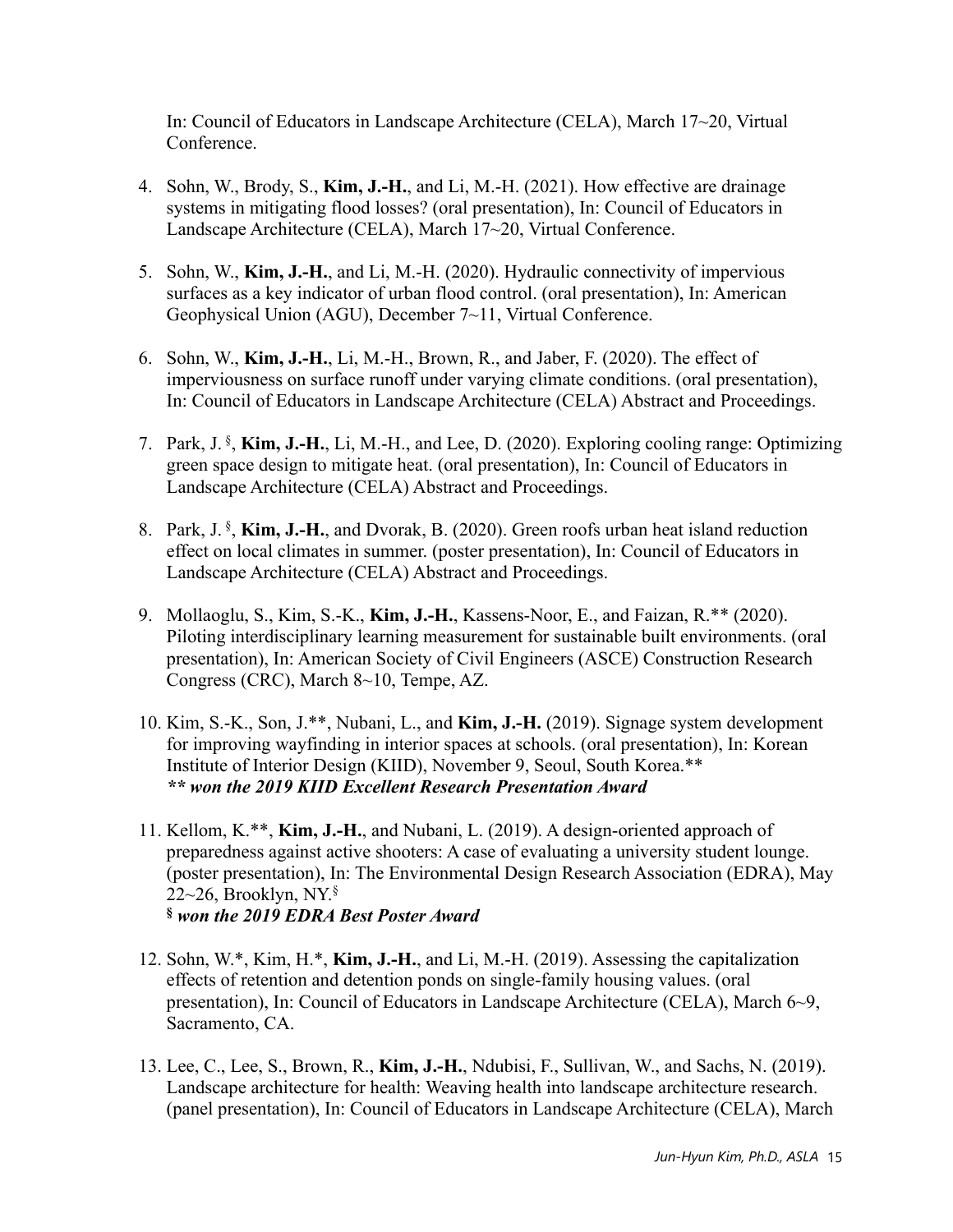6~9, Sacramento, CA.

- 14. Park, J. § , **Kim, J.-H.**, Li, M.-H., and Lee, D. (2019). Spatial cooling ranges of small green spaces using a T-type thermocouple sensor. (oral presentation), In: Council of Educators in Landscape Architecture (CELA), March 6~9, Sacramento, CA.
- 15. Park, J. § , **Kim, J.-H.**, Li, M.-H., and Lee, D. (2019). The role of green spaces configuration to reduce air temperature in urban areas. (poster presentation), In: Council of Educators in Landscape Architecture (CELA), March 6~9, Sacramento, CA.
- 16. Xiong, X., **Kim, J.-H.**, Li, M.-H., Tang, X.-L., Liu, L., and Xu, C. (2019). A spatial division method towards sustainable development of traditional rural areas based on landscape security pattern. (poster presentation), In: Council of Educators in Landscape Architecture (CELA), March 6~9, Sacramento, CA.
- 17. Tao, Z.\*\*, Newman, G., Arnold, M., Sohn, W.\*, Cao, L.\*, Li, M.-H., and **Kim, J.-H.** (2019). The living green infrastructure lab: Advancing interdisciplinary teaching and professionalism in landscape architecture pedagogy. (oral presentation), In: Council of Educators in Landscape Architecture (CELA), March 6~9, Sacramento, CA.
- 18. Park, J. § , **Kim, J.-H.**, Li, M.-H., and Lee, D. (2018). The range of cooling effects of small green spaces using a T-type thermocouple sensor. Published Abstract (oral presentation), In: Sustainability and Development Conference, November 9~11, Ann Arbor, Mi.
- 19. Sohn, W.\*, **Kim, J.-H.**, and Li, M.-H. (2018). The impact of climatic factors on the efficiency of low impact development: A systematic review of empirical and methodological research. Published Abstract (oral presentation), In: Council of Educators in Landscape Architecture (CELA), March 21~24, Blacksburg, VA.
- 20. Park, J. § , **Kim, J.-H.**, and Lee, D. (2018). Small green spaces' type and structure for microscopic urban heat island mitigation. Published Abstract (oral presentation), In: Council of Educators in Landscape Architecture (CELA), March 21~24, Blacksburg, VA.
- 21. Park, J. § , **Kim, J.-H.**, Park, E., and Lee, D. (2018). Microscopic thermal map through transect survey using a Ventilating T-Type Thermocouple. Published Abstract (poster presentation), In: Council of Educators in Landscape Architecture (CELA), March 21~24, Blacksburg, VA.
- 22. Tao, Z.\*\*, Sohn, W.\*, Wang, R.\*, Cao, L.\*, Newman, G., Li., M.-H., Arnold, M., and **Kim, J.-H.** (2018). Aggie B.L.U.E.print laboratories: A multi-disciplinary teaching and service-learning opportunity. Published Abstract (poster presentation), In: Council of Educators in Landscape Architecture (CELA), March 21~24, Blacksburg, VA.
- 23. Arnold, M.A., Newman, G., Li, M.-H., **Kim, J.-H.**, and Chu, K.-H. (2018). Academic and economic benefits accrue from integration of nursery production and propagation learning experiences within a multidisciplinary LID landscape project. Published Abstract (poster presentation), In: 2018 Southern Nursery Association Research Conference, January 8~9,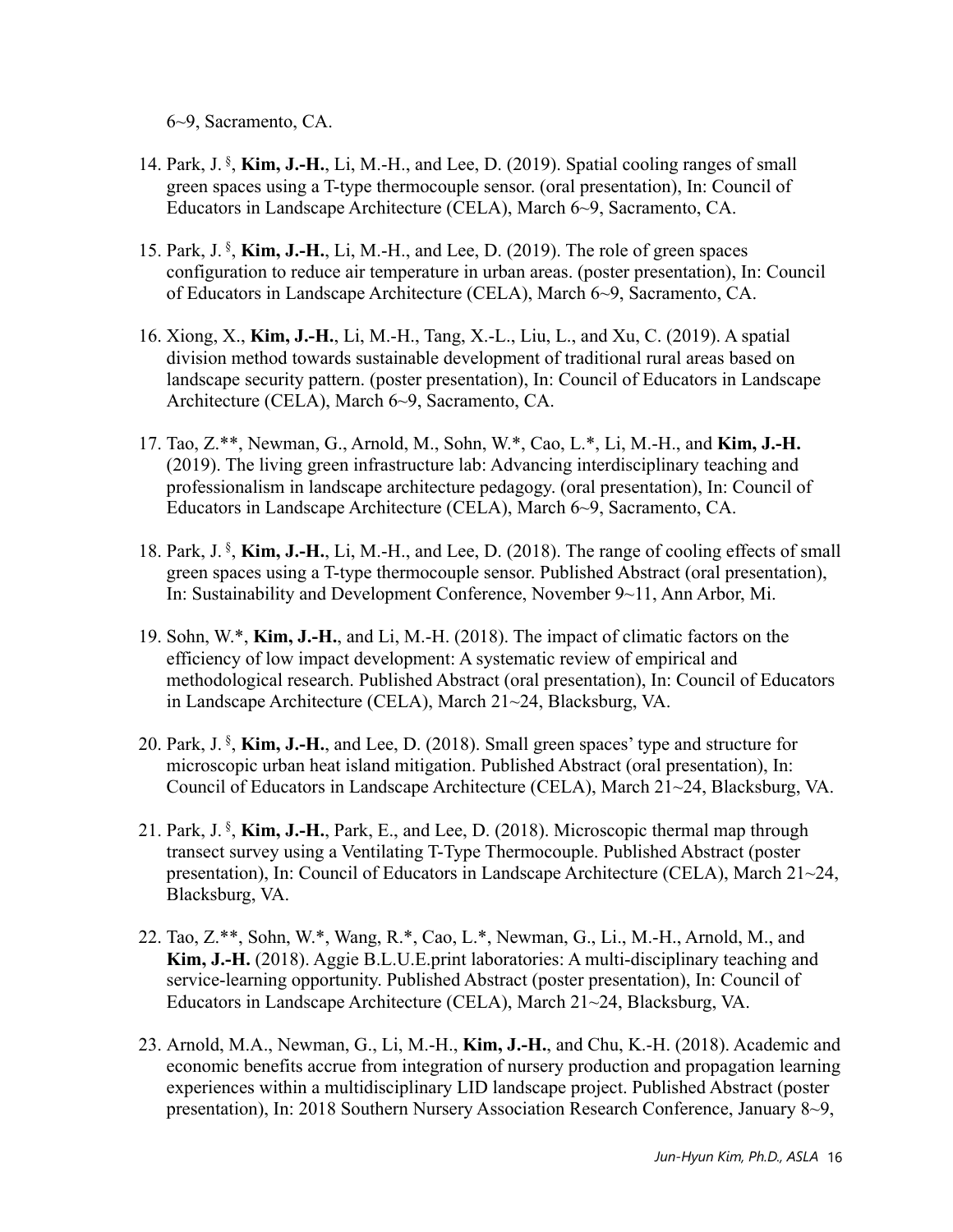Baltimore, MD.

- 24. Lee, K.\*, Li, W., **Kim, J.-H.**, and Choi, K. (2018). Synergistic effects of transit and nonmotorized transportation infrastructure on commuting behavior in seven cities in the United States. Published Abstract (oral presentation), In: Transportation Research Board (TRB), January 7~11, Washington D.C.
- 25. **Kim, J.-H.**, Gu, D.\*, Sohn, W.\*, Kil, S., and Lee, D. (2017). Neighborhood landscape spatial patterns and land surface temperature. Published Abstract (oral presentation), In: Council of Educators in Landscape Architecture (CELA), May 26~29, Beijing, China.
- 26. Sohn, W.\*, **Kim, J.-H.**, and Li, M.-H. (2017). What factors determine the effectiveness of low impact development?: A review of current literature. Published Abstract (oral presentation), In: Council of Educators in Landscape Architecture (CELA), May 26~29, Beijing, China.
- 27. Sohn, W.\*, **Kim, J.-H.**, Ning, S.\*, and Kim, Y. (2017). A system-oriented design approach for urban revitalization: Transit hub and mixed-use development in the Energy Corridor District, Houston, Texas, USA. Published Abstract (poster presentation), In: Council of Educators in Landscape Architecture (CELA), May 26~29, Beijing, China. § **§** *won the 2017 CELA Academy of Fellows Outstanding Poster Award – Honorable Mention.*
- 28. Park, J. § , **Kim, J.-H.**, and Huh, K.Y. (2017). Public awareness analysis on the damaged urban forest land (UFL) and its restoration policy using structural equation model (SEM). Published Abstract (poster presentation), In: Council of Educators in Landscape Architecture (CELA), May 26~29, Beijing, China. § **§** *won the 2017 CELA Academy of Fellows Outstanding Poster Award – Honorable Mention.*
- 29. Park, H., Kil, S. § , and **Kim, J.-H.** (2017). Evaluating climate-change sensitivity of plants using the MaxEnt model. Published Abstract (poster presentation), In: Council of Educators in Landscape Architecture (CELA), May 26~29, Beijing, China.
- 30. Sabu, S.\*, and **Kim, J.-H.** (2017). Smart transportation system for developing a smart community promoting livability: A case study for the Energy Corridor District, Houston, TX. Published Abstract (poster presentation), In: American Planning Association (APA) National Conference, May 6~9, New York, NY.
- 31. Oliveira, T.\*, **Kim, J.-H.**, Rodiek, S., and Li, W. (2016). A systematic framework for assessing sustainable and walkable urban neighborhood development. Published Abstract (poster presentation), In: American Planning Association (APA) National Conference, April 2~5, Phoenix, AZ.
- 32. **Kim, J.-H.**, Lee, C., and Sohn, W.\* (2016). Urban natural environments, obesity, and health-related quality of life among Hispanic children living in inner-city neighborhoods. Published Abstract (oral presentation), In: Council of Educators in Landscape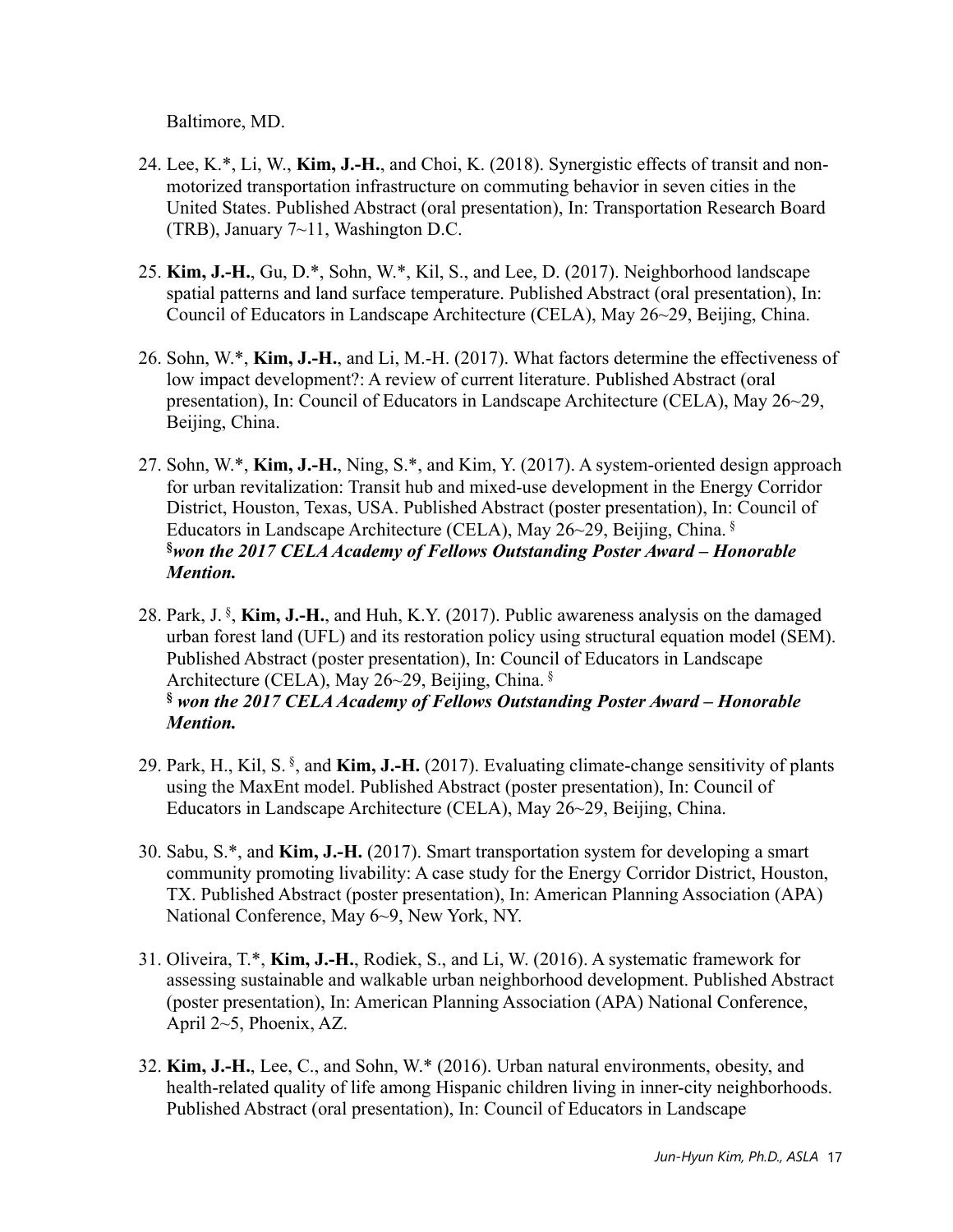Architecture (CELA), March 23~26, Salt Lake City, UT.

- 33. **Kim, J.-H.**, Wang, R.\*, and Li, M.-H. (2016). The effectiveness of hands-on design-build learning opportunities in landscape design studios. Published Abstract (oral presentation), In: Council of Educators in Landscape Architecture (CELA), March 23~26, Salt Lake City, UT.
- 34. Newman, G., and **Kim, J.-H.** (2016). The perceived effects of flipped teaching knowledge acquisition. Published Abstract (oral presentation), In: Council of Educators in Landscape Architecture (CELA), March 23~26, Salt Lake City, UT.
- 35. Sohn, W.\*, **Kim, J.-H.**, and Newman, G. (2016). Design assessment for sustainable hydrologic system development using a systematic framework. Published Abstract (poster presentation), In: Council of Educators in Landscape Architecture (CELA), March 23~26, Salt Lake City, UT. § **§** *won the 2016 Inaugural CELA Academy of Fellows Outstanding Poster Award – the Best Poster Award.*
- 36. Kil, S. § , **Kim, J.-H.**, Newman, G., Lee, D., and Park, J. (2016). The benefits of unmanned aerial vehicles (UAVs) for analyzing land-cover temperature. Published Abstract (poster presentation), In: Council of Educators in Landscape Architecture (CELA), March 23~26, Salt Lake City, UT.
- 37. Park, J. § , Lee, D., and **Kim, J.-H.** (2016). Air temperature differences between green spaces and non-green spaces on highly developed urban area in summer. Published Abstract (poster presentation), In: Council of Educators in Landscape Architecture (CELA), March 23~26, Salt Lake City, UT.
- 38. Park, J. § , Lee, D., Jung, W., Huh, K., and **Kim, J.-H.** (2015). Spatial characteristics of small green spaces' mitigating effects on microscopic urban heal islands. Published Abstract (poster presentation). In: American Geophysical Union (AGU), December 14~18, San Francisco, CA.
- 39. **Kim, J.-H.**, Park, S.\*, Li, W., and Rodiek, S. (2015). Do landscape spatial patterns matter to single-family property value? Published Abstract (oral presentation), In: Association of Collegiate Schools of Planning (ACSP), October 22~25, Houston, TX.
- 40. Sohn, W.\*, **Kim, J.-H.**, and Li, M.-H. (2015). Low Impact Development (LID) applications in urban watersheds: Efficacy evaluation by imperviousness connectivity estimations. Published Abstract (oral presentation), In: the 8th Conference of the International Forum on Urbanism (IFoU), June 22~24, Incheon, South Korea.
- 41. Sohn, W.\*, Guo, R.\*, and **Kim, J.-H.** (2015). Multi-functional infiltration: WaterSmart management for campus landscape. Published Abstract (poster presentation), In: the 46<sup>th</sup> Annual Conference of the Environmental Design Research Association (EDRA), May 27~30, Los Angeles, CA.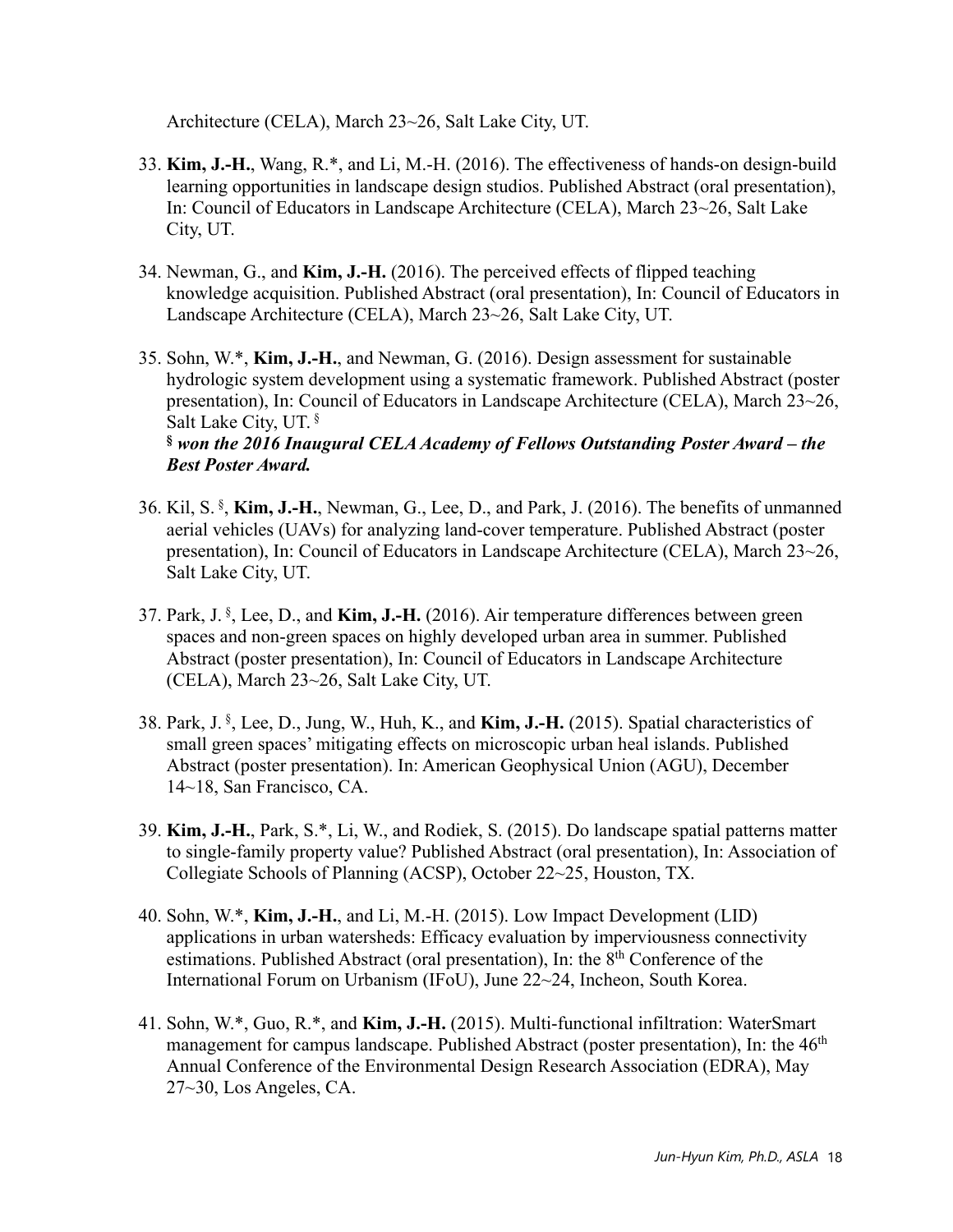- 42. Demarie, F.\*, **Kim, J.-H.**, and Rodiek, S. (2015). Low-impact development in Houston's Energy Corridor. Published Abstract (poster presentation), In: American Planning Association (APA) National Conference, April 18~21, Seattle, WA.
- 43. Thomas, M.\*, **Kim, J.-H.**, Li, W., and Rodiek, S. (2015). Houston Energy Corridor bicycle network plan. Published Abstract (poster presentation), In: American Planning Association (APA) National Conference, April 18~21, Seattle, WA.
- 44. Lee, W. § , Lee, C., and **Kim, J.-H.** (2015). Characteristics of and facilities in parks that promote children's park use. Published Abstract (oral presentation), In: Council of Educators in Landscape Architecture (CELA), March 24~28, Manhattan, KS.
- 45. Sohn, W.\*, **Kim, J.-H.**, and Li, M.-H. (2015). Low Impact Development (LID) for impervious surface connectivity mitigation: Assessment of Directly Connected Impervious Area (DCIA) in the Energy Corridor District, Houston, TX. Published Abstract (oral presentation), In: Council of Educators in Landscape Architecture (CELA), March 24~28, Manhattan, KS.
- 46. **Kim, J.-H.**, Park, S.\*, Li, W., and Rodiek, S. (2015). The influence of urban landscape spatial patterns on single-family property value. Published Abstract (oral presentation), In: Council of Educators in Landscape Architecture (CELA), March 24~28, Manhattan, KS.
- 47. Choi, S., Cho, W., **Kim, J.-H.**, and Thomas, M.\* (2015). Natural resource monitoring and comprehensive management plan of protected areas in Baekdudaegan Mountains, Korea. Published Abstract (oral presentation), In: Council of Educators in Landscape Architecture (CELA), March 24~28, Manhattan, KS.
- 48. Kil, S. § , **Kim, J.-H.**, and Newman, G. (2015). Effects of green space size on land surface temperature in Seoul, Korea. Published Abstract (oral presentation), In: Council of Educators in Landscape Architecture (CELA), March 24~28, Manhattan, KS.
- 49. Sohn, W.\*, **Kim, J.-H.**, and Newman, G. (2015). Groundwater infiltration as a watersmart use strategy: Performance evaluation of Low Impact Development in Conroe, TX. Published Abstract (poster presentation), In: Council of Educators in Landscape Architecture (CELA), March 24~28, Manhattan, KS.
- 50. Li, W., Joh, K., Lee, C., **Kim, J.-H.**, Park, H.\*\*, and Woo, A.\*\* (2015). Economic benefit of increasing neighborhood walkability: Is it a myth? Published Abstract (poster presentation), In: Robert Wood Johnson Foundation (RWJF) Active Living Research (ALR), February 22~25, San Diego, CA.
- 51. Sohn, W.\*, **Kim, J.-H.**, and Newman, G. (2015). An efficacy assessment model for integrated LID designs: Application to three LID based projects in Texas. Published Abstract (oral presentation), In: International Low Impact Development Conference 2015, January 19~21, Houston, TX.
- 52. Li, W., Joh, K., Lee, C., **Kim, J.-H.**, Park, H.\*\*, and Woo, A.\*\* (2014). Assessing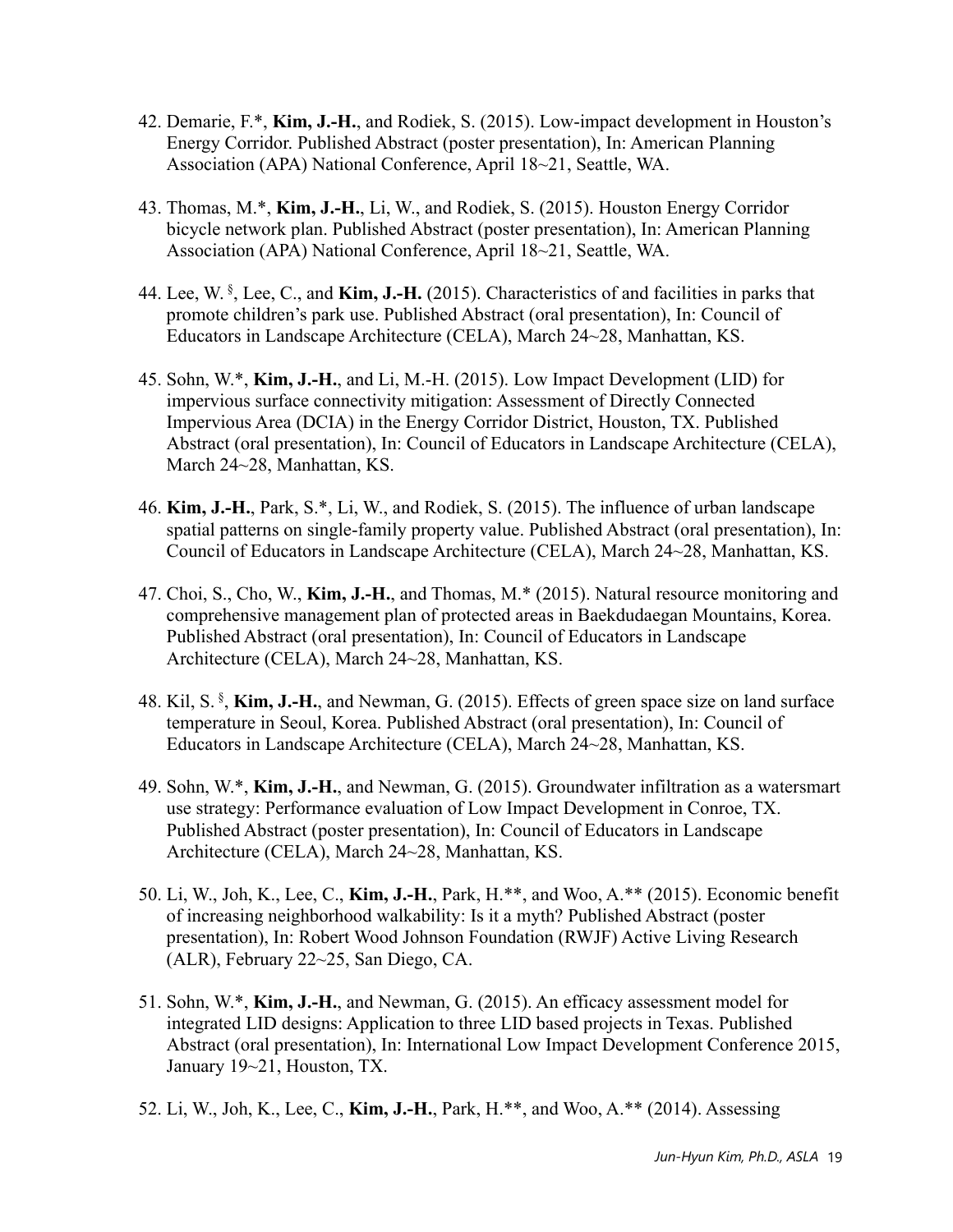benefits of walkability to single family property values: A spatial hedonic study in Austin, Texas, USA. Published Abstract (oral presentation), In: The 19<sup>th</sup> International Conference of Hong Kong Society for Transportation Studies, December 13~15, Hong Kong, China.

- 53. Joh, K., Li, W., Lee, C., **Kim, J.-H.**, Park, H.\*\*, and Woo, A.\*\* (2014). Multifamily housing and walkable neighborhoods: Assessing economic and social equity impacts. Published Abstract (oral presentation), In: Association of Collegiate Schools of Planning (ACSP), October 30~November 2, Philadelphia, PA.
- 54. Sohn, W.\*, **Kim, J.-H.**, and Newman, G. (2014). A BLUEprint for stormwater infrastructure design: Implementation and efficacy of LID. Published Abstract (oral presentation), In: Council of Educators in Landscape Architecture (CELA), March 26~29, Baltimore, MD.
- 55. Newman, G., **Kim, J.-H.**, Perkl, R., Bardenhagen, E., Xia, L.\*, and Lee, J.\* (2014). Integral resiliency: Vacant land as a catalyst for merging surge protection infrastructure with landscape connectivity. Published Abstract (oral presentation), In: Council of Educators in Landscape Architecture (CELA), March 26~29, Baltimore, MD.
- 56. Newman, G., **Kim, J.-H.**, and Park, S.\* (2014). A model for adjusting technology curriculum in landscape architecture programs: Synchronizing professional demand with pedagogical framework. Published Abstract (oral presentation), In: Council of Educators in Landscape Architecture (CELA), March 26~29, Baltimore, MD.
- 57. Sohn, W.\*, **Kim, J.-H.**, Bardenhagen, E., Newman, G., Zhang, Y.\*, Wang, Y.\*, Li, Z.\*, and Baumgarten, M. (2014). Systems-oriented design approach for creating a walkable and sustainable community. Published Abstract (poster presentation), In: Council of Educators in Landscape Architecture (CELA), March 26~29, Baltimore, MD.
- 58. Kim, Y., Lee, C., and **Kim, J.-H.** (2014). Design principles and applications for creating healthy schools. Published Abstract (poster presentation), In: Council of Educators in Landscape Architecture (CELA), March 26~29, Baltimore, MD.
- 59. Lee, J.\*, Newman, G., and **Kim, J.-H.** (2014). Structured landscape corridor: A methodology for integrating species richness and development potential. Published Abstract (poster presentation), In: Council of Educators in Landscape Architecture (CELA), March 26~29, Baltimore, MD.
- 60. Ren, Y.\*, Newman, G., and **Kim, J.-H.** (2014). TAES Annex Building water smart program. Published Abstract (poster presentation), In: Council of Educators in Landscape Architecture (CELA), March 26~29, Baltimore, MD.
- 61. Li, W., Joh, K., Lee, C., **Kim, J.-H.**, Park, H.\*\*, and Woo, A.\*\* (2014). From cardependent neighborhoods to walkers' paradise: Estimating walkability premiums in the condominium housing market. Published Abstract (oral presentation), In: Urban Affairs Association, March 19~23, San Antonio, TX.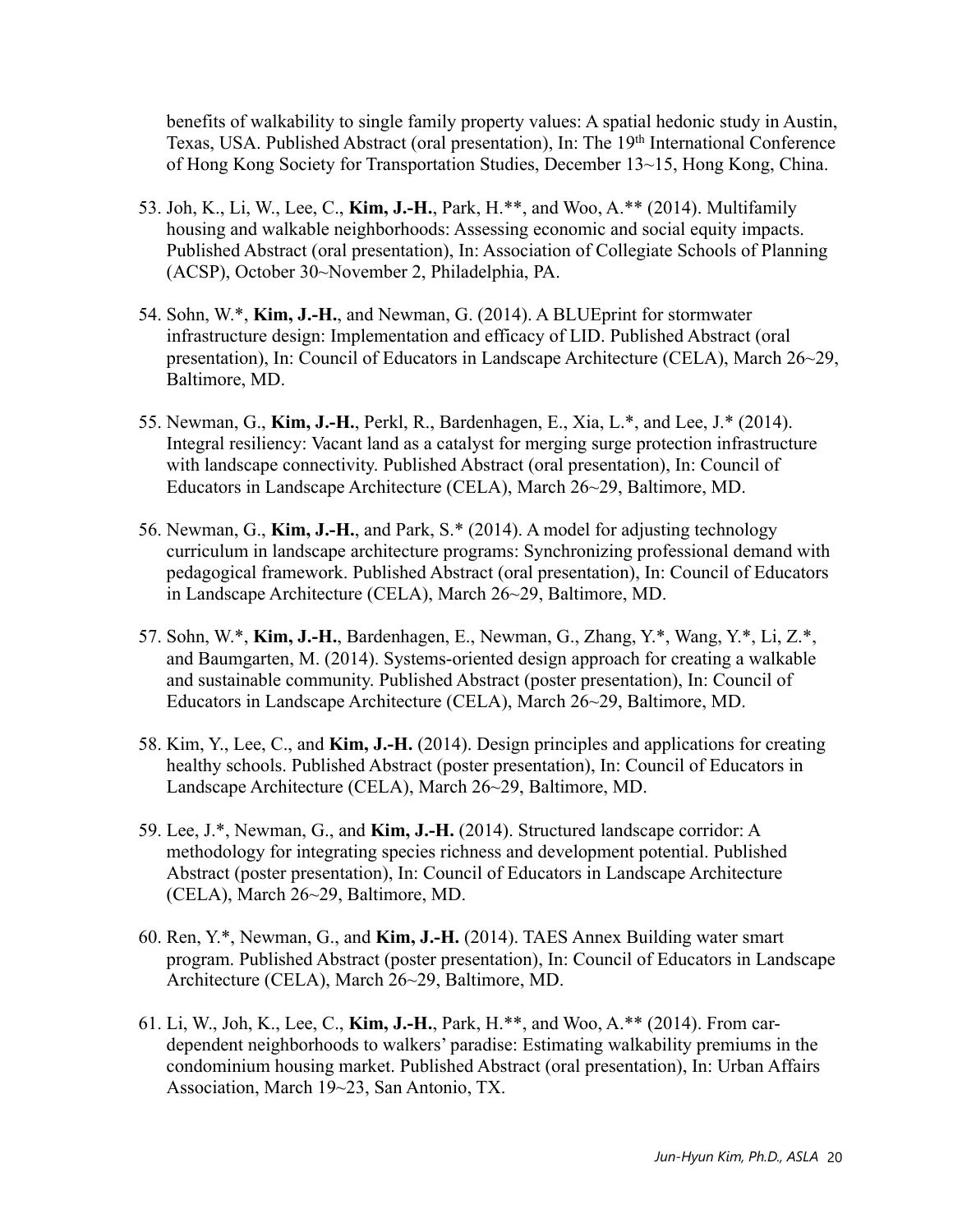- 62. Joh, K., Li, W., Lee, C., **Kim, J.-H.**, Park, H.\*\*, and Woo, A.\*\* (2014). Multifamily housing and walkable neighborhoods: Assessing economic and social equity impacts. Published Abstract (oral presentation), In: Urban Affairs Association, March 19~23, San Antonio, TX.
- 63. Newman, G., and **Kim, J.-H.** (2014). Development of an Interactive Web-frastructure for LAND 240. Published Abstract (oral presentation), In: Teaching with Technology Conference, February 26~27, College Station, TX.
- 64. Li, W., Joh, K., Lee, C., **Kim, J.-H.**, Park, H.\*\*, and Woo, A.\*\* (2014). From cardependent neighborhoods to walkers' paradise: Estimating walkability premiums in the condominium housing market. Published Abstract (oral presentation), In: Transportation Research Board (TRB), January 12~16, Washington D.C.
- 65. Li, W., Joh, K., Lee, C., **Kim, J.-H.**, Park, H.\*\*, and Woo, A.\*\* (2013). Assessing benefits of walkability to single-family property values: A hedonic study in Austin, Texas. Published Abstract (oral presentation), In: North American Regional Science Council (NARSC), November 13~16, Atlanta, GA.
- 66. Joh, K., Li, W., Lee, C., **Kim, J.-H.**, Park, H.\*\*, and Woo, A.\*\* (2013). Multifamily housing and walkable neighborhoods: Assessing economic and social equity impacts. Published Abstract (oral presentation), In: North American Regional Science Council (NARSC), November 13~16, Atlanta, GA.
- 67. Li, W., Joh, K., Lee, C., **Kim, J.-H.**, Park, H.\*\*, and Woo, A.\*\* (2013). Assessing benefits of walkability to single-family property values: A hedonic study in Austin, Texas. Published Abstract (oral presentation), In: Association of European Schools of Planning (AESOP) – Association of Collegiate Schools of Planning (ACSP) Joint Congress, July 15~19, Dublin, Ireland.
- 68. Li, W., Joh, K., Lee, C., **Kim, J.-H.**, Park, H.\*\*, and Woo, A.\*\* (2013). Assessing benefits of walkability to single-family property values: A hedonic study of Austin, Texas. Published Abstract (oral presentation), In: International Association of China Planning, June 29~July 1, Shanghai, China.
- 69. Kim, Y.\*\*, **Kim, J.-H.**, and Li, M. (2013). Web-enhanced teaching in landscape architecture construction studios. Published Abstract (oral presentation), In: Council of Educators in Landscape Architecture (CELA), March 28~31, Austin, TX.
- 70. Bardenhagen, E., Lee, C., and **Kim, J.-H.** (2013). Willingness-to-pay to measure perceived economic values of activity-friendly environments. Published Abstract (oral presentation), In: Council of Educators in Landscape Architecture (CELA), March 28~31, Austin, TX.
- 71. Yoon, J.\*\*, Lee, C., and **Kim, J.-H.** (2013). Environmental correlates of health-related quality of life among Hispanic children. Published Abstract (oral presentation), In: Council of Educators in Landscape Architecture (CELA), March 28~31, Austin, TX.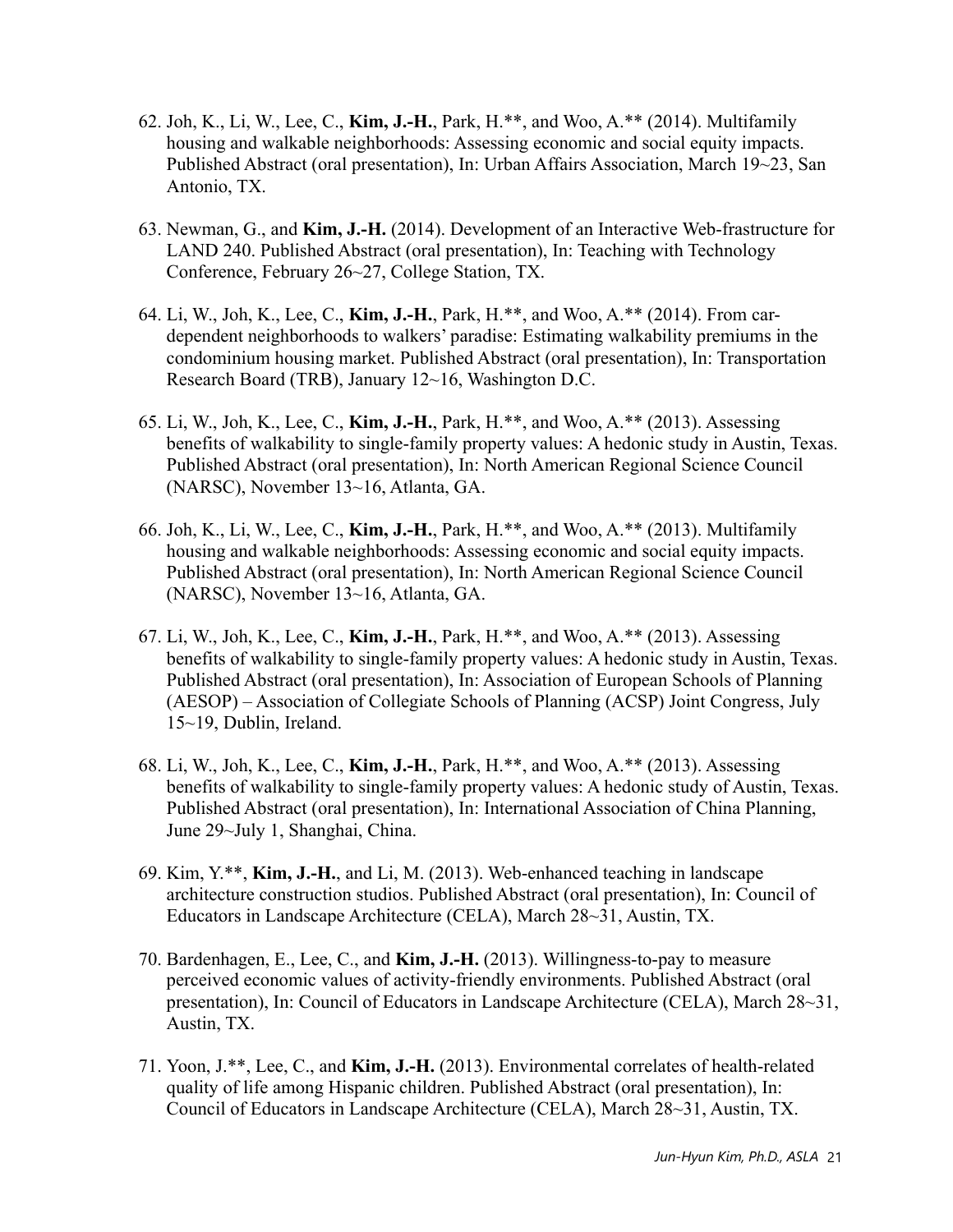- 72. Newman, G., and **Kim, J.-H.** (2013). Digital media in landscape architecture and planning: Synchronizing professional demand and direction with technology curriculum. Published Abstract (poster presentation), In: Council of Educators in Landscape Architecture (CELA), March 28~31, Austin, TX.
- 73. Lee, C., **Kim, J.-H.**, Yoon, J.\*\*, and Olvera, N. (2013). Environmental correlates of obesity and health-related quality of life in Hispanic children. Published Abstract (poster presentation), In: Robert Wood Johnson Foundation (RWJF) Active Living Research (ALR), February 26~28, San Diego, CA.
- 74. **Kim, J.-H.**, and Lee, C. (2012). The role of landscape spatial patterns on childhood obesity. Published Abstract (poster presentation), In: The Weight of the Nation Conference of the Center for Disease Control and Prevention, May 4~9, Washington DC.
- 75. **Kim, J.-H.**, Lee, C., and Ellis, C.D. (2012). Urban landscape spatial patterns and obesity of Hispanic population. Published Abstract (oral presentation), In: Council of Educators in Landscape Architecture (CELA), March 28~31, Urbana-Champaign, IL.
- 76. Kim, Y.\*\*, Lee, C., and **Kim, J.-H.** (2011). Effects of thermal conditions on heat stress. Published Abstract (oral presentation), In: Association of Collegiate Schools of Planning (ACSP), October 13~16, Salt Lake City, UT.
- 77. Kim, Y.\*\*, Lee, C., and **Kim, J.-H.** (2011). The role of sidewalk vegetation on creating pleasant microclimate for walking and cycling. Published Abstract (oral presentation), In: Council of Educators in Landscape Architecture (CELA), March 30~April 2, Los Angeles, CA.
- 78. Lee, C., Murano, P., Zhu, X., **Kim, J.-H.**, and Serrano, K.\*\* (2011). Campus environments, diet and physical activity. Published Abstract (oral presentation), In: Council of Educators in Landscape Architecture (CELA), March 30~April 2, Los Angeles, CA.
- 79. **Kim, J.-H.**, Lee, C., Olvera, N., and Ellis, C.D. (2011). The role of landscape spatial patterns on childhood obesity and quality of life: A study of Hispanic children in innercity neighborhoods. Published Abstract (oral presentation), In: Robert Wood Johnson Foundation (RWJF) Active Living Research (ALR), February 22~24, San Diego, CA.
- 80. Lee, C., Kim, H.\*\*, **Kim, J.-H.**, Dowdy, D., Ory, M., and Hoelscher, D. (2011). The development of school audit instrument for assessing safety and walkability of school grounds and nearby streets. Published Abstract (oral presentation), In: Robert Wood Johnson Foundation (RWJF) Active Living Research (ALR), February 22~24, San Diego, CA.
- 81. Olvera, N., Smith, D., Lee, C., Kellam, S.\*\*, and **Kim, J.-H.** (2011). Latino maternal and children's perception of neighborhood safety related to cycling and walking. Published Abstract (oral presentation), In: Robert Wood Johnson Foundation (RWJF) Active Living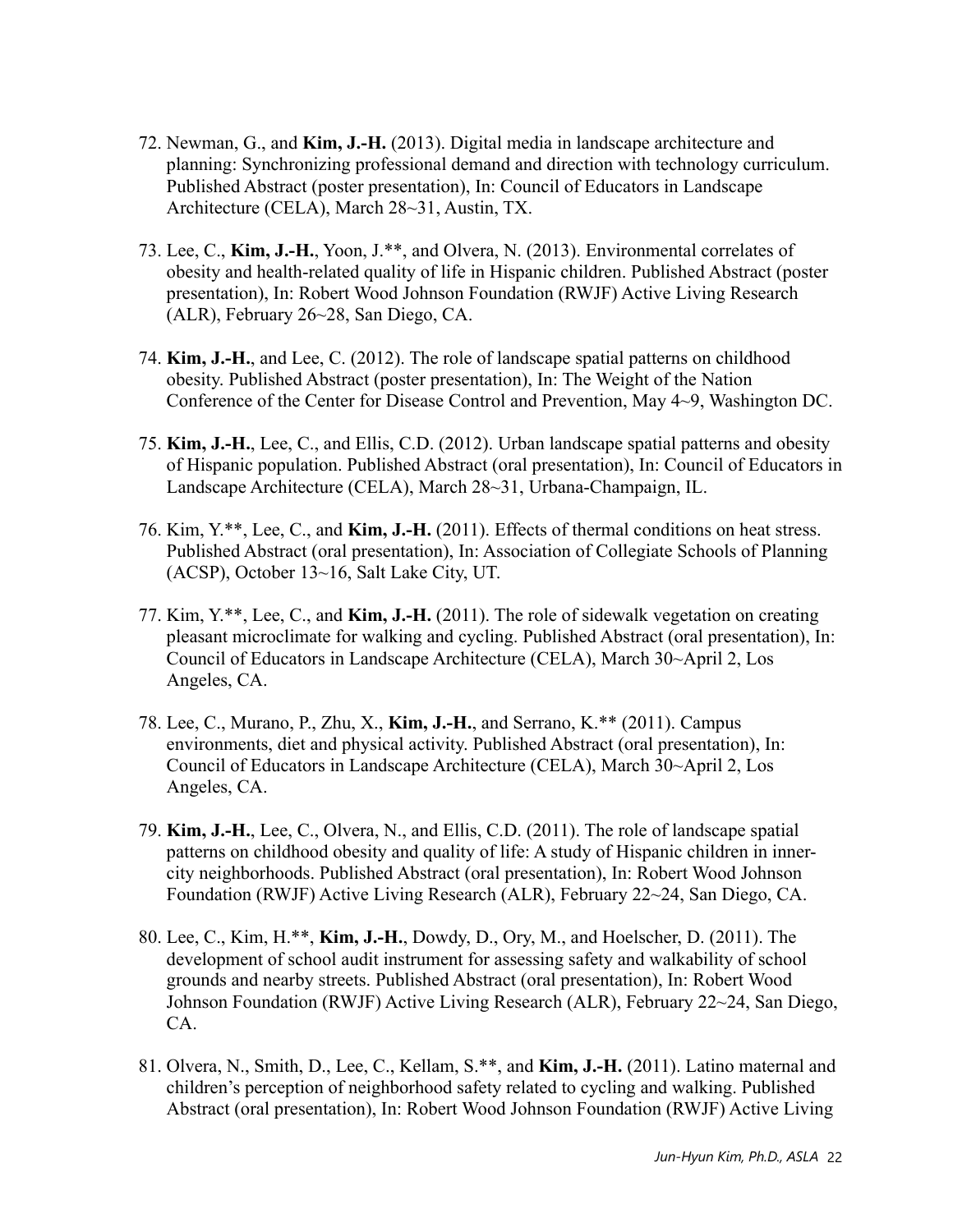Research (ALR), February 22~24, San Diego, CA.

- 82. **Kim, J.-H.**, and Lee, C. (2010). Urban landscape pattern and childhood obesity. Published Abstract (oral presentation), In: International Making Cities Livable Conference (IMCL), October 17~21, Charleston, SC.
- 83. **Kim, J.-H.**, Lee, C., and Ellis, C.D. (2010). Landscape spatial patterns and health-related quality of life among Hispanic children. Published Abstract (oral presentation), In: Association of Collegiate Schools of Planning (ACSP), October 7~10, Minneapolis, MN.
- 84. Lee, C., Kim, H., and **Kim, J.-H.** (2010). School audit instrument: Assessing safety and walkability of school environments. Published Abstract (oral presentation), In: Association of Collegiate Schools of Planning (ACSP), October 7~10, Minneapolis, MN.
- 85. Lee, C., Kim, H., **Kim, J.-H.**, Dowdy, D., Ory, M., and Hoelscher, D. (2010). Texas childhood obesity prevention policy evaluation (T-COPPE) project: Assessing the physical environment for walkability. Published Abstract (oral presentation), In: Southern Obesity Summit, September 12~14, Atlanta, GA.
- 86. **Kim, J.-H.**, and Lee, C. (2010). Landscape spatial patterns, physical activity and obesity among Hispanic children. Published Abstract (oral presentation), In: Council of Educators in Landscape Architecture (CELA), May 12~14, Maastricht, The Netherlands.
- 87. **Kim, J.-H.** (2009). The role of landscape spatial patterns on physical activity. Published Abstract (poster presentation), In: Robert Wood Johnson Foundation (RWJF) Active Living Research (ALR), February 18~20, San Diego, CA.
- 88. Shin, W., Kweon, B.-S., and Ellis, C.D., and **Kim, J.-H.**, (2009). The effects of landscape ecological structure on single family sale prices. Published Abstract (poster presentation), In: Council of Educators in Landscape Architecture (CELA), January 14~17, Tucson, AZ.
- 89. **Kim, J.-H.**, and Lee, C. (2008). Urban natural environment, health, and human activities: The role of landscape patterns on physical activity and health. Published Abstract (oral presentation), In: Association of Collegiate Schools of Planning (ACSP), July 6~11, Chicago, IL.
- 90. Wieters, K.M., **Kim, J.-H.**, and Lee, C. (2008). A walk to grab a cup of coffee: Assessment of available research instruments for measuring physical activity. Published Abstract (oral presentation), In: Association of Collegiate Schools of Planning (ACSP), July 6~11, Chicago, IL.
- 91. Naderi, J., and **Kim, J.-H.** (2006). City streets as public health facilities: Implementing enhanced walking environment for children. Published Abstract (oral presentation), In: American Public Health Association (APHA), November 5~8, Boston, MA.
- 92. Naderi. J., and **Kim, J.-H.** (2006). Reconceiving the typical: Implementing enhanced walking environments standards for children. Published Abstract (oral presentation), In: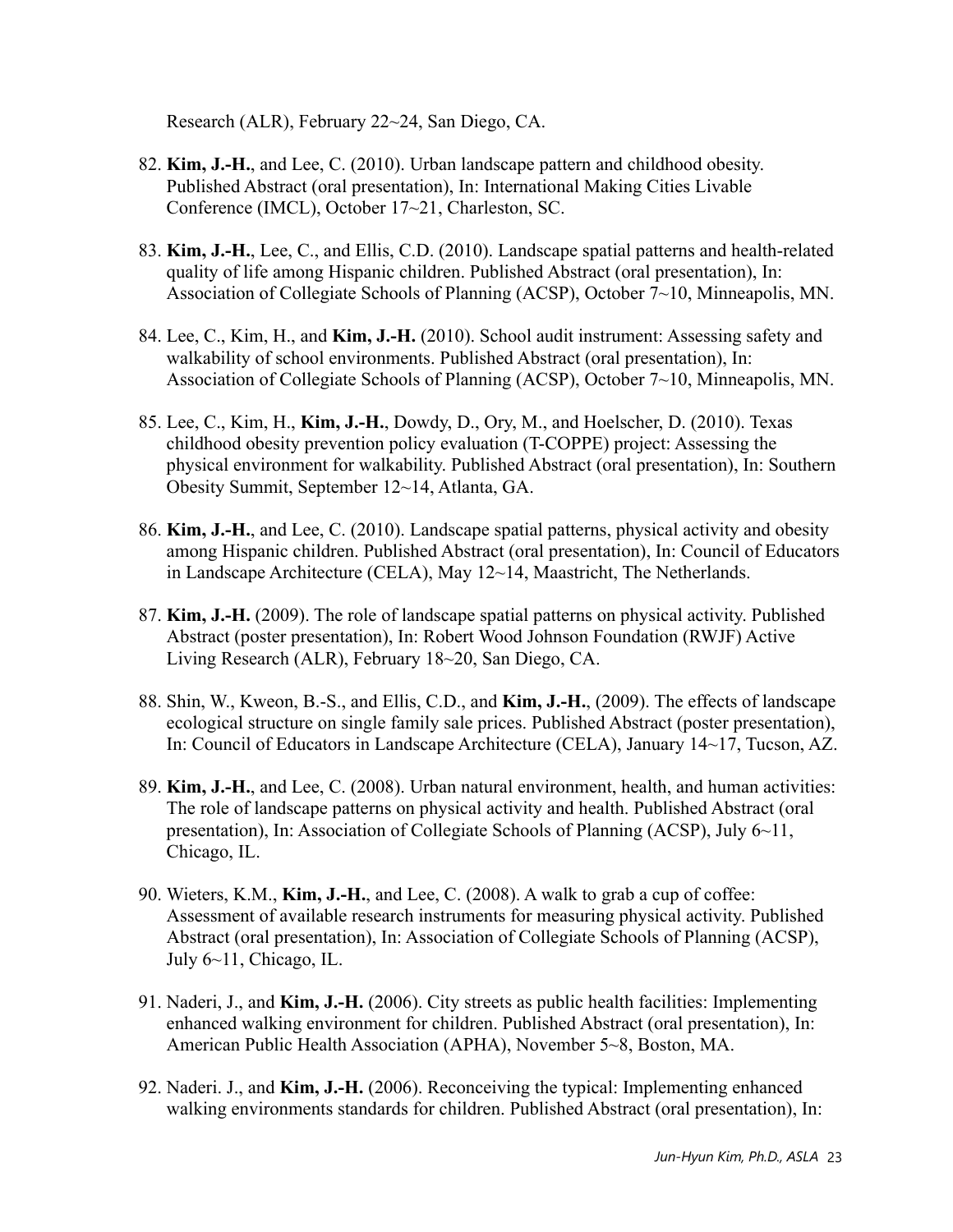Council of Educators in Landscape Architecture (CELA), June 14~17, Vancouver, Canada.

93. Naderi. J., **Kim, J.-H.,** Kweon, B.-S., Maghelal, P., and Shin, W. (2006). Enhanced walking environment standards: An ongoing experiment in pedestrian design. Published Abstract (poster presentation), In: Robert Wood Johnson Foundation (RWJF) Active Living Research (ALR), February 16~18, Coronado, CA.

#### *Full Papers in Conference Proceedings*

- 1. **Kim, J.-H.**, Park, S.\*, Li, W., and Rodiek, S. (2015). Do landscape spatial patterns matter to single-family property value? Full Paper, Association of Collegiate Schools of Planning (ACSP).
- 2. **Kim, J.-H.**, Park, S.\*, Li, W., and Rodiek, S. (2015). The influence of urban landscape spatial patterns on single-family property value. Full Paper, Council of Educators in Landscape Architecture (CELA).
- 3. Sohn, W.\*, **Kim, J.-H.**, and Li, M.-H. (2015). Low Impact Development (LID) for impervious surface connectivity mitigation: Assessment of Directly Connected Impervious Area (DCIA) in the Energy Corridor District, Houston, TX. Full Paper, Council of Educators in Landscape Architecture (CELA).
- 4. **Kim, J.-H.** (2014). Ecoregional network vital signs monitoring program focusing on the Continental Divide. Full Paper, 2014 International Symposium of Science Museums (ISSM).
- 5. Joh, K., Li, W., Lee, C., **Kim, J.-H.**, Park, H.\*\*, and Woo, A.\*\* (2014). Multifamily housing and walkable neighborhoods: Assessing economic and social equity impacts. Full Paper, Association of Collegiate Schools of Planning (ACSP).
- 6. Li, W., Joh, K., Lee, C., **Kim, J.-H.**, Park, H.\*\*, and Woo, A.\*\* (2013). Assessing benefits of walkability to single family property values: A hedonic study of Austin, Texas. Full Paper, Association of European Schools of Planning (AESOP) – Association of Collegiate Schools of Planning (ACSP) Joint Congress.
- 7. Kim, Y.\*\*, **Kim, J.-H.**, and Li, M. (2013). Learning vehicle preferences and webenhanced teaching in landscape architecture construction studios. Full Paper, In: *Proceedings: Space•Time/Place•Duration*, Council of Educators in Landscape Architecture (CELA), 92~100.
- 8. Kim, Y.\*\*, Lee, C., and **Kim, J.-H.** (2011). Effects of thermal conditions on heat stress. Full Paper, Association of Collegiate Schools of Planning (ACSP).
- 9. **Kim, J.-H.**, and Lee, C. (2010). Urban landscape pattern and childhood obesity. Full Paper, International Making Cities Livable Conference (IMCL).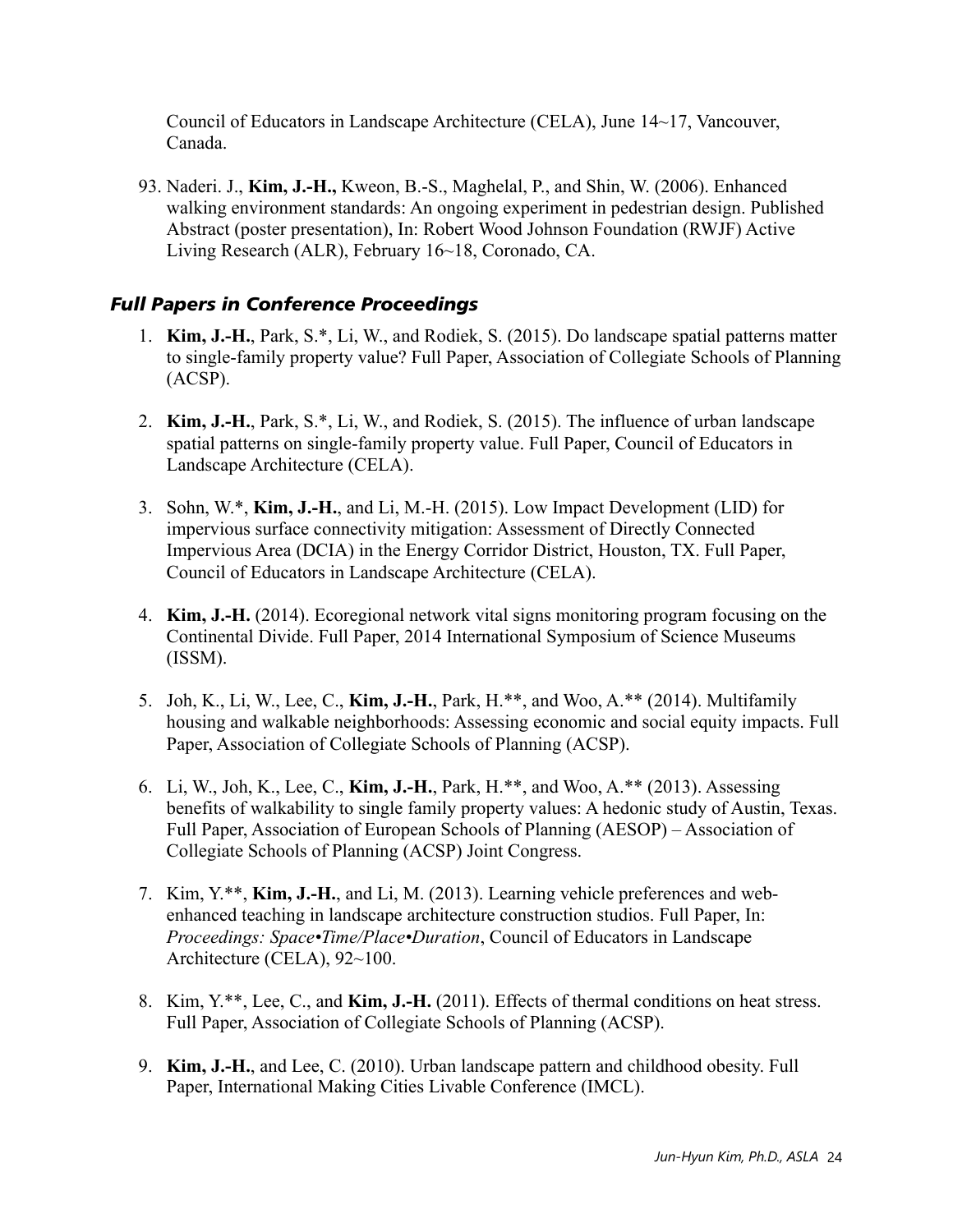- 10. **Kim, J.-H.**, Lee, C., and Ellis, C.D. (2010). Landscape spatial patterns and health-related quality of life among Hispanic children. Full Paper, Association of Collegiate School of Planning (ACSP).
- 11. Lee, C., Kim, H.\*\*, and **Kim, J.-H.** (2010). School audit instrument: Assessing safety and walkability of school environments. Full Paper, Association of Collegiate Schools of Planning (ACSP).
- 12. **Kim, J.-H.**, and Lee, C. (2008). Urban natural environment, health, and human activities: The role of landscape patterns on physical activity and health. Full Paper, Association of Collegiate Schools of Planning (ACSP).
- 13. Wieters, K.M., **Kim, J.-H.**, and Lee, C. (2008). A walk to grab a cup of coffee: Assessment of available research instruments for measuring physical activity. Full Paper, Association of Collegiate Schools of Planning (ACSP).

#### *Other Publications and Technical Reports*

- 1. Beyea, W., and **Kim, J.-H.** (2021). Flint Native Habitat Restoration Vison Plan: Using Pollinator Garden Concepts for Vacant Lots. Sustainable Built Environment Initiative (SBEI), School of Planning, Design & Construction in Michigan State University, East Lansing, MI.
- 2. **Kim, J.-H.** (2020). Introducing Landscape Architecture Program Curriculum and Accreditation Process in the US. *Landscape Review*. 35. (in Korean)
- 3. Beyea, W., and **Kim, J.-H.** (2020). Durant Tuuri Mott in Flint, MI vision project. Sustainable Built Environment Initiative (SBEI), School of Planning, Design & Construction in Michigan State University, East Lansing, MI.
- 4. **Kim, J.-H.**, and Wakefield, A.\* (2019). Landscape Performance Series: Chatham University Eden Hall Campus: Phase I – Muller Central Campus. Landscape Architecture Foundation. Washington D.C.
- 5. Beyea, W., and **Kim, J.-H.** (2019). Edwardsburg vision project. Sustainable Built Environment Initiative (SBEI), School of Planning, Design & Construction in Michigan State University, East Lansing, MI.
- 6. Beyea, W., **Kim, J.-H.**, and Rauhe, W. (2019). Mitchell Street corridor vision, Greater Cadillac Area, MI. Sustainable Built Environment Initiative (SBEI), School of Planning, Design & Construction in Michigan State University, East Lansing, MI.
- 7. Choi, S., Kim, Y., Cho, W., Hong, S., **Kim, J.-H.**, Song, H, et al. (2017). Institutionalizing Key Biodiversity Areas (KBA) for Demilitarized Zone (DMZ) in South Korea. Korea Forest Service, South Korea. (in Korean)
- 8. **Kim, J.-H.**, Bian, J.\*, Oliveira, T.\*, Feng, H.\*, Liu, J.\*, and Qiao, Z.\* (2016). Energy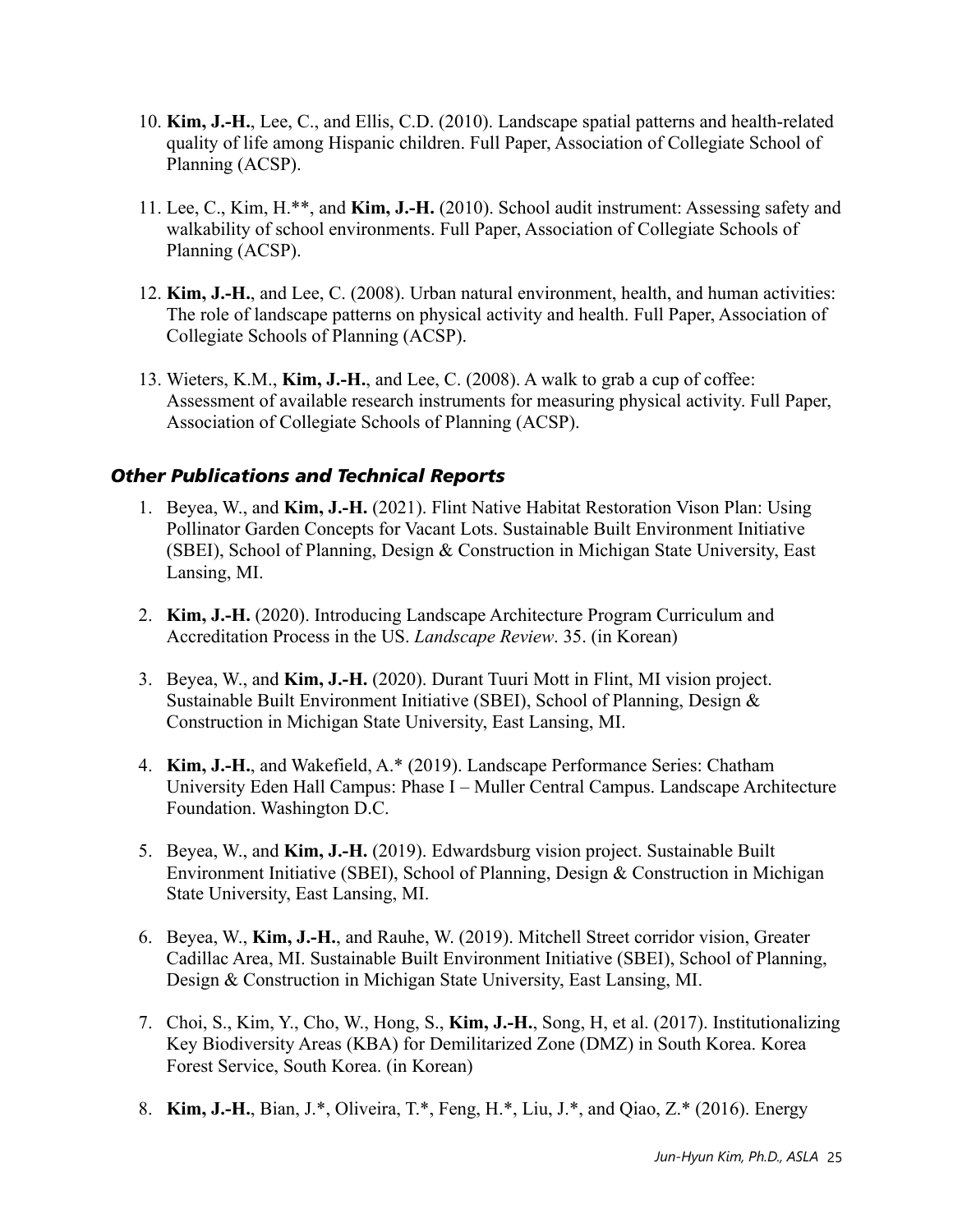Corridor District streetscape design guideline. The Energy Corridor District, Houston, TX.

- 9. **Kim, J.-H.**, Feng, H.\*, Liu, J.\*, Bian, J.\*, Cao, L.\*, Tong, Y.\*, and Qiao, Z.\* (2016). Comprehensive master plan for Park 10: Systemic design approaches in urban development. The Energy Corridor District, Houston, TX.
- 10. Kim, Y., Hong, S., Choi, S., Lee, B., **Kim, J.-H.**, Oh, G., et al. (2016). Institutionalizing a comprehensive natural resource protection plan for Demilitarized Zone (DMZ) in South Korea based on the International Union for Conservation of Nature (IUCN) standard for determining Key Biodiversity Areas (KBA). Korea Forest Service, South Korea. (in Korean)
- 11. **Kim, J.-H.**, Ning, S.\*, Sohn, W.\*, Thomas, M\*, et al. (2015). A great place to live, work, and entertain: The Energy Corridor District Comprehensive Master Plan. The Energy Corridor District, Houston, TX.
- 12. Cho, W., Choi, Y., Oh, C., **Kim, J.-H.**, Kim, I., Kim, K., et al. (2015). Natural resources monitoring and management plan development study of the Baekdudaegan Mountains (5<sup>th</sup>) Phase). Korea Forest Service, South Korea. (in Korean)
- 13. Cho, W., Choi, Y., Oh, C., Lee, D., **Kim, J.-H.**, Kim, I., et al. (2014). Natural resources monitoring and management plan development study of the Baekdudaegan Mountains (4<sup>th</sup>) Phase). Korea Forest Service, South Korea. (in Korean)
- 14. Cho, W., Oh, C., Lee, D., **Kim, J.-H.**, Kim, I., Oh, H., Choi, O., et al. (2013). Natural resources change survey and management practice study of the Baekdudaegan Mountains (3rd Phase). Korea Forest Service, South Korea. (in Korean)
- 15. Newman, G., **Kim, J.-H.**, and Ren, Y.\* (2013). TAES Annex Building, Water Smart Program, Texas A&M University, College Station, TX.
- 16. Kweon, T., Choi, S., Oh, C., Cho, W., Jin, Y., Lee, D., **Kim, J.-H.**, Seo, J., Kim, I., et al. (2012). Natural resources change survey and management practice study of the Baekdudaegan Mountains (2nd Phase). Korea Forest Service, South Korea. (in Korean)
- 17. **Kim, J.-H.** (2010). Assessing the built environment conditions for walking and biking around elementary schools in San Luis Obispo, CA. California Polytechnic State University, San Luis Obispo, CA.
- 18. Lee, C., Murano, P., Zhu, X., **Kim, J.-H.**, and Serrano, K.\*\* (2010). Campus environment, diet, and activity. Texas A&M University, College Station, TX.
- 19. Lee, C., Crompton, J., **Kim, J.-H.**, Bardenhagen, E., Kuteesa, A., Cho, Y., and Kim, H. (2008). Park financing: Case studies of urban parks in the US, the UK and Canada. Ministry of Land, Transport and Maritime Affairs, South Korea.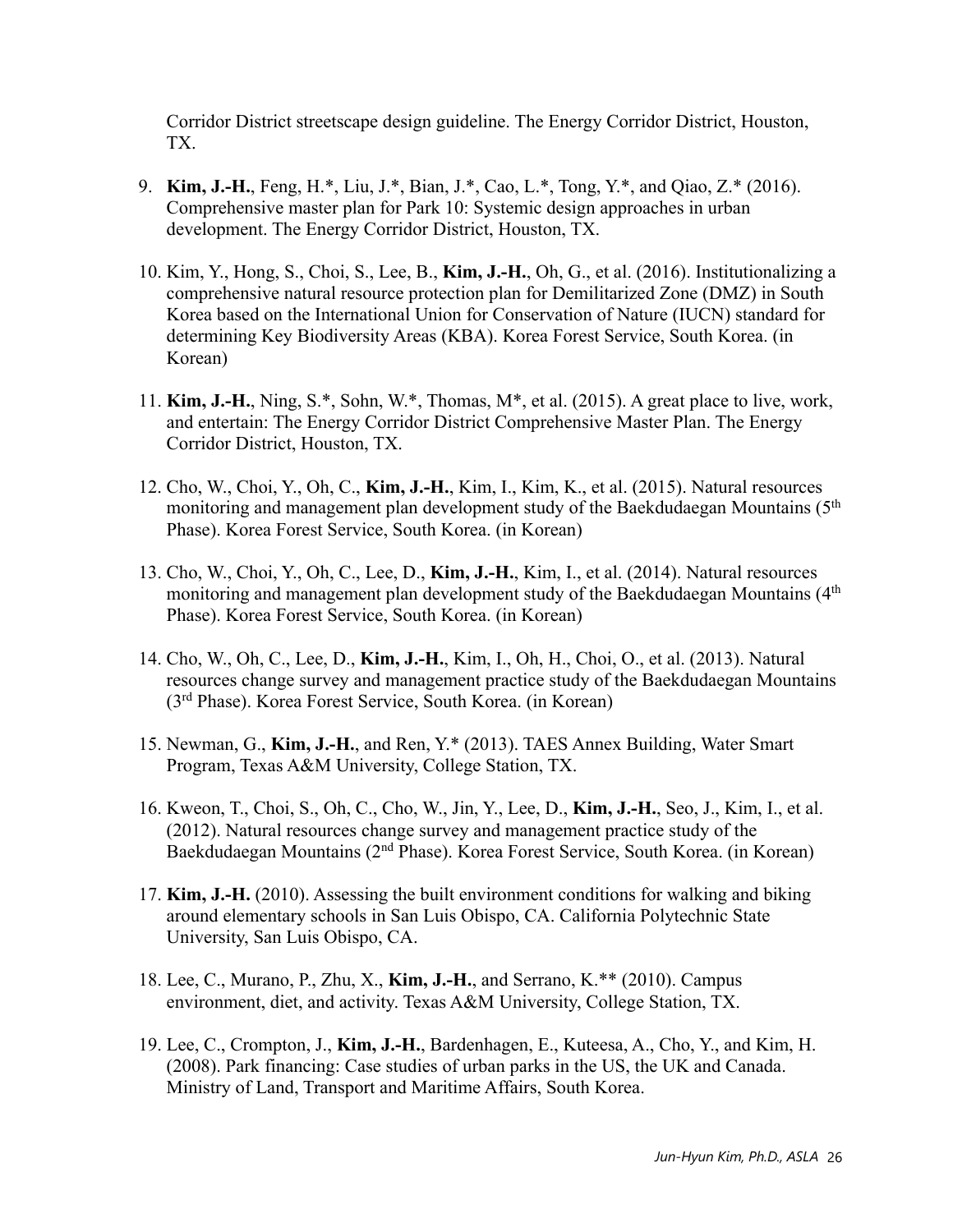- 20. Kweon, B.-S., Shin, W., Folzenlogen, R., and **Kim, J.-H.** (2006). Children transportation: Identifying environments that foster walking and biking to school (SWUTC/06/473700- 00031-1). Texas Transportation Institute (TTI), College Station, TX. doi: 10.13140/RG.2.1.1869.0409.
- 21. Volkman, N., and **Kim, J.-H.** (2006). Redevelopment plan for Magnolia Gardens. Written for: A project report for the Beaumont Housing Authority (BHA), Beaumont, TX. (BHA won the HOPE VI grant of \$20 million based on this report attached for their funded application package.)
- 22. Kim, Y.-I., **Kim, J.-H.**, Ahn, J., and Choi, A. (2001). Cultural and sustainable pedestrian design for Anyang City. Korea Institute of Landscape Architecture (KILA), Seoul, South Korea. (in Korean)
- 23. Kim, Y.-I., Kim, B., Ahn, J., Yoon, J., **Kim, J.-H.**, and Moon, J. (2000). Waterscape design for Anyang City. Korea Institute of Landscape Architecture (KILA), Seoul, South Korea. (in Korean)
- 24. Kim, Y.-I., Kweon, S.-J., Kim, B., Ahn, J., Moon, J., **Kim, J.-H.**, and Yoon, J. (2000). Green infrastructure plan for Anyang City. Korea Institute of Landscape Architecture (KILA), Seoul, South Korea. (in Korean)

### **Presentations**

#### *Invited Presentations*

| 2022 | The Role of Landscape Architecture in Creating Healthy & Resilient Community.<br>Department of Landscape Architecture Seminar Series. Department of Landscape<br>Architecture, Pusan National University, South Korea [Special Virtual Lecture]                 |
|------|-----------------------------------------------------------------------------------------------------------------------------------------------------------------------------------------------------------------------------------------------------------------|
|      | Design Impact Assessment: Landscape Performance Research. The City of Seoul.<br>South Korea [Virtual Symposium]                                                                                                                                                 |
| 2021 | The Role of Landscape Architecture in Creating Healthy & Sustainable<br>Community. Horticulture & Landscape Architecture Seminar Series. Department<br>of Horticulture & Landscape Architecture, Purdue University, Lafayette, IN.<br>[Special Virtual Lecture] |
|      | Green New Deal and Landscape Performance. Korea Institute of Landscape<br>Architecture (KILA) [Special Virtual Lecture]                                                                                                                                         |
| 2019 | Trend of Recent Research & Transition to Become a Faculty Member in the US.<br>Seoul National University, Seoul, South Korea [Special Lecture]                                                                                                                  |
|      | Measuring Landscape Performance: Findings & Insights from LAF's 2019 CSI<br><i>Program.</i> Landscape Architecture Foundation [Webinar Panelist]                                                                                                                |
| 2017 | Neighborhood Landscape Spatial Patterns and Land Surface Temperature.                                                                                                                                                                                           |
|      |                                                                                                                                                                                                                                                                 |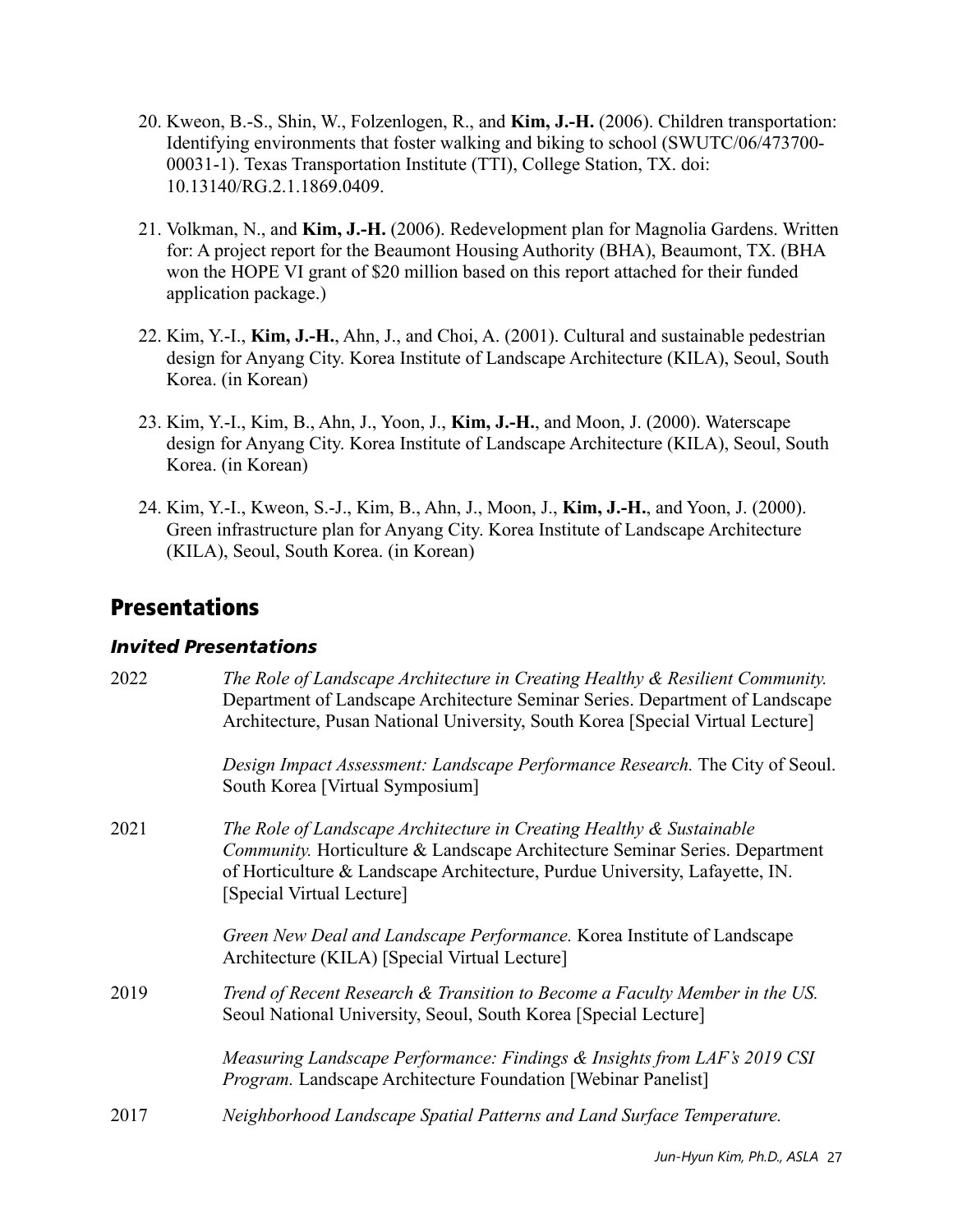|      | International Workshop on Development of the Urban Ecological Network System<br>and Restoration Technique for Urban Ecosystem Resilience. Seoul National<br>University, Seoul, South Korea [Keynote Speaking]                                 |
|------|-----------------------------------------------------------------------------------------------------------------------------------------------------------------------------------------------------------------------------------------------|
|      | Neighborhood Landscape Spatial Patterns and Land Surface Temperature.<br>Kyunghee University, Suwon, South Korea [Special Lecture]                                                                                                            |
|      | The Role of Landscape Architecture in Creating Healthy & Sustainable<br>Community, Keimyung University, Daegu, South Korea. [Special Lecture]                                                                                                 |
| 2015 | Built Environments, Physical Activity and Health: The Role of Landscape<br>Architecture in Creating Walkable Community. Seoul National University, Seoul,<br>South Korea [Special Lecture]                                                    |
| 2014 | Ecoregional Network Vital Signs Monitoring Program Focusing on the<br>Continental Divide. International Symposium of Science Museums (ISSM) 2014,<br>National Science Museum, Daejeon, South Korea [Special Lecture at a Global<br>Symposium] |
|      | A BLUEprint for Stormwater Infrastructure Design: Implementation and Efficacy<br>of Low Impact Development (LID). Sungkyunkwan University, Suwon, South<br>Korea [Special Lecture]                                                            |
| 2013 | The Efforts on Maintaining Protected Areas in America. The Symposium for<br>Cooperating Protected Areas Management of Northeast Asia, Korea Forest<br>Service, Seoul, South Korea [Special Lecture at a Global Symposium]                     |
| 2012 | Urban Environments, Physical Activity and Health. Seoul Junggu Health Center,<br>Seoul, South Korea [Special Lecture]                                                                                                                         |
|      | Urban Natural Environments, Physical Activity and Public Health. Forward<br>Strategy Task Force, Gwangmyeong, South Korea [Special Lecture]                                                                                                   |
|      | Built Environments, Physical Activity and Health: The Role of Landscape<br>Architecture in Creating Walkable Communities. Sungkyunkwan University,<br>Suwon, South Korea [Special Lecture]                                                    |
|      | The Role of Urban Environments on Physical Activity and Health. Daegu Dongu<br>Health Center, Daegu, South Korea [Special Lecture]                                                                                                            |
|      | The Continental Divide in the US. The Korean Society of Environment and<br>Ecology, Jeongsun, Gangwondo, South Korea [Special Lecture at a Symposium]                                                                                         |
|      | <b>Guest Lectures and Other Presentations</b>                                                                                                                                                                                                 |

- 2022 *The Overview of Landscape Architecture.* PDC 100, School of Planning, Design & Construction, Michigan State University, East Lansing, MI.
- 2021 *The Overview of Landscape Architecture.* PDC 100, School of Planning, Design & Construction, Michigan State University, East Lansing, MI.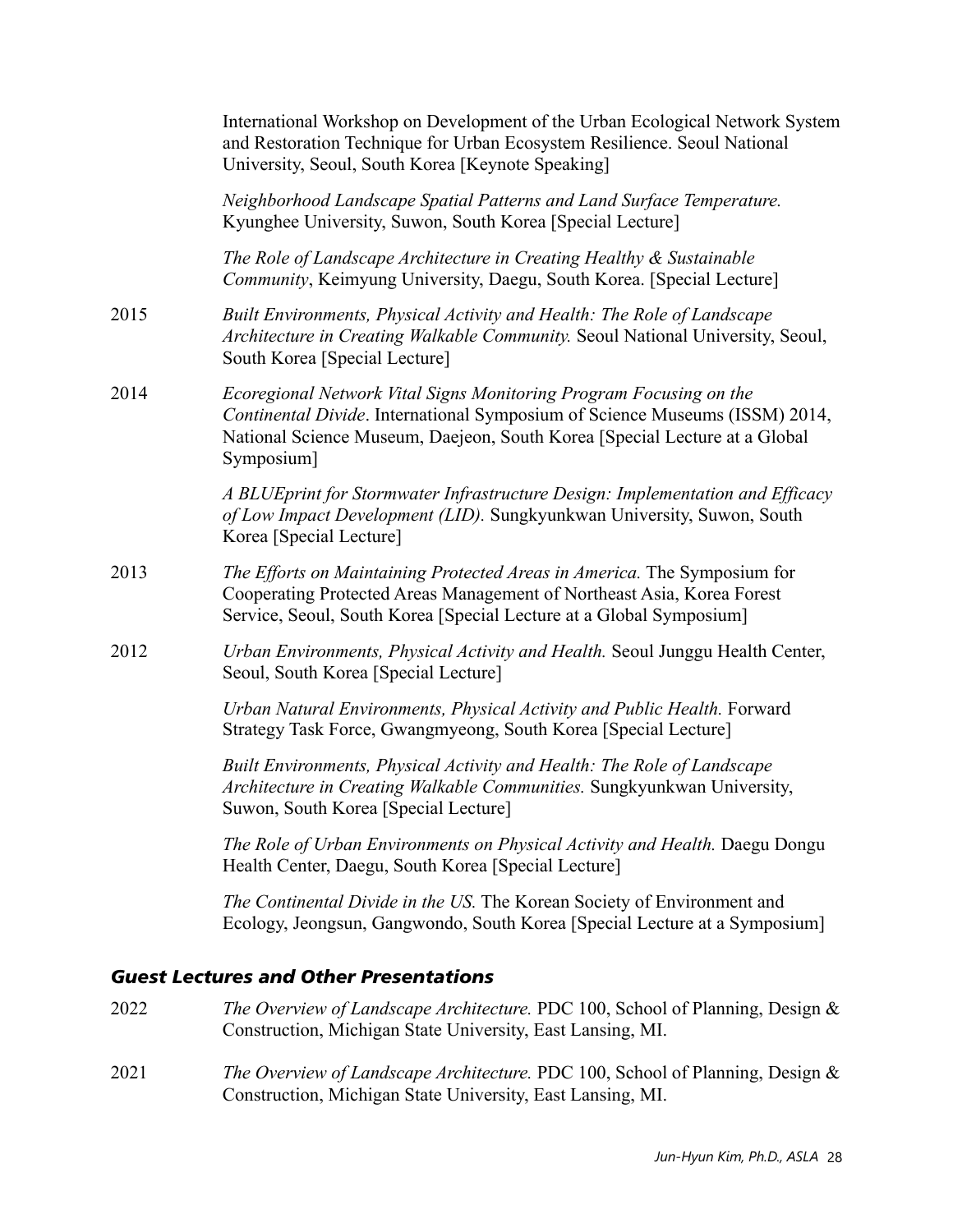|      | Landscape Architecture Program Overview +. LA 140, School of Planning,<br>Design & Construction, Michigan State University, East Lansing, MI.                                                                                                                |
|------|--------------------------------------------------------------------------------------------------------------------------------------------------------------------------------------------------------------------------------------------------------------|
| 2020 | The Overview of Landscape Architecture. PDC 100, School of Planning, Design &<br>Construction, Michigan State University, East Lansing, MI.                                                                                                                  |
|      | Landscape Architecture Program Overview +. LA 140, School of Planning,<br>Design & Construction, Michigan State University, East Lansing, MI.                                                                                                                |
| 2019 | The Overview of Landscape Architecture and MSU Landscape Architecture<br>Program. PDC 491, School of Planning, Design & Construction, Michigan State<br>University, East Lansing, MI.                                                                        |
|      | <i>Landscape Architecture Program Overview</i> $+&+$ . LA 140, School of Planning,<br>Design & Construction, Michigan State University, East Lansing, MI.                                                                                                    |
| 2018 | Neighborhood Environment, Physical Activity and Health. IDES 892, School of<br>Planning, Design & Construction, Michigan State University, East Lansing, MI.                                                                                                 |
|      | The Overview of Landscape Architecture and MSU Landscape Architecture<br>Program. LA 140, School of Planning, Design & Construction, Michigan State<br>University, East Lansing, MI.                                                                         |
| 2017 | Landscape Architecture Design Process. LA 140, School of Planning, Design &<br>Construction, Michigan State University, East Lansing, MI.                                                                                                                    |
|      | The Overview of Landscape Architecture and MSU Landscape Architecture<br>Program. LA 140, School of Planning, Design & Construction, Michigan State<br>University, East Lansing, MI.                                                                         |
|      | Portfolio Design. ASLA Club (MSU Student Chapter of the American Society of<br>Landscape Architects), School of Planning, Design & Construction, Michigan<br>State University, East Lansing, MI.                                                             |
| 2016 | Urban Natural Environments, Obesity, and Health-related Quality of Life among<br>Hispanic Children Living in Inner-city Neighborhoods. College of Architecture<br>Research Symposium, College of Architecture, Texas A&M University, College<br>Station, TX. |
|      | Creating Walkable Streets and Communities. URPN 483, Department of<br>Landscape Architecture and Urban Planning, Texas A&M University, College<br>Station, TX.                                                                                               |
|      | Low Impact Development and the Schob Rain Garden Project. URPN 330,<br>Department of Landscape Architecture and Urban Planning, Texas A&M<br>University, College Station, TX.                                                                                |
| 2015 | The Influence of Urban Landscape Spatial Patterns on Single-Family Property<br><i>Value.</i> College of Architecture Research Symposium, College of Architecture,<br>Texas A&M University, College Station, TX.                                              |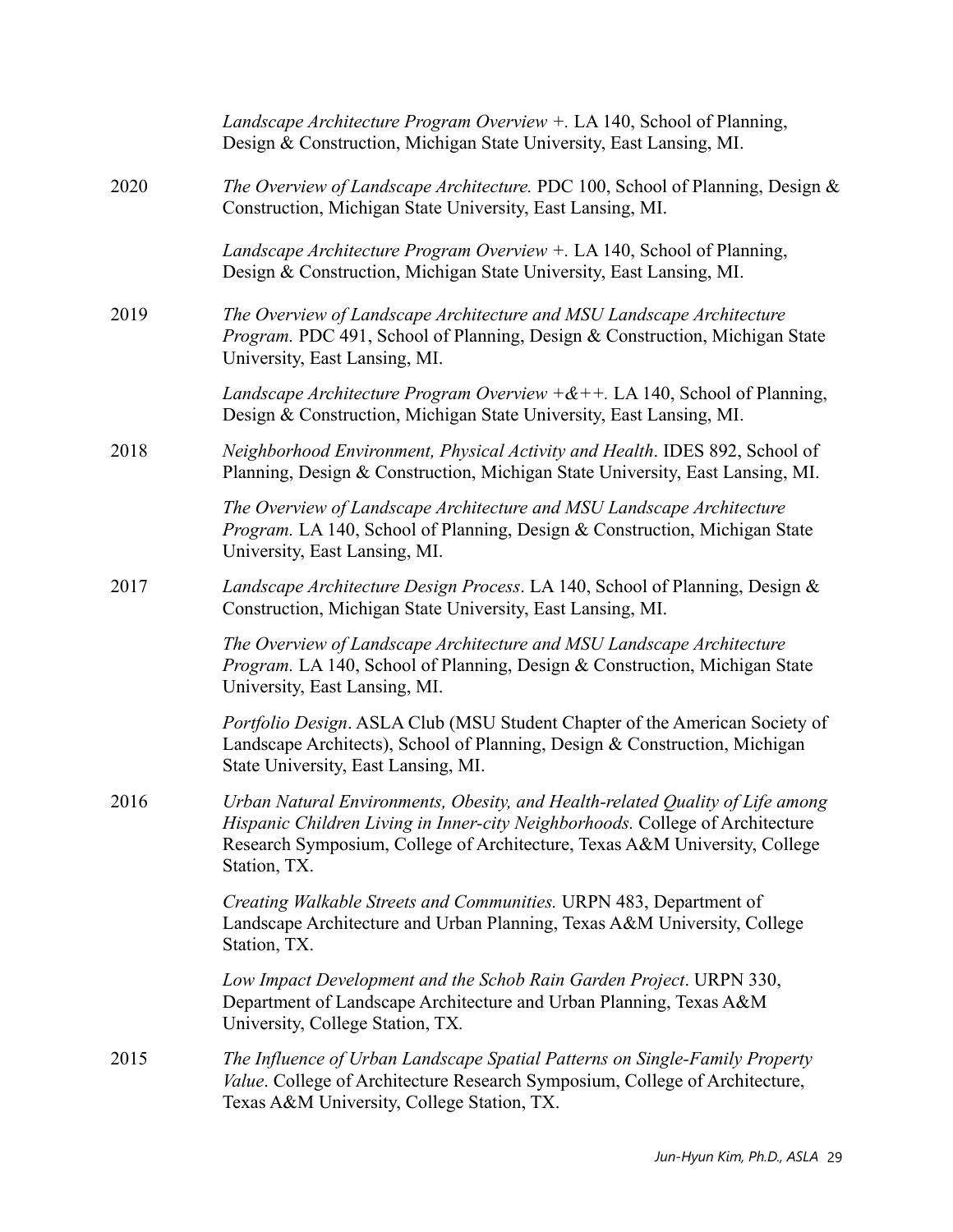|      | Low Impact Development and the Schob Rain Garden Project. URPN 330,<br>Department of Landscape Architecture and Urban Planning, Texas A&M<br>University, College Station, TX.                      |
|------|----------------------------------------------------------------------------------------------------------------------------------------------------------------------------------------------------|
|      | Spatial Design with Landform, Vertical and Overhead Plane. LAND 318,<br>Department of Landscape Architecture and Urban Planning, Texas A&M<br>University, College Station, TX.                     |
|      | Forms in Nature. LAND 318, Department of Landscape Architecture and Urban<br>Planning, Texas A&M University, College Station, TX.                                                                  |
| 2013 | Creating Walkable Communities and Previous Projects. LAND 681, Department<br>of Landscape Architecture and Urban Planning, Texas A&M University, College<br>Station, TX.                           |
|      | Creating Walkable Streets and Communities. LAND 321, Department of<br>Landscape Architecture and Urban Planning, Texas A&M University, College<br>Station, TX.                                     |
| 2012 | Urban Landscape Spatial Patterns and Obesity of Hispanic Population. College<br>of Architecture Research Symposium, College of Architecture, Texas A&M<br>University, College Station, TX.         |
| 2011 | Urban Landscape Patterns and Childhood Obesity. College of Architecture<br>Research Symposium, College of Architecture, Texas A&M University, College<br>Station, TX.                              |
|      | Built Environment, Physical Activity and Health. LAND 601, Department of<br>Landscape Architecture and Urban Planning, Texas A&M University, College<br>Station, TX.                               |
|      | Landscape Design Process. LAND 601, Department of Landscape Architecture<br>and Urban Planning, Texas A&M University, College Station, TX.                                                         |
|      | Current Research and Teaching. URSC 681, Department of Landscape<br>Architecture and Urban Planning, Texas A&M University, College Station, TX.                                                    |
| 2010 | Urban Natural Environments, Health and Human Activities. A Collaborative<br>Approach to Sustainable Sites (SOCECOL X476), Sustainable Community<br>Planning, University of California, Irvine, CA. |
|      | The Role of Built Environment on Health: How to Research Works in Design<br>Projects. LA 101, Landscape Architecture Department, California Polytechnic<br>State University, San Luis Obispo, CA.  |
|      | Landscape Spatial Patterns and Childhood Obesity. EDES 406, College of<br>Architecture and Environment Design, California Polytechnic State University,<br>San Luis Obispo, CA.                    |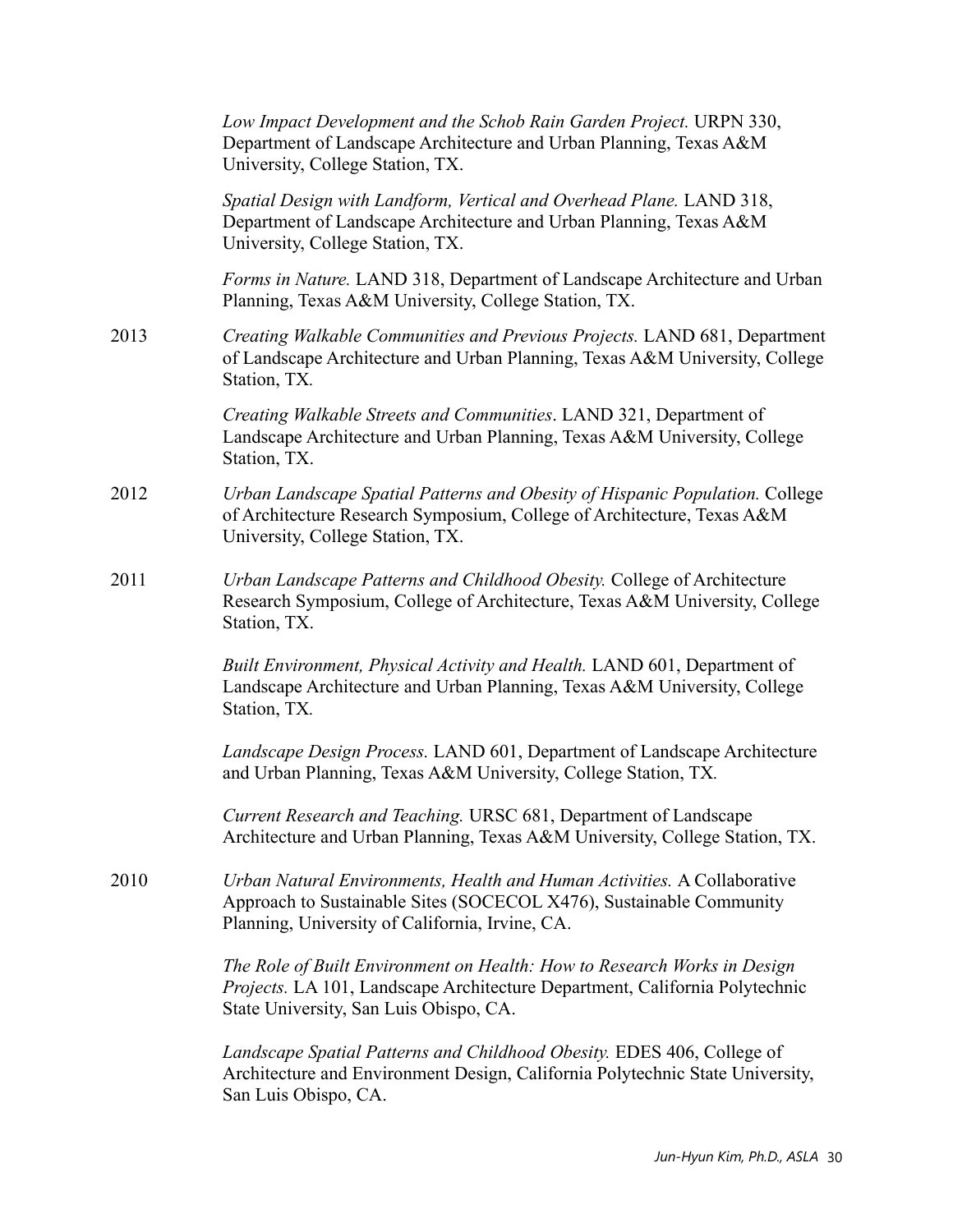| 2009 | Design Process and Charette Application. LAND 601, Department of Landscape<br>Architecture and Urban Planning, Texas A&M University, College Station, TX.                                                                                                   |
|------|-------------------------------------------------------------------------------------------------------------------------------------------------------------------------------------------------------------------------------------------------------------|
| 2008 | 1) Urban Natural Environments, Health, and Physical Activities & 2) Design<br>Process and Site Analysis for Urban and Landscape Design. LAND 601,<br>Department of Landscape Architecture and Urban Planning, Texas A&M<br>University, College Station, TX. |
| 2007 | Visual Vocabulary for Site Analysis. LAND 601, Department of Landscape<br>Architecture and Urban Planning, Texas A&M University, College Station, TX.                                                                                                       |
|      | Portfolio Design. LAND 318, Department of Landscape Architecture and Urban<br>Planning, Texas A&M University, College Station, TX.                                                                                                                          |
| 2006 | Visual Vocabulary of Urban Design. LEDV 661, Department of Landscape<br>Architecture and Urban Planning, Texas A&M University, College Station, TX.                                                                                                         |
|      | Digital Portfolio Design. LAND 319, Department of Landscape Architecture and<br>Urban Planning, Texas A&M University, College Station, TX.                                                                                                                  |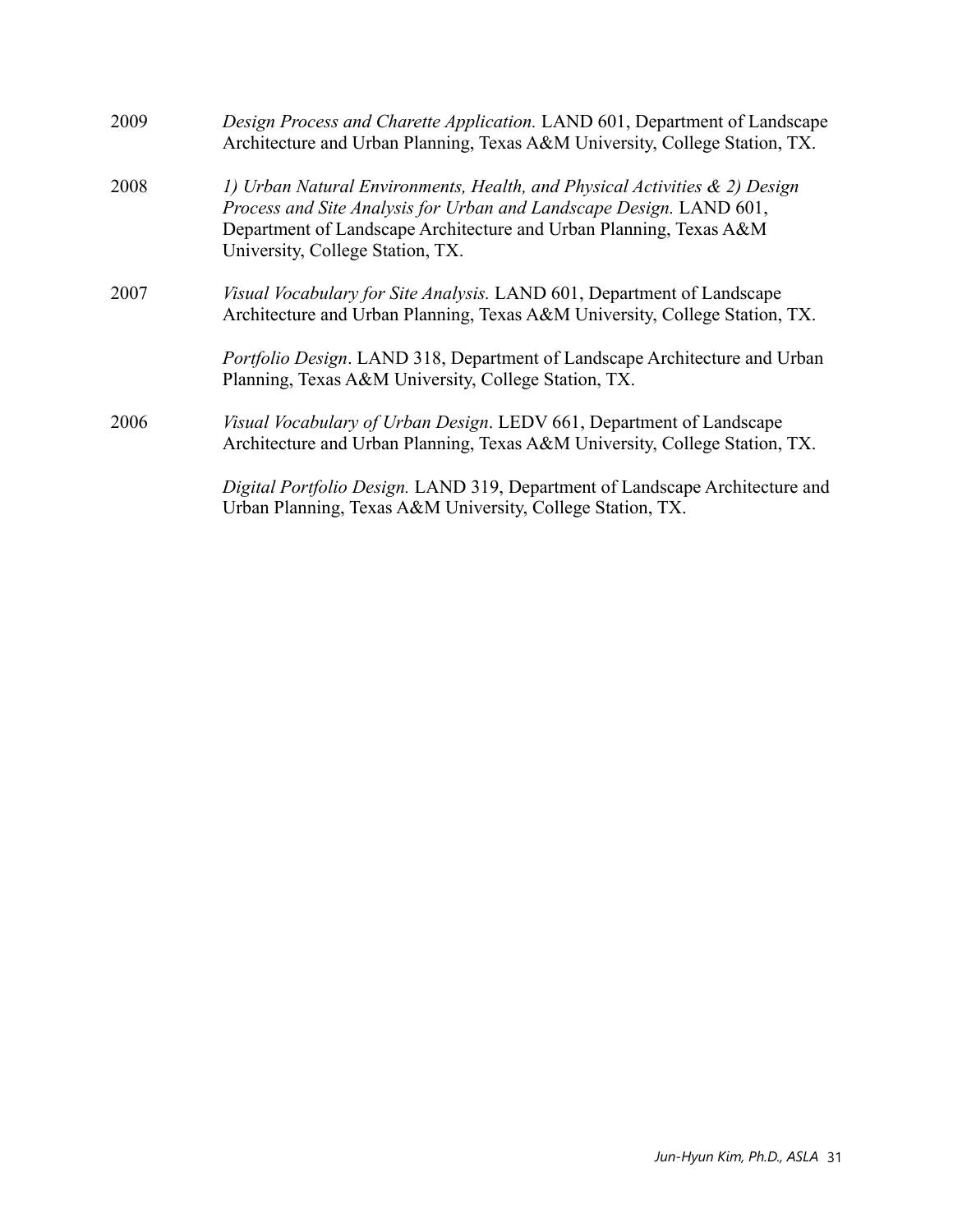## TEACHNIG EXPERIENCE

## Courses Taught

#### *Current Courses at Michigan State University, Landscape Architecture Program in the School of Planning, Design & Construction, East Lansing, MI (2017~Present)*

- LA 817: *Environmental Design Studio* Landscape architecture and environmental design studio for LA undergraduate, LA/MED dual degree, and graduate students.
- LA 243: *Place Making Studio* Landscape architecture design studio for undergraduate students.

#### *Teaching Schedule and Course Evaluation at Michigan State University*

| <b>Courses Taught</b>                           | <b>Credit</b>  | <b>Student</b><br><b>Enrollment</b> | <b>Mean Student</b><br><b>Evaluation</b><br>(out of $5$ ) <sup>§</sup> |
|-------------------------------------------------|----------------|-------------------------------------|------------------------------------------------------------------------|
| <b>2017 Fall</b>                                |                |                                     |                                                                        |
| LA 817 Environmental Design Studio <sup>a</sup> | 3              | 9                                   | $1.16*$                                                                |
| <b>2018 Fall</b>                                |                |                                     |                                                                        |
| LA 817 Environmental Design Studio <sup>a</sup> | 3              | 13                                  | 1.50                                                                   |
| 2019 Spring                                     |                |                                     |                                                                        |
| LA 243 Place Making Studio <sup>a</sup>         | 4              | 16                                  | $1.41*$                                                                |
| <b>2019 Fall</b>                                |                |                                     |                                                                        |
| LA 817 Environmental Design Studio <sup>a</sup> | 3              | 10                                  | n/a                                                                    |
| 2020 Spring                                     |                |                                     |                                                                        |
| LA 243 Place Making Studio <sup>a</sup>         | 4              | 10                                  | 1.28                                                                   |
| <b>2020 Fall</b>                                |                |                                     |                                                                        |
| LA 817 Environmental Design Studio <sup>a</sup> | $\overline{3}$ | 11                                  | 1.20                                                                   |
| LA 490 Independent Study                        | 3              | $\overline{2}$                      | $1.00*$                                                                |
| 2021 Spring                                     |                |                                     |                                                                        |
| LA 243 Place Making Studio <sup>a</sup>         | $\overline{4}$ | 16                                  | 1.00                                                                   |
| LA 490 Independent Study                        | 3              | 1                                   | 1.00                                                                   |
| <b>2021 Fall</b>                                |                |                                     |                                                                        |
| LA 817 Environmental Design Studio <sup>a</sup> | 3              | 16                                  | 1.55                                                                   |
| LA 490 Independent Study                        | 3              |                                     | n/a                                                                    |
| 2022 Spring                                     |                |                                     |                                                                        |
| LA 243 Place Making Studio <sup>a</sup>         | 4              | 19                                  |                                                                        |
| LA 490 Independent Study                        | $3 - 4$        | 7                                   |                                                                        |

<sup>§</sup> **1** is the best score; <sup>a</sup> core courses of the program curriculum; \*courses taught for the first time; \*\* new courses.

#### *Previous Courses Taught at Texas A&M University, Department of Landscape Architecture and Urban Planning, College Station, TX (2011~2017)*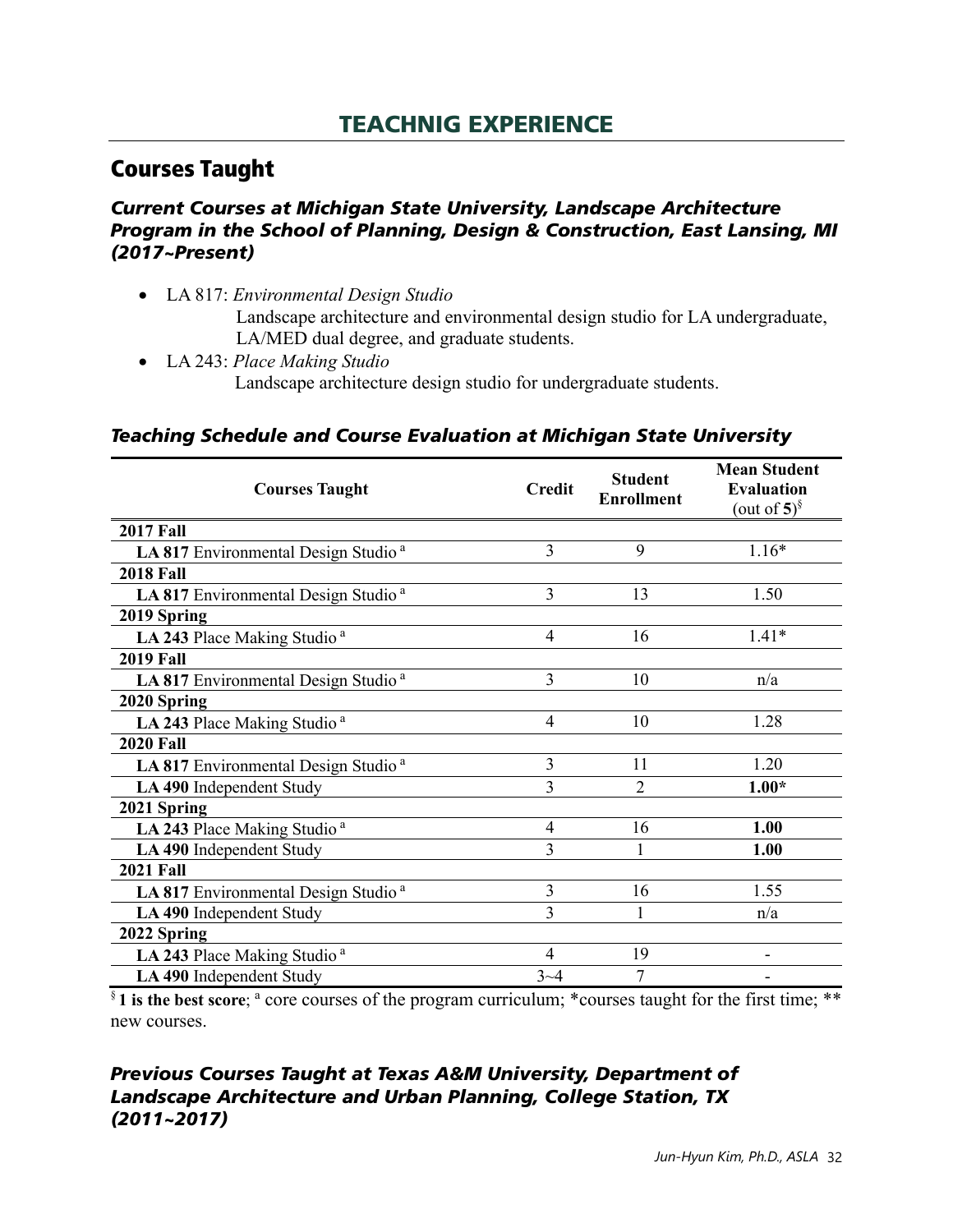- LAND 101: *Introduction to Landscape Architecture Practice (previously LAND 200)* Introductory course to explore the diversity of landscape architecture practices for undergraduate students.
- LAND 318: *Landscape Design I: Landscape as Art* Landscape architecture design studio for undergraduate students.
- LAND 312: *Landscape Design IV: Community and Settlement Design (previously LAND 321)* Landscape architecture design studio for undergraduate students.
- LAND 231: *Landscape Construction I (previously LAND 329)* Introductory landscape construction course for undergraduate students.
- LAND 331: *Landscape Construction III* Advanced landscape construction course for undergraduate students.
- LAND 485: *Mini Design Studio Mini Study Abroad Design Studio* for the Soltis Center Master Plan Development Project at Costa Rica for undergraduate students.
- LAND 603: *Principles, Procedures and Techniques of Land Development* Advanced landscape design studio for first- and second-year graduate students.
- LAND 685: *Virtual International Tours* Virtual landscape architecture studio for graduate students (funded by the Global Innovation Fund).
- LAND 685: *Summer Design Studio* Summer design studio with service-learning projects for graduate students.

### *Teaching Schedule and Course Evaluation at Texas A&M University*

| <b>Courses Taught</b>                                          | <b>Credit</b> | <b>Student</b><br><b>Enrollment</b> | <b>Mean Student</b><br><b>Evaluation</b><br>(sections if available)<br>(out of $5$ ) <sup>§</sup> |
|----------------------------------------------------------------|---------------|-------------------------------------|---------------------------------------------------------------------------------------------------|
| <b>2011 Fall</b>                                               |               |                                     |                                                                                                   |
| LAND 318 Landscape Design I <sup>a</sup>                       |               | 19                                  | $4.65*(4.68/4.59)$                                                                                |
| LAND 329 Landscape Construction I <sup>a</sup>                 | 3             | 19                                  | $4.76*(4.85/4.65)$                                                                                |
| 2012 Spring                                                    |               |                                     |                                                                                                   |
| LAND 331 Landscape Construction III <sup>a</sup>               | 3             | 24                                  | $4.52*(4.49/4.55)$                                                                                |
| <b>2012 Fall</b>                                               |               |                                     |                                                                                                   |
| LAND 318 Landscape Design I <sup>a</sup>                       | 4             | 25                                  | 4.80(4.82/4.73)                                                                                   |
| LAND 329 Landscape Construction I <sup>a</sup>                 |               | 25                                  | 4.91 (5.00/4.83)                                                                                  |
| 2013 Spring                                                    |               |                                     |                                                                                                   |
| LAND 200 Intro to Landscape Architecture Practice <sup>a</sup> |               | 14                                  | 4.88*                                                                                             |
| 2013 Summer                                                    |               |                                     |                                                                                                   |
| LAND 603 Principles of Land Development <sup>a</sup>           | 6             | 12                                  | $4.97*$                                                                                           |
| <b>2013 Fall</b>                                               |               |                                     |                                                                                                   |
| LAND 318 Landscape Design I <sup>a</sup>                       | 4             | 23                                  | 4.89 (4.84/4.93)                                                                                  |
| LAND 329 Landscape Construction I <sup>a</sup>                 | 3             | 23                                  | 4.75                                                                                              |
| LAND 685 Virtual International Tours**                         | 3             | 8                                   | n/a                                                                                               |
| 2014 Spring                                                    |               |                                     |                                                                                                   |
| LAND 200 Intro to Landscape Architecture Practice <sup>a</sup> |               | 26                                  | 4.92                                                                                              |
| LAND 321 Landscape Design IV <sup>a</sup>                      |               | 18                                  | $4.86*(4.93/4.84)$                                                                                |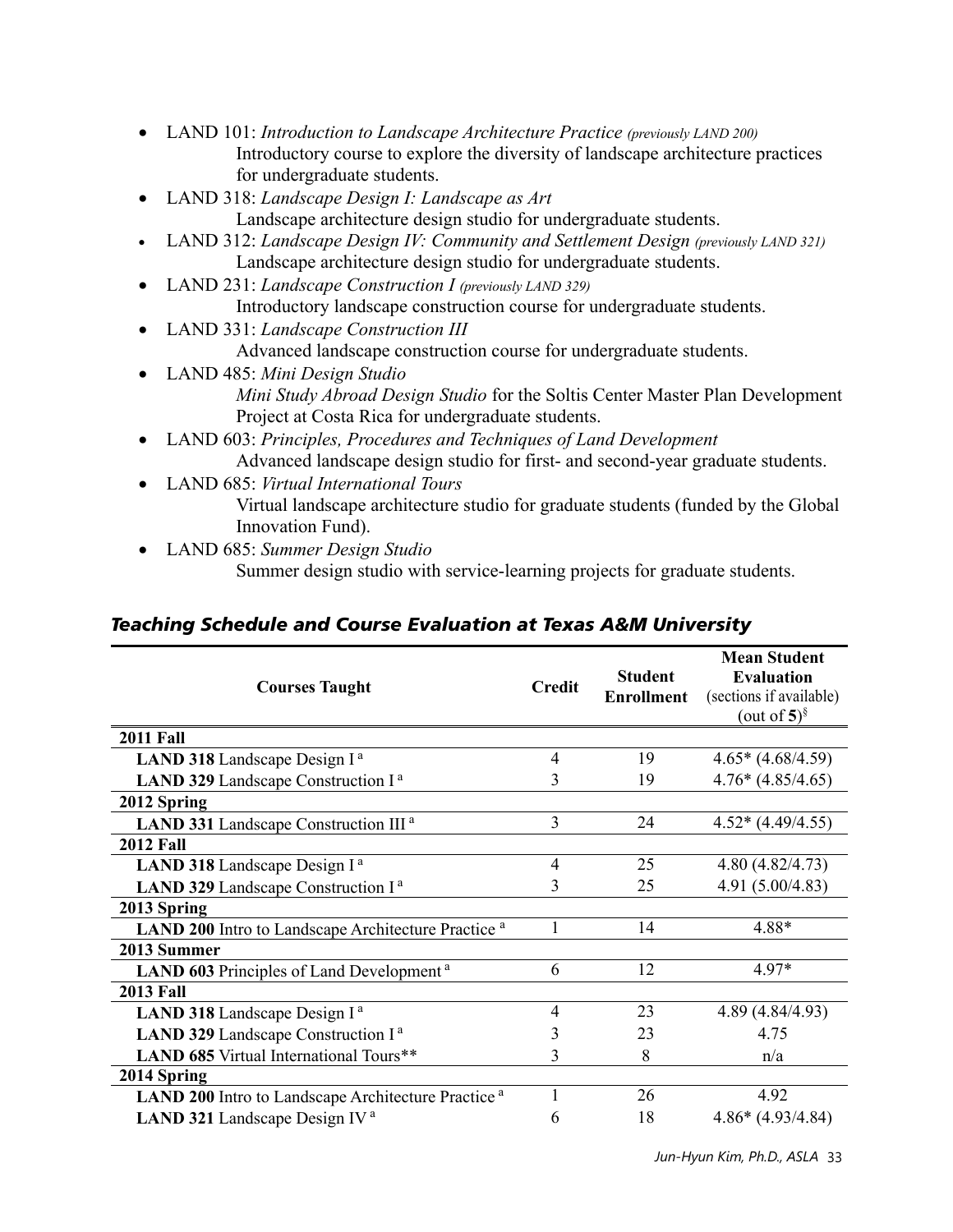| <b>Courses Taught</b>                                                 | <b>Credit</b>  | <b>Student</b><br><b>Enrollment</b> | <b>Mean Student</b><br><b>Evaluation</b><br>(sections if available)<br>(out of $5$ ) <sup>§</sup> |
|-----------------------------------------------------------------------|----------------|-------------------------------------|---------------------------------------------------------------------------------------------------|
| LAND 485 Mini Design Studio**                                         |                | 5                                   | n/a                                                                                               |
| <b>2014 Fall</b>                                                      |                |                                     |                                                                                                   |
| LAND 318 Landscape Design I <sup>a</sup>                              | 4              | 28                                  | 4.93 (4.98/4.89)                                                                                  |
| LAND 329 Landscape Construction I <sup>a</sup>                        |                | 28                                  | 4.97(4.97/5.00)                                                                                   |
| 2014 Summer                                                           |                |                                     |                                                                                                   |
| LAND 685 Summer Design Studio**                                       | $\overline{3}$ | 7                                   | n/a                                                                                               |
| 2015 Spring                                                           |                |                                     |                                                                                                   |
| LAND 321 Landscape Design IV <sup>a</sup>                             | 6              | 22                                  | 4.93 (4.98/4.84)                                                                                  |
| 2015 Summer                                                           |                |                                     |                                                                                                   |
| LAND 685 Summer Design Studio                                         | 3              | 3                                   | n/a                                                                                               |
| <b>2015 Fall</b>                                                      |                |                                     |                                                                                                   |
| LAND 200 Intro to Landscape Architecture Practice <sup>a</sup>        |                | 67                                  | 4.91                                                                                              |
| 2016 Spring                                                           |                |                                     |                                                                                                   |
| LAND 321 Landscape Design IV <sup>a</sup>                             | 5              | 27                                  | 5.00(5.00/5.00)                                                                                   |
| <b>2016 Fall</b>                                                      |                |                                     |                                                                                                   |
| <b>LAND 101</b> Intro to Landscape Architecture Practice <sup>a</sup> |                | 85                                  | 4.96                                                                                              |
| LAND 231 Landscape Construction I <sup>a</sup>                        | 4              | 33                                  | 4.85(4.87/4.80)                                                                                   |
| 2017 Spring                                                           |                |                                     |                                                                                                   |
| LAND 312 Landscape Design IV <sup>a</sup>                             | 5              | 22                                  | 4.95 (5.00/4.89)                                                                                  |

§ **5** is the best score; <sup>a</sup> core courses of the department curriculum; \*courses taught for the first time; \*\* new courses.

#### *Previous Courses Taught at California Polytechnic State University, Landscape Architecture Department, San Luis Obispo, CA (2010~2011)*

- LA 204: *Design Fundamentals III*
	- Introductory Design Studio for second year undergraduate students.
- LA 241: *Site Engineering Techniques and Applications.* Landscape construction and site engineering course for second year undergraduate students.
- LA 404: *Cultural Environmental Design Focus Studio* Advanced Design Studio focusing on creating healthy and sustainable community design for third, fourth, and fifth year undergraduate students.
- LA 431: *CAD and Digital Media (ILC)* Integrated Learning Course (ILC) focusing on application of computer-aided drafting (CAD) skills and integration of digital media for planning and design projects for third, fourth, and fifth year undergraduate students.
- LA 433: *Cultural Environments (ILC)* Integrated Learning Course (ILC) focusing on associations between active living and the built environment for third, fourth, and fifth year undergraduate students.
- LA 436: *Traditional and Digital Media Communications (ILC)* Integrated Learning Course (ILC) focusing on graphic communication and presentation skills for third, fourth, and fifth year undergraduate students.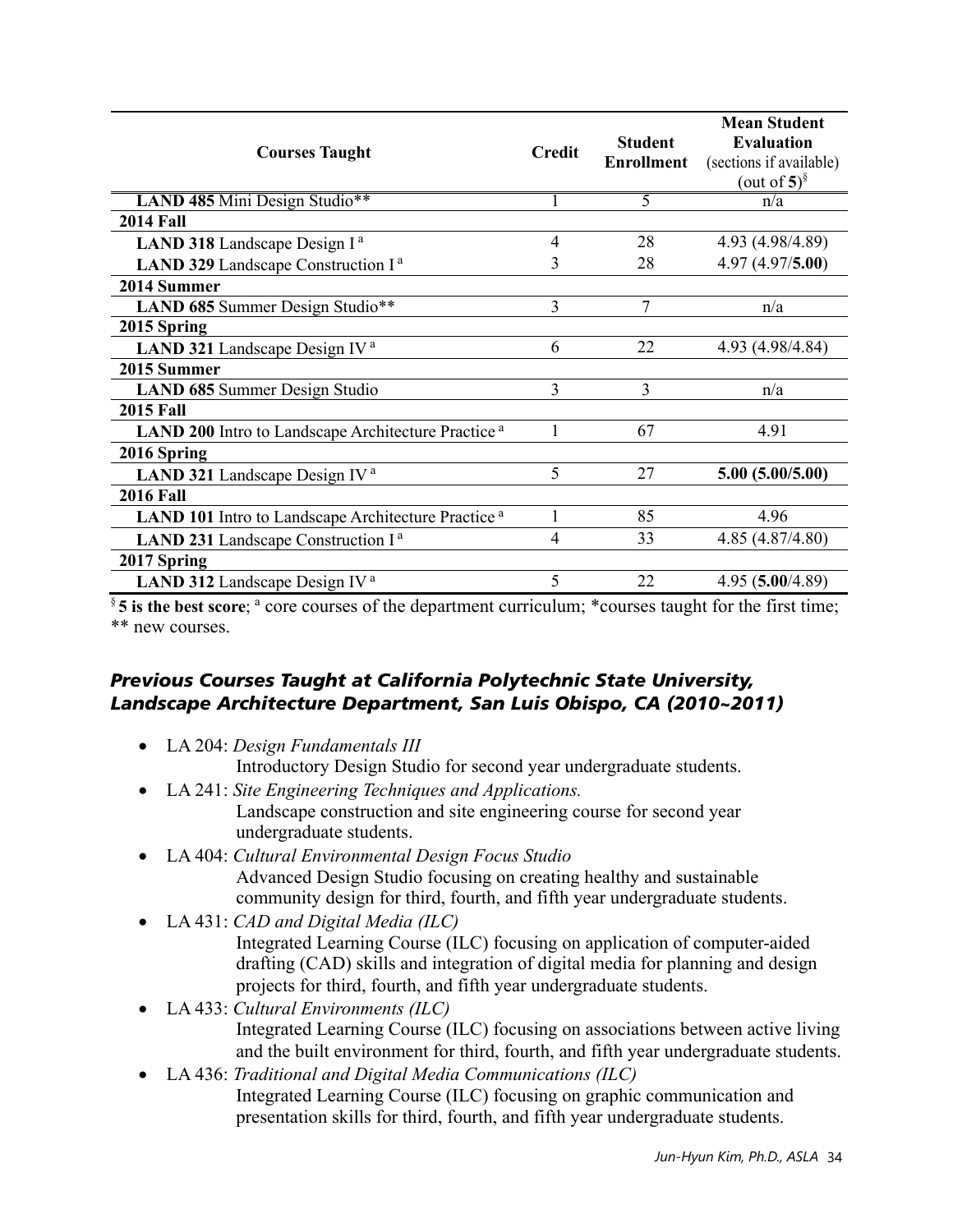| <b>Courses Taught</b>                                            | <b>Credit</b>  | <b>Student</b><br><b>Enrollment</b> | <b>Student</b><br><b>Evaluation</b><br>(out of 4) $\frac{8}{3}$ |
|------------------------------------------------------------------|----------------|-------------------------------------|-----------------------------------------------------------------|
| 2010 Winter                                                      |                |                                     |                                                                 |
| LA 241 Site Engineering Techniques and Applications <sup>a</sup> | 4              | 20                                  | $3.55*$                                                         |
| 2010 Spring                                                      |                |                                     |                                                                 |
| LA 204 Design Fundamentals III <sup>a</sup>                      | 4              | 20                                  | $3.70*$                                                         |
| LA 433 Cultural Environments ILC <sup>a</sup>                    |                | 14                                  | $n/a^*$                                                         |
| 2010 Summer                                                      |                |                                     |                                                                 |
| LA 436 Traditional and Digital Media Communication <sup>a</sup>  |                | 15                                  | $3.89*$                                                         |
| <b>2010 Fall</b>                                                 |                |                                     |                                                                 |
| LA 404 Cultural Environments Design Focus Studio <sup>a</sup>    | $\overline{4}$ | 17                                  | $3.71*$                                                         |
| LA 433 Cultural Environments ILC <sup>a</sup>                    |                | 16                                  | n/a                                                             |
| 2011 Winter                                                      |                |                                     |                                                                 |
| LA 241 Site Engineering Techniques and Applications <sup>a</sup> | 4              | 12                                  | 3.81                                                            |
| LA 431 CAD and Digital Media <sup>a</sup>                        |                | 24                                  | $3.92*$                                                         |
| 2011 Spring                                                      |                |                                     |                                                                 |
| LA 204 Design Fundamentals III <sup>a</sup>                      | 4              | 14                                  | 3.89                                                            |

#### *Teaching Schedule and Course Evaluation at Cal Poly, San Luis Obispo*

§4 is the best score; <sup>a</sup> core courses of the department curriculum; \*courses taught for the first time; \*\* new courses.

#### *Previous Courses Taught at Texas A&M University, Landscape Architecture and Urban Planning, College Station, TX (2006~2008)*

#### *Co-Instructor (Instructor of Record):*

- LAND 318: *Landscape Design I: Landscape as Art*. Fall 2005. Landscape architecture design studio for third year undergraduate students.
- LAND 319: *Landscape Design II: Human Behavior and Design*. Spring 2008. Interdisciplinary Design Studio for third year undergraduate students in the Department of Landscape Architecture and Urban Planning, and third year undergraduate students in the Department of Architecture.
- LAND 321: *Landscape Design IV: Community and Settlement Design*. Spring 2006. Landscape architecture design studio for fourth year undergraduate students.

#### *Teaching Assistant:*

- LAND 320: *Landscape Design III: Ecological Planning and Design*. Fall 2007. Landscape architecture design studio for fourth year undergraduate students.
- LAND 329: *Landscape Construction I*. Fall 2006. Introductory landscape construction course for third year undergraduate students.
- LAND 330: *Landscape Construction II*. Spring 2007. Advanced landscape construction course for third year undergraduate students.
- LAND 601: *Landscape Architecture Design Theory*. Fall 2006.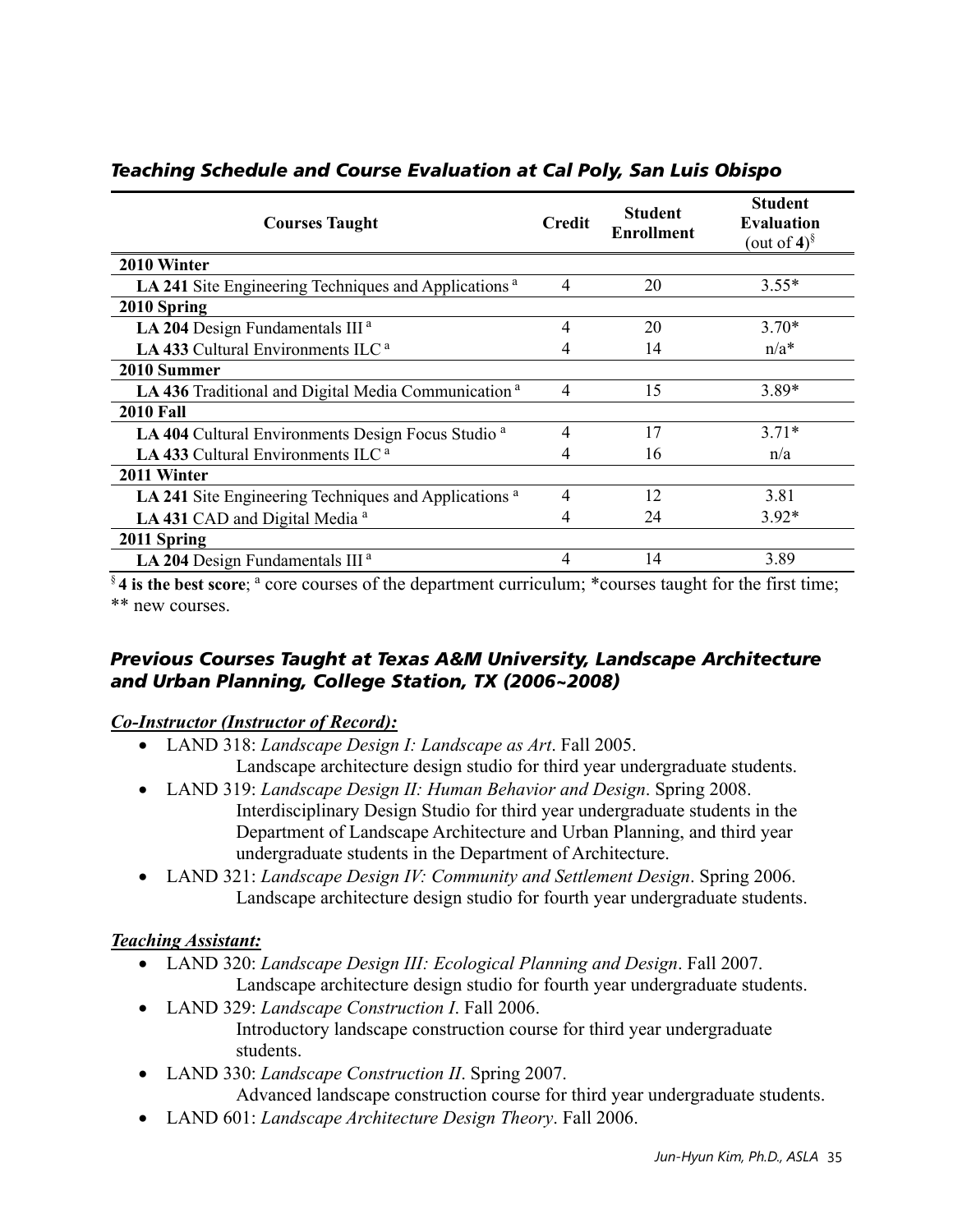Landscape architecture design studio for first year graduate students.

• LAND 621: *Open Space Development II*. Spring 2006.

Landscape architecture design studio for second year graduate students Conducted a public housing renovation project as a part of the HOPE VI grant application for the Public Housing Authority in Beaumont,  $TX -$  granted (\$20) million) by the HUD.

• LDEV 661: *Site Planning: Development and the Environment*. Spring 2007. Seminar course for graduate students in the Master of Science in Land Development program.

## Service-Learning Projects

| 2022      | Hammond Bay State Harbor Master Plan. Millersburg, MI., LA 243 (Place                                                                                    |
|-----------|----------------------------------------------------------------------------------------------------------------------------------------------------------|
| 2021~2022 | Making Studio)<br>Charlevoix Downtown Master Plan. Charlevoix, MI., BLA & MED Students                                                                   |
|           | (Sustainable Built Environment Initiative (SBEI) project)                                                                                                |
|           | Evart Main Corridor Master Plan. Evart, MI., BLA & MED Students (Sustainable<br>Built Environment Initiative (SBEI) project)                             |
| 2021      |                                                                                                                                                          |
|           | Belle Isle Old Zoo Area Master Plan. Detroit, ML, LA 817 (Environmental<br>Planning Studio)                                                              |
|           | Milliken State Park and Harbor Master Plan. Detroit, MI., LA 243 (Place Making<br>Studio)                                                                |
| 2020~2021 | Flint Community Resilience Plan: Natural Habitat Restoration. Flint, ML, BLA<br>& MED Students (Sustainable Built Environment Initiative (SBEI) project) |
| 2020      | Bald Mountain State Recreation Area Master Plan. Lake Orion, MI., LA 243<br>(Place Making Studio)                                                        |
| 2019      | Durant Tuuri Mott Target Area Master Plan. Flint, ML., LA 817 (Environmental                                                                             |
|           | Design Studio (Sustainable Built Environment Initiative (SBEI) project)                                                                                  |
|           | Belle Isle Zoo Area Redevelopment Master Plan. Detroit, MI., LA 817                                                                                      |
|           | (Environmental Design Studio)                                                                                                                            |
|           | Crescent Road (Spartan Village) Redevelopment Master Plan. East Lansing, MI.,                                                                            |
|           | LA 817 (Environmental Design Studio)                                                                                                                     |
|           | Edwardsburg Township Master Plan. Edwardsburg Township, MI., BLA & MED                                                                                   |
|           | Students (Sustainable Built Environment Initiative (SBEI) project)                                                                                       |
|           | Milliken State Park and Harbor Master Plan. Detroit, MI., LA 243 (Place Making                                                                           |
|           | Studio)                                                                                                                                                  |
| 2018~2019 | Mitchell Corridor Master Plan. Cadillac, MI., BLA & MED Students (Sustainable                                                                            |
| 2018      | Built Environment Initiative (SBEI) project)                                                                                                             |
|           | Belle Isle Boat House Redevelopment Master Plan. Detroit, MI., LA 817<br>(Environmental Design Studio)                                                   |
| 2017      | Addicks Subdivision Neighborhood Master Plan. Houston, TX., LAND 312                                                                                     |
|           | (Landscape Design IV) & MLA Students' Final Projects                                                                                                     |
| 2015~2016 | The Energy Corridor District Master Plan - 2nd Phase Plan. Houston, TX.,                                                                                 |
|           | LAND 321 (Landscape Design IV) & MLA Students' Final Projects                                                                                            |
|           | St. Mary's Lane / Threadneedle Neighborhood and Streetscape Plan. Houston,                                                                               |
|           | TX., LAND 321 (Landscape Design IV) & MLA/MUP Students' Final Projects                                                                                   |
|           | Pedestrian/Bicycle Bridge Design Competition. Houston, TX., College of                                                                                   |
|           |                                                                                                                                                          |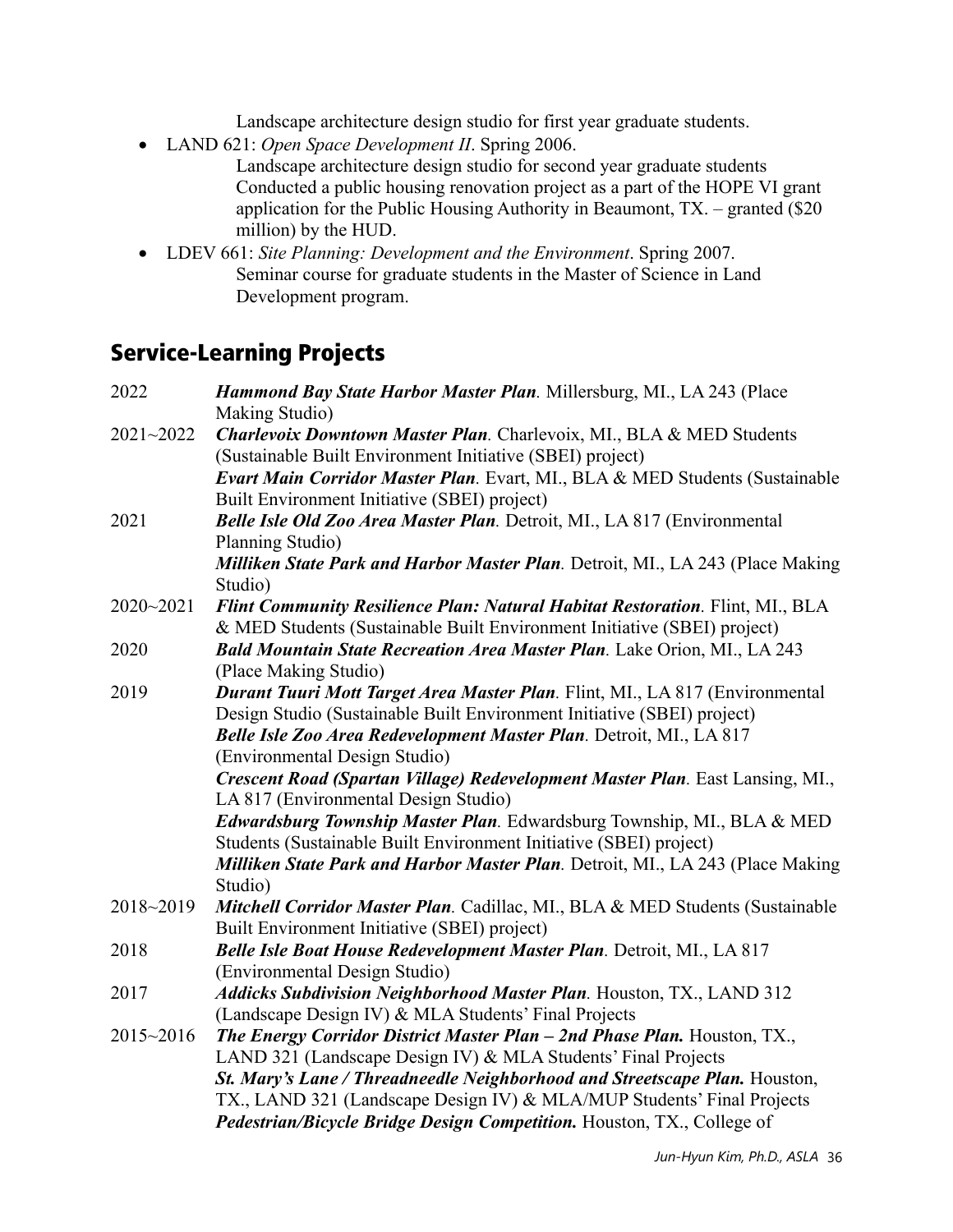|               | Architecture, Texas A&M University                                                 |
|---------------|------------------------------------------------------------------------------------|
| 2015          | <b>Natural Resource Monitoring and Management Plan for National Forests.</b> South |
|               | Korea, LAND/PLAN 685 & Graduate Student Internship                                 |
| $2014 - 2015$ | <b>The Energy Corridor District Master Plan - 1st Phase Plan.</b> Houston, TX.,    |
|               | <b>MLA/MUP Students' Final Projects</b>                                            |
| 2014          | Jack K. Williams Administration Building Landscape Improvement Plan. College       |
|               | Station, TX., LAND 318 (Landscape Design I)                                        |
|               | <b>Natural Resource Monitoring and Management Plan Development Study.</b> South    |
|               | Korea, Graduate Student Internship                                                 |
|               | <b>Eco-Tourism Design for the Soltis Center at Costa Rica.</b> San Juan de Peñas   |
|               | Blancas, Costa Rica, LAND 321 (Landscape Design IV) & LAND 485 (Mini               |
|               | Design Studio)                                                                     |
| 2013          | <b>Brazos Valley African American Museum.</b> College Station, TX., LAND 318       |
|               | (Landscape Design I)                                                               |
|               | <b>The TAES Annex Building WaterSmart Design.</b> College Station, TX., LAND 603   |
|               | (Principles and Techniques of Land Development)                                    |
| $2010 - 2011$ | <b>Walkable Community Design for Oceano, CA. Oceano, CA., LA 404 (Cultural</b>     |
|               | Environments Design Focus Studio)                                                  |

## Graduate Committees

|             | <b>Student Name</b>                | <b>Faculty</b><br>Role | <b>Degree</b><br>Sought | <b>Topic/Title</b>                                                                                                                                                                                                          | (Expected)<br>Year of<br>Graduation |
|-------------|------------------------------------|------------------------|-------------------------|-----------------------------------------------------------------------------------------------------------------------------------------------------------------------------------------------------------------------------|-------------------------------------|
|             | <b>Ph.D. Student Committees</b>    |                        |                         |                                                                                                                                                                                                                             |                                     |
|             | Amal Shaaban                       | Co-Chair               | Ph.D. in<br><b>PDC</b>  | Quality of Life in Contemporary<br>Neighborhood Design Initiatives: An<br>Empirical Study to Assess the Spatial<br>Dimension of Quality of Life in New Urbanist<br>and LEED-ND Certified Neighborhoods                      | 2020                                |
| $2^{\circ}$ | Shno Karimi                        | Chair                  | Ph.D. in<br><b>PDC</b>  | <b>TBD</b>                                                                                                                                                                                                                  | (2025)                              |
| 3.          | Runzi Wang                         | Member                 | Ph.D. in<br><b>PDC</b>  | <b>Investigating Landscape-stream Water Quality</b><br>Relationships and Stream Water Quality<br>Preservation Strategies in the Texas Gulf<br>Region using Hybrid of Machine Learning<br>and Hydrological Modeling Approach | 2020                                |
| 4.          | Zhicheng Xu                        | Member                 | Ph.D. in<br><b>PDC</b>  | <b>TBD</b>                                                                                                                                                                                                                  | (2024)                              |
| 5.          | Ana Rivera<br>Rivera               | Member                 | Ph.D. in<br><b>GEOG</b> | Urban Heat Islands in Monterrey, Mexico: A<br>Human-Environment Interaction Study                                                                                                                                           | (2022)                              |
| 6.          | Tajminur<br>Rahman                 | Member                 | Ph.D. in<br><b>GEOG</b> | Land Use Land Cover Change and Urban<br>Heat Island Effect                                                                                                                                                                  | (2022)                              |
|             | <b>Master's Student Committees</b> |                        |                         |                                                                                                                                                                                                                             |                                     |
| 7.          | Amanda<br>Wakefield                | Chair                  | <b>MED</b>              | Implementing Green Infrastructure for<br>Restoring the Red Cedar River                                                                                                                                                      | 2020                                |

#### *Michigan State University*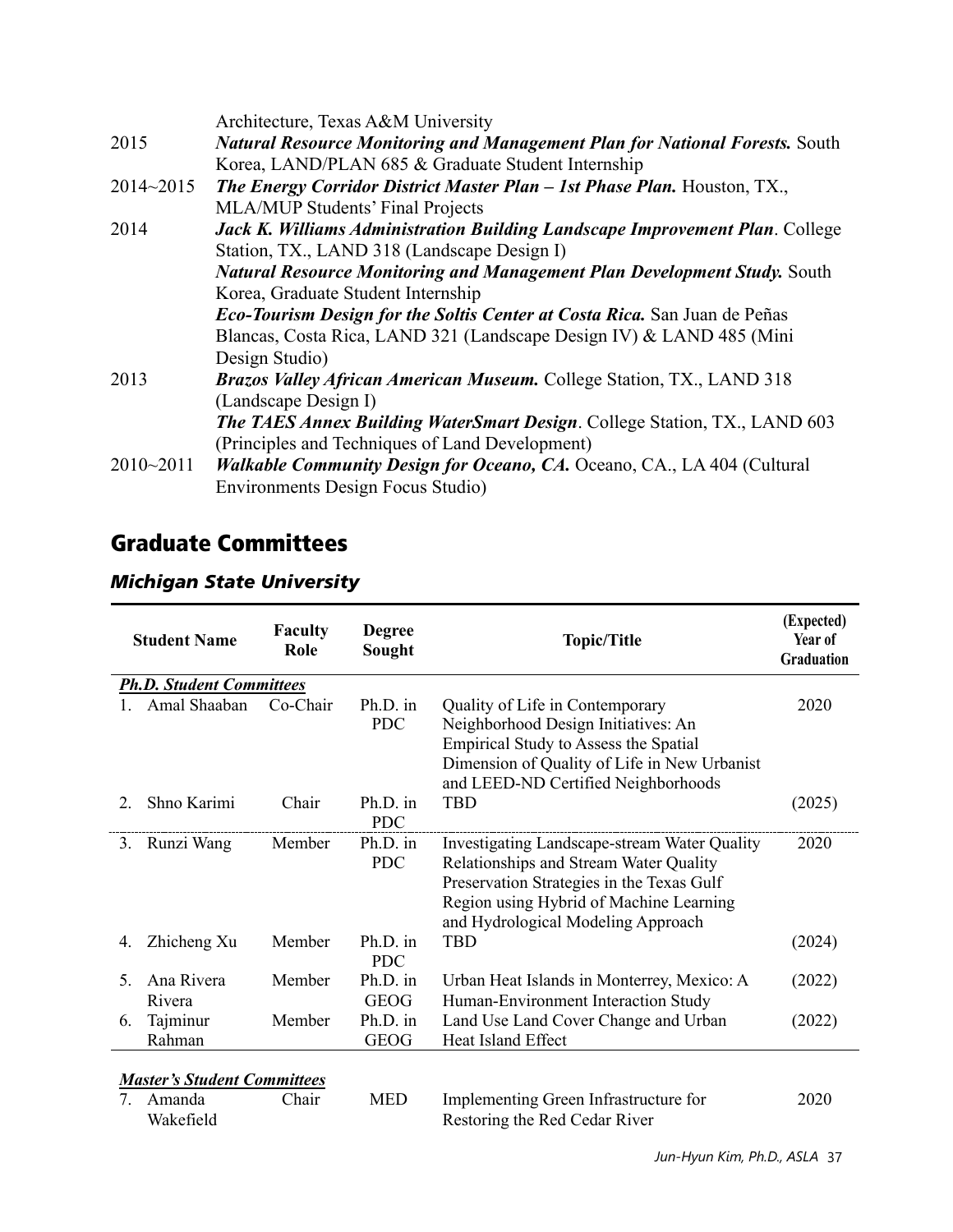| <b>Student Name</b>    | Faculty<br>Role | <b>Degree</b><br>Sought | <b>Topic/Title</b>                                                                                                              | (Expected)<br>Year of<br><b>Graduation</b> |
|------------------------|-----------------|-------------------------|---------------------------------------------------------------------------------------------------------------------------------|--------------------------------------------|
| 8.<br>Shu Yang         | Chair           | <b>MED</b>              | Optimizing Revitalization Planning and<br>Design Guideline for a Shrinking City, Flint,<br>MI.                                  | 2020                                       |
| Alex Huizen<br>9.      | Co-Chair        | <b>MED</b>              | East Lansing's Bike Network and<br>Connectivity: A Proposal to Improve the<br>City's Bike Infrastructure                        | 2020                                       |
| 10. Paige O'Keefe      | Co-Chair        | <b>MED</b>              | Landscape Performance Research to Enhance<br>Resilience of a Vulnerable Community in<br>Michigan                                | 2021                                       |
| 11. Brooke<br>Shevela  | Chair           | <b>MED</b>              | Design Decline: The Reclamation of<br>Industrial Sites and the Effects on<br>Environmental, Social and Economic<br>Resilience   | (2022)                                     |
| 12. Bridget<br>Guminik | Chair           | <b>MED</b>              | Sustainable Public Place Development with<br><b>Community Participant Process: A Case Study</b><br>of Belle Isle State Park, MI | (2022)                                     |
| 13. Ted Cook           | Chair           | <b>MED</b>              | Rightsizing Urban Greenspace for Maximum<br>Value                                                                               | (2022)                                     |
| 14. Mallory<br>Koning  | Chair           | <b>MED</b>              | Outdoor Campus Environments and Mental<br>Health of MSU Students                                                                | (2022)                                     |
| 15. Mitch Kreiner      | Co-Chair        | <b>MED</b>              | Design Guideline Development for Pollinator<br>Habitats                                                                         | (2022)                                     |
| 16. Andreea<br>Bodea   | Chair           | <b>MED</b>              | Community Revitalization Planning and<br>Design Guideline                                                                       | (2023)                                     |
| 17. Angel Cruz         | Chair           | <b>MED</b>              | The Role of a Small Community Park                                                                                              | (2023)                                     |
| 18. Rachel Wilke       | Member          | <b>MED</b>              | Patterns in the Landscape: Behavioral<br>Responses to Nomadic Furniture                                                         | 2019                                       |
| 19. Jiabin Zhang       | Member          | <b>MED</b>              | Behavioral Responses to Nomadic Chairs:<br>Utility of Movable Chairs at a University Park                                       | 2019                                       |
| 20. Pegah Sirati       | Member          | <b>MED</b>              | The Sacred Geometry of Persian Gardens: A<br>Space Syntax Analysis                                                              | (2022)                                     |
| 21. Dan Seguin         | Member          | <b>MURP</b>             | Walkability                                                                                                                     | (2022)                                     |
| 22. Armin Mouly        | Member          | <b>MURP</b>             | A Study of Sustainable Built Environment                                                                                        | (2022)                                     |
|                        |                 |                         | Initiative (SBEI) Projects in Michigan                                                                                          |                                            |
|                        |                 |                         | Communities: Important Implementation                                                                                           |                                            |
|                        |                 |                         | Barriers and Impacts on Communities                                                                                             |                                            |

### *Texas A&M University*

| <b>Student Name</b>             | <b>Faculty</b><br>Role | <b>Degree</b><br>Sought | <b>Topic/Title</b>                           | (Expected)<br>Year of<br>Graduation |
|---------------------------------|------------------------|-------------------------|----------------------------------------------|-------------------------------------|
| <b>Ph.D. Student Committees</b> |                        |                         |                                              |                                     |
| 23. Wonmin Sohn                 | Co-Chair               | <b>URSC</b>             | The Impact of Climate Conditions on the      | 2019                                |
|                                 |                        |                         | Urbanization-Runoff Process and Implications |                                     |
|                                 |                        |                         | for Low Impact Development                   |                                     |
| 24. Hyun Woo                    | Member                 | <b>URSC</b>             | Local Comprehensive Plan Evaluation for      | 2015                                |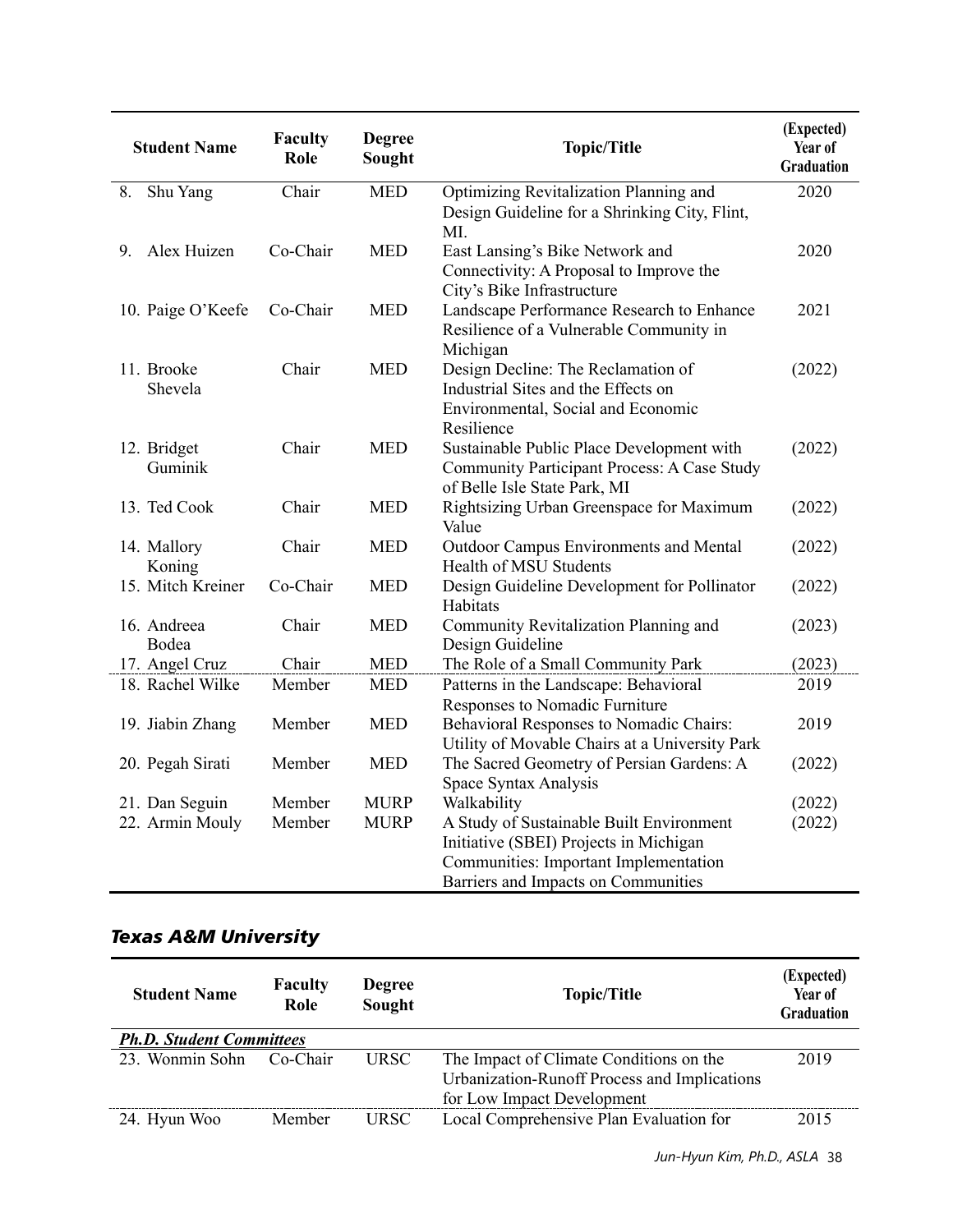| <b>Student Name</b>                | <b>Faculty</b><br>Role | <b>Degree</b><br>Sought | <b>Topic/Title</b>                                                                                                    | (Expected)<br>Year of<br>Graduation |
|------------------------------------|------------------------|-------------------------|-----------------------------------------------------------------------------------------------------------------------|-------------------------------------|
| Kim                                |                        |                         | Sustainable Stormwater Management and                                                                                 |                                     |
|                                    |                        |                         | <b>Flood Mitigation</b>                                                                                               |                                     |
| 25. Mizzo Kwon                     | Member                 | <b>URSC</b>             | Sociospatial Relations and Community<br>Currency: The Role of Neighborhood<br>Walkability                             | 2016                                |
| 26. Jaekyung Lee                   | Member                 | <b>URSC</b>             | Forecasting Shrinkage: Predicting Vacant<br>Land in the Chicago Metropolitan Area using<br>a Spatial Prediction Model | 2017                                |
|                                    |                        |                         |                                                                                                                       |                                     |
| <b>Master's Student Committees</b> |                        |                         |                                                                                                                       |                                     |
| 27. Sunyoung<br>Park               | Chair                  | <b>MUP</b>              | The Influence of Urban Landscape Spatial<br>Patterns on Property Value: A Study Focusing                              | 2014                                |
| 28. Joomee Lee                     | Co-Chair               | <b>MLA</b>              | on Single Family Houses in Austin, TX<br><b>Environmental Coastal Community</b>                                       | 2014                                |
|                                    |                        |                         | Development in Surge Prone Areas: Resilient                                                                           |                                     |
|                                    |                        |                         | Design in the West-End of Galveston Island,                                                                           |                                     |
|                                    |                        |                         | <b>TX</b>                                                                                                             |                                     |
| 29. Siman Ning                     | Chair                  | <b>MLA</b>              | A Connectivity Plan and Streetscape Design                                                                            | 2015                                |
|                                    |                        |                         | for the Energy Corridor District, Houston,<br>TX.                                                                     |                                     |
| 30. Wonmin Sohn                    | Co-Chair               | <b>MLA</b>              | Low Impact Development for Impervious                                                                                 | 2015                                |
|                                    |                        |                         | <b>Surface Connectivity Mitigation:</b>                                                                               |                                     |
|                                    |                        |                         | Assessment of Directly Connected                                                                                      |                                     |
|                                    |                        |                         | Impervious Area (DCIA) in the Energy<br>Corridor District, Houston                                                    |                                     |
| 31. Maddison                       | Chair                  | <b>MUP</b>              | Development a Bicycle Network Plan for the                                                                            | 2015                                |
| Thomas                             |                        |                         | Energy Corridor District, Houston, TX.                                                                                |                                     |
| 32. Fabiana                        | Chair                  | <b>MUP</b>              | Facilitators and Barriers of Low Impact                                                                               | 2015                                |
| Demarie                            |                        |                         | Development (LID) Applications in the                                                                                 |                                     |
|                                    |                        |                         | Energy Corridor District, Houston, TX.                                                                                |                                     |
| 33. Hejing Feng                    | Chair                  | <b>MLA</b>              | Sustainable Development Plan for the Central                                                                          | 2016                                |
|                                    |                        |                         | Business Sector of Park 10, Houston, TX.                                                                              |                                     |
| 34. Jiahe Bian                     | Chair                  | <b>MLA</b>              | St. Mary's Lane Neighborhood Master Plan                                                                              | 2016                                |
|                                    |                        |                         | and Streetscape Guideline, Houston, TX.                                                                               |                                     |
| 35. Jixing Liu                     | Chair                  | <b>MLA</b>              | Sustainable Development with Smart Growth                                                                             | 2016                                |
|                                    |                        |                         | Plan of Park 10, Houston, TX.                                                                                         |                                     |
| 36. Thiago Coelho                  | Chair                  | <b>MUP</b>              | Sustainable Neighborhood Development                                                                                  | 2016                                |
| De Oliveira                        |                        |                         | Assessment                                                                                                            |                                     |
| 37. Hua Yan                        | Chair                  | <b>MLA</b>              | Addicks Sub-division Master Plan, Houston,<br>TX                                                                      | 2017                                |
| 38. Lingyue Cao                    | Chair                  | <b>MLA</b>              | Addicks Sub-division Master Plan, Houston,                                                                            | 2017                                |
|                                    |                        |                         | TX                                                                                                                    |                                     |
| 39. Shibiya S.                     | Chair                  | <b>MUP</b>              | Sustainable Transportation                                                                                            | 2017                                |
| Sabu                               |                        |                         |                                                                                                                       |                                     |
| 40. Seung Dong                     | Co-Chair               | <b>MUP</b>              | Low Impact Development Application for                                                                                | 2018                                |
| Lee                                |                        |                         | Seoul, Korea                                                                                                          |                                     |
| 41. Lei Shao                       | Member                 | MArch                   | Fudan University Affiliated Maternity<br>Hospital Design in Shanghai, China                                           | 2013                                |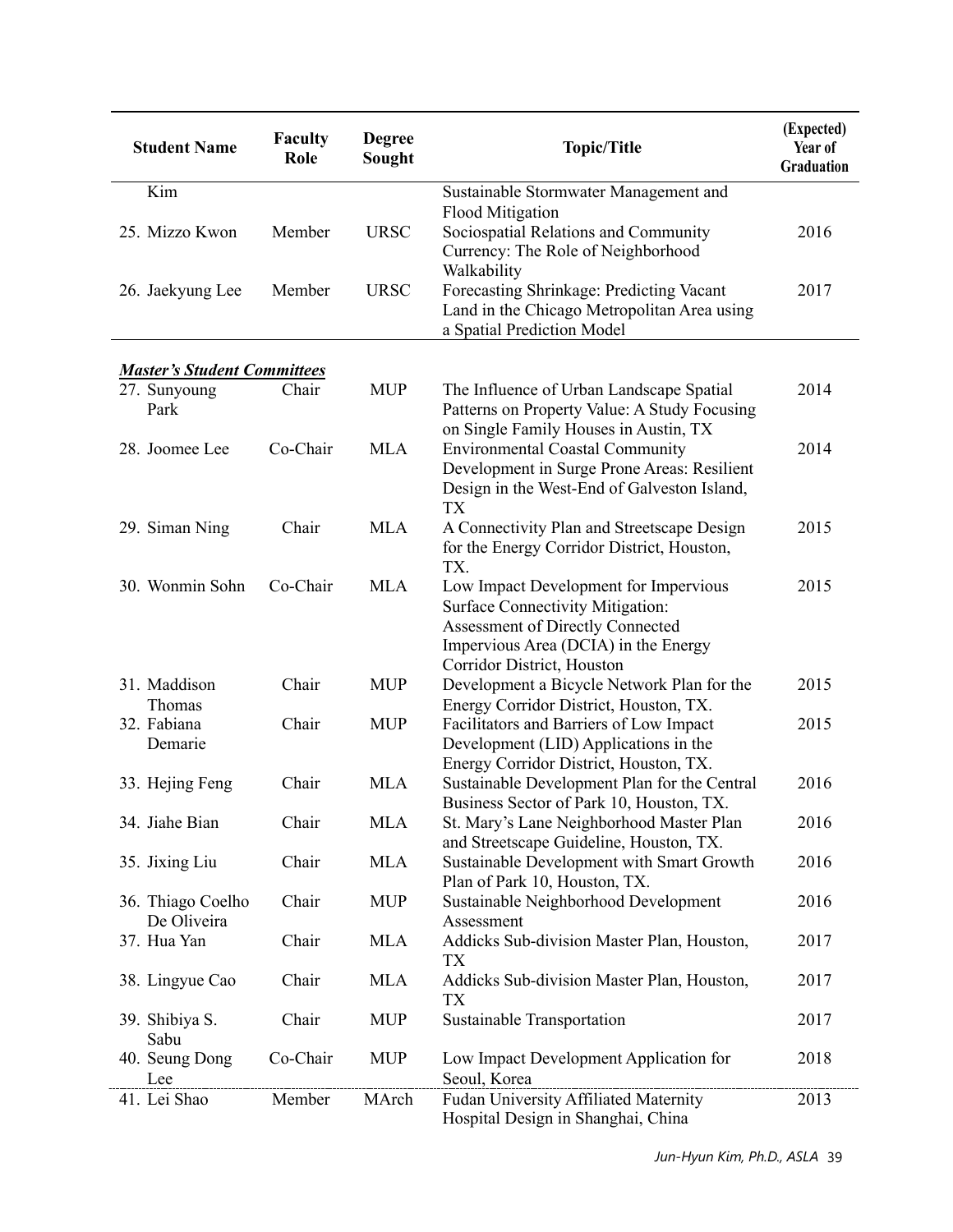| <b>Student Name</b>               | Faculty<br>Role  | <b>Degree</b><br>Sought | <b>Topic/Title</b>                                                                    | (Expected)<br>Year of<br>Graduation |
|-----------------------------------|------------------|-------------------------|---------------------------------------------------------------------------------------|-------------------------------------|
| 42. Ankit Gaur                    | Member           | MS in                   | Quantifying the Effectiveness of Innovative                                           | 2013                                |
|                                   |                  | CoSc                    | Contracting Strategies on Schedule, Cost and<br>Change Order                          |                                     |
| 43. Piyush Sharma                 | Member           | MS in                   | Optimal Incentive/Disincentive Determination                                          | 2013                                |
|                                   |                  | CoSc                    | between Cost and Benefit                                                              |                                     |
| 44. Shashank                      | Member           | MS in                   | Quantifying Road User Costs with                                                      | 2013                                |
| Tiwari                            |                  | CoSc                    | Heterogeneous Value of Motorists' Travel<br>Time                                      |                                     |
| 45. Guang Yang                    | Member           | MArch                   | Temple Design                                                                         | 2014                                |
| 46. Prateek Tare                  | Member           | MS in                   | Project Prioritization through the Use of Cost-                                       | 2014                                |
|                                   |                  | CoSc                    | Benefit and Fair Divisions Analysis                                                   |                                     |
| 47. Nelson Han                    | Member           | MS in                   | Quantifying Causes, Schedule, and Cost                                                | 2014                                |
|                                   |                  | CoSc                    | Impacts of Change Orders: Is Alternative                                              |                                     |
|                                   |                  |                         | Construction Really Effective on Highway                                              |                                     |
|                                   |                  |                         | Projects in Florida?                                                                  |                                     |
| 48. Ruisi Guo                     | Member           | <b>MLA</b>              | <b>Sustainable Coastal Community Development</b>                                      | 2015                                |
| 49. Xiaotian Su                   | Member           | <b>MLA</b>              | Transformation of Shrinking Cities through                                            | 2015                                |
|                                   |                  |                         | Smart Decline: Dayton, OH                                                             |                                     |
| 50. Yixun Zhang                   | Member           | <b>MLA</b>              | <b>Sustainable Coastal Community Development</b>                                      | 2015                                |
| 51. Jinglin Zhao                  | Member           | <b>MLA</b>              | Master Plan and Landscape Design in Muyan                                             | 2015                                |
|                                   |                  |                         | Riverside Scenic Area, Nanjing, China                                                 |                                     |
| 52. Donghwan Gu                   | Member           | <b>MUP</b>              | The Influence of LEED Certified Buildings                                             | 2015                                |
|                                   |                  |                         | on Environmental Benefits of Adjacent Land                                            |                                     |
|                                   |                  |                         | Uses                                                                                  |                                     |
| 53. Saikrishna                    | Member           | MS in                   | A Vibration Study of the Langford                                                     | 2015                                |
| Chitneni                          |                  | CoSc                    | Architectural Complex Generator Room at                                               |                                     |
|                                   |                  |                         | Texas A&M University                                                                  |                                     |
| 54. Ankit Joshi                   | Member           | MS in                   | Optimal Fund Allocation by Using Analytic                                             | 2015                                |
|                                   |                  | CoSc                    | Hierarchy Process, Cost-Benefit and Fair                                              |                                     |
|                                   |                  |                         | Division Analysis                                                                     |                                     |
| 55. Vanshdeep                     | Member           | MS in                   | Benefit Cost Analysis of Adopting Solar                                               | 2016                                |
| Parmar                            |                  | CoSc                    | Power Plants: Is Photovoltaic Technology                                              |                                     |
|                                   |                  |                         | Really Effective?                                                                     |                                     |
| 56. Abhishek                      | Member           | MS in                   | Use of Smart Tablet Devices towards                                                   | 2016                                |
| Shete                             |                  | CoSc                    | Paperless Work & Communication among                                                  |                                     |
|                                   |                  |                         | Project Stakeholders                                                                  |                                     |
| 57. Binith Reddy                  | Member           | MS in<br>CoSc           | <b>Integrating Smartphone-Embedded Proximity</b>                                      | 2016                                |
| Vakati                            |                  |                         | Sensing Technologies with Safety Monitoring                                           |                                     |
|                                   |                  |                         | Tactics for Minimizing Safety Incidents                                               |                                     |
| 58. Xueqi Liu                     | Member<br>Member | MArch<br>MArch          | The Birth Center in Malibu, CA                                                        | 2015<br>2015                        |
| 59. Tian Wang<br>60. Yang Di Wang | Member           | <b>MLA</b>              | Big Bend National Park Visitor Center Design<br>Manchester/Magnolia Park Neighborhood | 2016                                |
|                                   |                  |                         | Master Plan                                                                           |                                     |
| 61. Rohan Nimbal                  | Member           | MS in                   | Measuring Office Retro-Fit Changes to                                                 | 2016                                |
|                                   |                  | CoSc                    | Determine Recurring Embodied Energy in                                                |                                     |
|                                   |                  |                         | <b>Building Life Cycle Assessment</b>                                                 |                                     |
| 62. Yu Tong                       | Member           | <b>MLA</b>              | South College Station Community                                                       | 2017                                |
|                                   |                  |                         | Development                                                                           |                                     |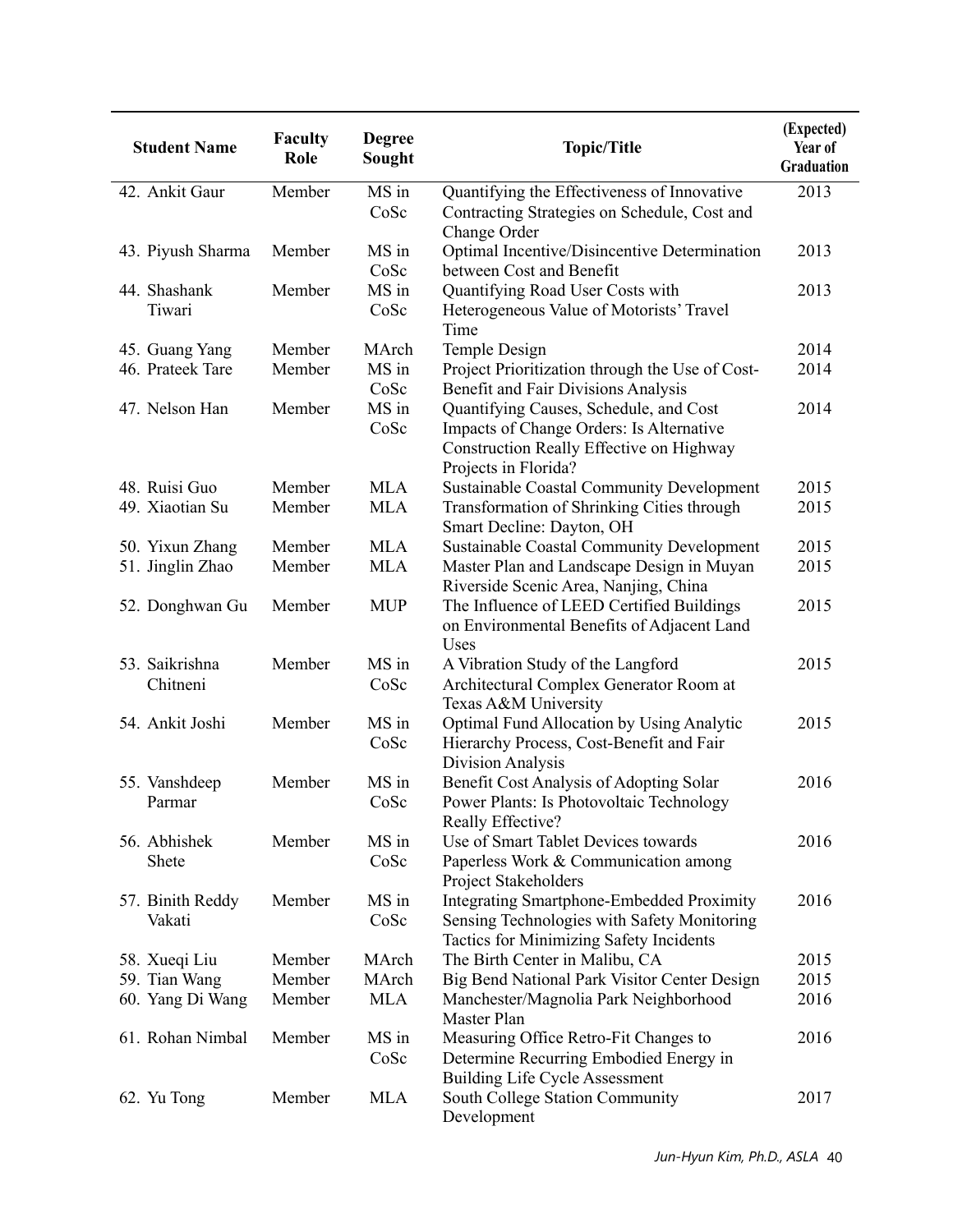| <b>Student Name</b> | <b>Faculty</b><br>Role | <b>Degree</b><br>Sought | <b>Topic/Title</b>                          | (Expected)<br>Year of<br><b>Graduation</b> |
|---------------------|------------------------|-------------------------|---------------------------------------------|--------------------------------------------|
| 63. Zixu Qiao       | Member                 | MLA                     | League City Comprehensive Plan              | 2017                                       |
| 64. Kyuhyun Lee     | Member                 | <b>MUP</b>              | Does Walkable and Bikeable Environment      | 2017                                       |
|                     |                        |                         | Have Leverage in Public Transportation Use? |                                            |

### Student Awards from My Teaching and Teaching Development

- 2021 **Honor Award** of the American Society of Landscape Architects Michigan Chapter (Mi-ASLA), Faculty Advisor for a Student Design Project of *"The City of Ecorse Downtown Corridor and Riverfront Revitalization"* (Student Team: Jiajun Ni, Paige O'Keefe and Victor Pineda).
- 2020 **Honor Award** of the American Society of Landscape Architects Michigan Chapter (Mi-ASLA), Faculty Advisor for a Student Design Project of *"Belle Isle Nature Zoo Redevelopment: Building Up North Downtown"* (Student Team: Chanelle Russ, Maggie Wellman and Yongyi Zhang).

**Merit Award** of the American Society of Landscape Architects Michigan Chapter (Mi-ASLA), Faculty Advisor for a Student Research & Design Project of *"Developing a Revitalization Planning and Design Guideline for Enhancing Land Use Performance of a Shrinking City"* (Student Team: Shu Yang and Matthew Diekman).

**3rd Place (Honorable Mention) in the Master Plan Category.** 2020 EPA Campus RainWorks Challenge, Lead Faculty Advisor for an Interdisciplinary Student Research & Design Project of *"Blue Lines: Rethinking Water Sustainability on Campus"* (Student Team: Amanda Wakefield (LA), Mitchell Kreiner (LA), Angela Yuan (CSUS), and Sam Lingbaugh (CM)).

2018 **Merit Award** of the American Society of Landscape Architects Michigan Chapter (Mi-ASLA), Faculty Advisor for a Student Research & Design Project of *"Greening the Medical Mile"* (Student: Arianna Zannetti).

> **Merit Award** of the American Society of Landscape Architects Michigan Chapter (Mi-ASLA), Faculty Advisor for a Student Design Project of *"Zug Island: Detroit's Postindustrial Gateway"* (Student: Curtis Schaldach).

**Merit Award** of the American Society of Landscape Architects Michigan Chapter (Mi-ASLA), Co-Faculty Advisor (with Dr. Burley) for a Student Research & Design Project of *"Simplicity, Tranquility, Harmony: Harper's Conifer Collection in Hidden Lake Garden"* (Student: Dexin Chen).

**Honor Award** of the American Society of Landscape Architects Texas Chapter (TX-ASLA), Faculty Advisor for a Student Design Project of *"Facilitate: Education + Experiences while Retaining Nature: the Soltis Center Master Plan"* (Student Team: Kourtney Gonzalez, Phillip Hammond, Alaina Parker, and Maritza Sanchez).

2017 **Merit Award** of the American Society of Landscape Architects Texas Chapter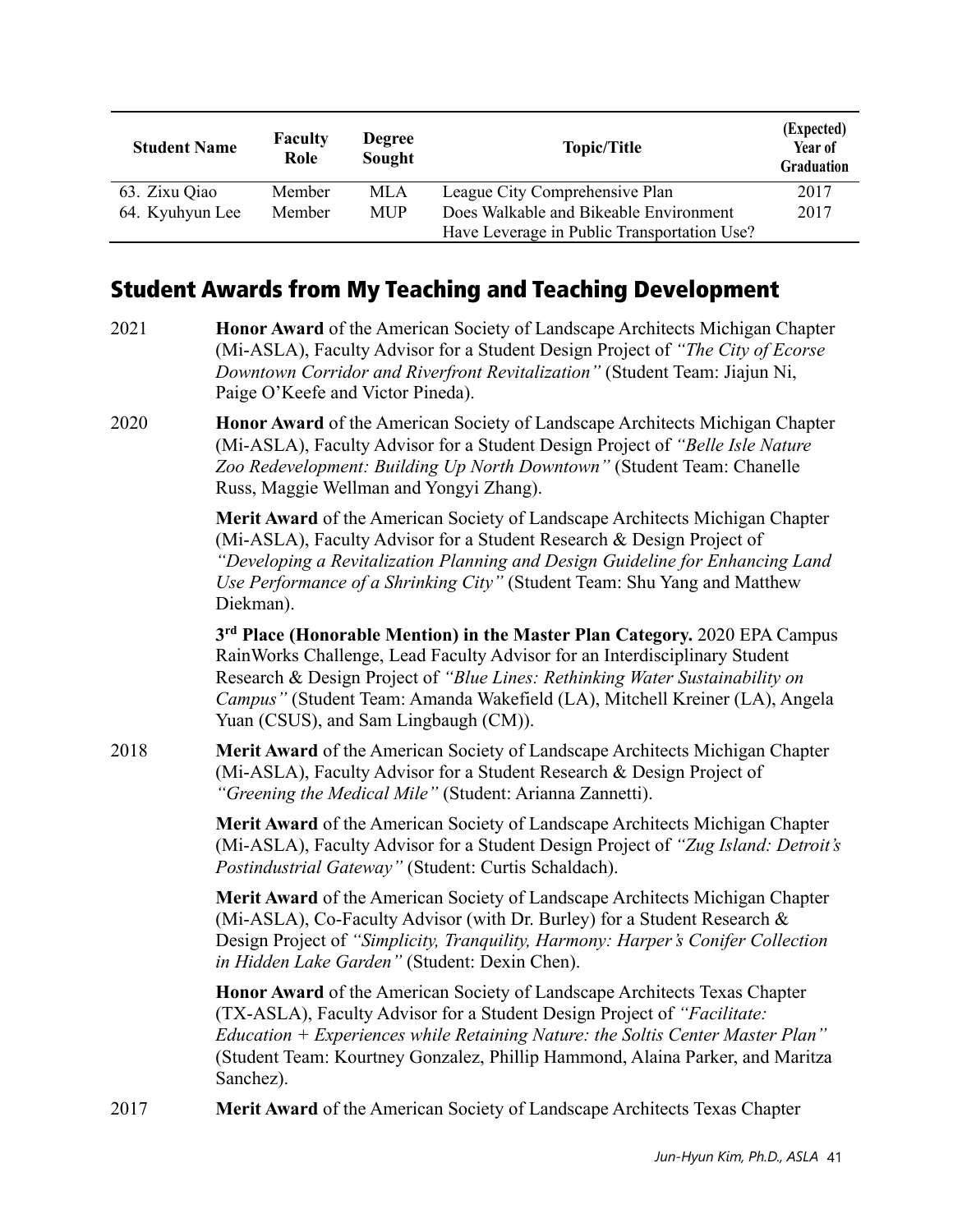(TX-ASLA), Faculty Advisor for a Student Design Team of *"Threadneedle Neighborhood: The Energy Corridor District"* (Student Team: Christina Anderson, Stephan Parson, Andrew Toungate, and Ashton Williams).

**Second Place** of the 20th Annual Student Research Week (SRW) at Texas A&M University, Faculty Advisor for a Student Research Project of *"A Systematic Framework for Assessing Smart Transportation System"* by Ms. Shibiya Sulfikar Sabu.

2016 **Merit Award** of the American Society of Landscape Architects Texas Chapter (TX-ASLA), Faculty Advisor for a Student Design Team of *"Central Business Sector of Park 10: Urban Development in Houston, TX."* (Student Team: Hejing Feng).

> **Merit Award** of the American Society of Landscape Architects Texas Chapter (TX-ASLA), Faculty Advisor for a Student Design Team of *"Imagine a Transit Anchor: Reclaiming an Underutilized Urban Area to a Livable Transit Space"* (Student Team: Zixing Liu).

**Merit Award** of the American Society of Landscape Architects Texas Chapter (TX-ASLA), Faculty Advisor for a Student Design Team of *"Grisby Square Revitalization: Pedestrian-oriented Commercial District Redevelopment, Houston, TX"* (Student Team: Lingyue Cao, and Yu Tong).

**First Place** of the ECD Pedestrian/Bicycle Bridge Design Competition, Faculty Advisor for a Student Design Team of *"Red Arc"* (Student Team: Jiahe Bian, Hejing Feng, and Jixing Liu).

**Second Place** of the ECD Pedestrian/Bicycle Bridge Design Competition, Faculty Advisor for a Student Design Team of *"Volution"* (Student Team: Taylor Herrmann, Erika Kabalin, Stephen Parsons, and Trevor Tabuena).

**Third Place** of the ECD Pedestrian/Bicycle Bridge Design Competition, Faculty Advisor for a Student Design Team of *"Cross Connection"* (Student Team: Clayton Blount, Tamara Hajovsky, Courtney Kuehner, Andrew Toungate, and Jane Wells).

**Honorable Mention** of the ECD Pedestrian/Bicycle Bridge Design Competition, Faculty Advisor for a Student Design Team of *"Bridging The Future"* (Student Team: Erik Christman, Kristal Mendez, Andrew Perez, and Jimmy Solis).

**Honorable Mention** of the ECD Pedestrian/Bicycle Bridge Design Competition, Faculty Advisor for a Student Design Team of *"Tracing Your Path"* (Student Team: Hua Yan).

2015 **Merit Award** of the American Society of Landscape Architects Texas Chapter (TX-ASLA), Faculty Advisor for a Student Design Team of *"Eco-Radiation: Cross Creek Ranch Community Development"* (Student Team: Wonmin Sohn, Zhihuang Li, Yucheng Wang, and Yixun Zhang).

> **Merit Award** of the American Society of Landscape Architects Texas Chapter (TX-ASLA), Faculty Advisor for a Student Design Team of *"Inner Circle: Radial Neighborhood Design"* (Student Team: David Danielson, Guisi Guo, Xiaotian Su, and Jinglin Zhao).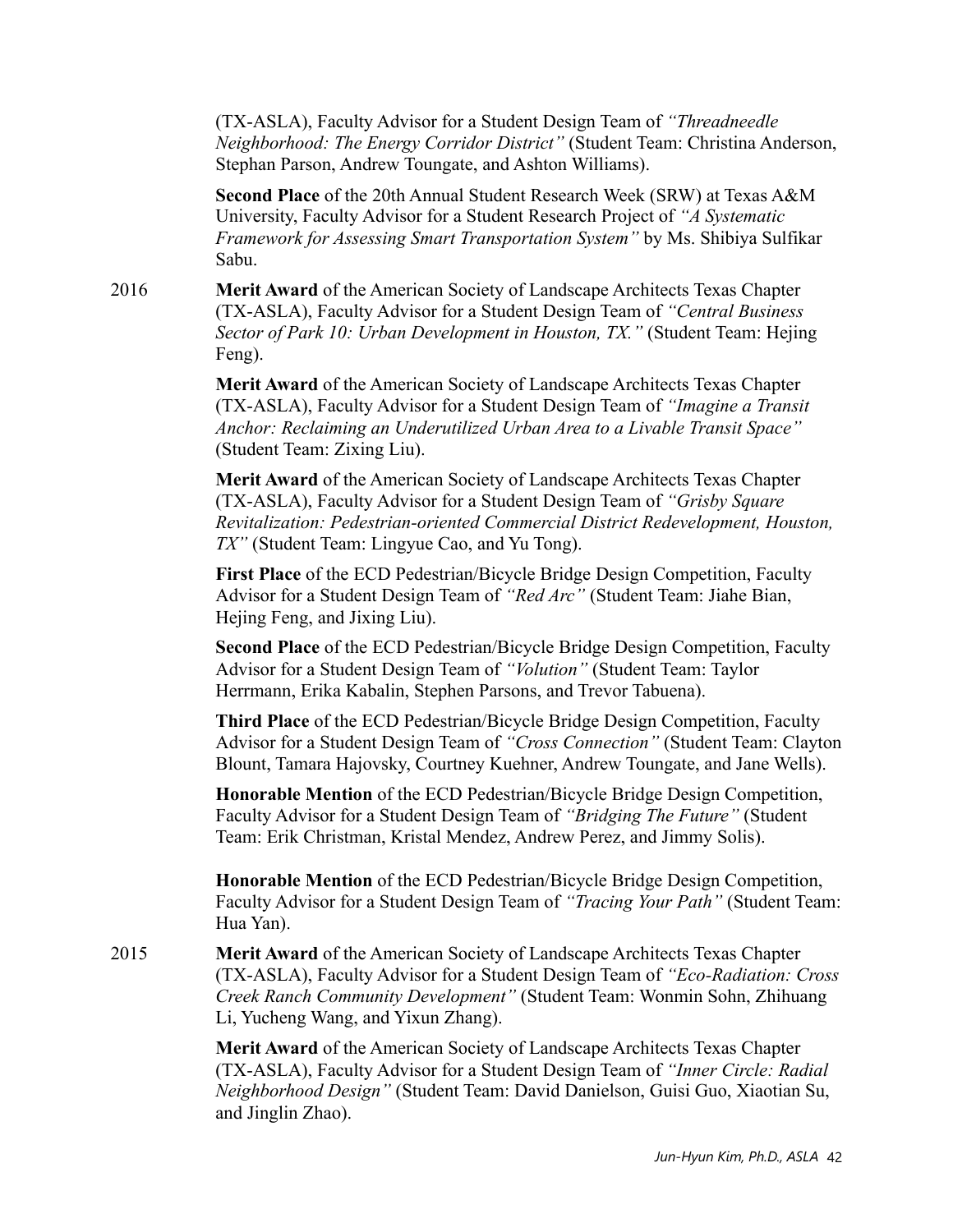|      | Merit Award of the American Society of Landscape Architects Texas Chapter<br>(TX-ASLA), Faculty Advisor for a Student Design Team of "Watersmart Design<br>for TAES Annex Building" (Student Team: Zhihuang Li, Xiaotian Su, and Yue Yao). |
|------|--------------------------------------------------------------------------------------------------------------------------------------------------------------------------------------------------------------------------------------------|
| 2013 | Getting Started with eCampus (Webinar). Instructional Technology Services,<br>Texas A&M University, May 21, 2013.                                                                                                                          |
|      | Faculty Institute Award: Flipping Your Courses. Instructional Technology<br>Services, Texas A&M University, April 8~12, 2013. (\$2,000 faculty development<br>fund awarded).                                                               |
|      | Teaching Portfolio Workshop. Center for Teaching Excellence, Texas A&M<br>University, March 6, 2013.                                                                                                                                       |
| 2012 | Successful Leadership of Faculty Committees. Center for Teaching Excellence,<br>Texas A&M University, November 8, 2012.                                                                                                                    |
|      | Distance Education Mini Workshop by Dr. Carol Molinari. Department of<br>Landscape Architecture and Urban Planning, Texas A&M University, March 22,<br>2012.                                                                               |
| 2011 | Using Elluminate for Your Course. Center for Teaching and Learning, Cal Poly<br>State University, January 13, 2011.                                                                                                                        |
| 2010 | Our Favorite iPhone, iPad & iPod Touch Educational Applications. Center for<br>Teaching and Learning, Cal Poly State University, June 3, 2010.                                                                                             |
|      | Copyright Issues in Higher Education. Center for Teaching and Learning, Cal<br>Poly State University, May 21, 2010.                                                                                                                        |
|      | Grant Writing Workshop. Grant Writing USA, Atascadero, CA, May 12~13,<br>2010                                                                                                                                                              |
|      | Paperless Grading: Benefits and Unintended Consequences. Center for                                                                                                                                                                        |

Teaching and Learning, Cal Poly State University, March 5, 2010.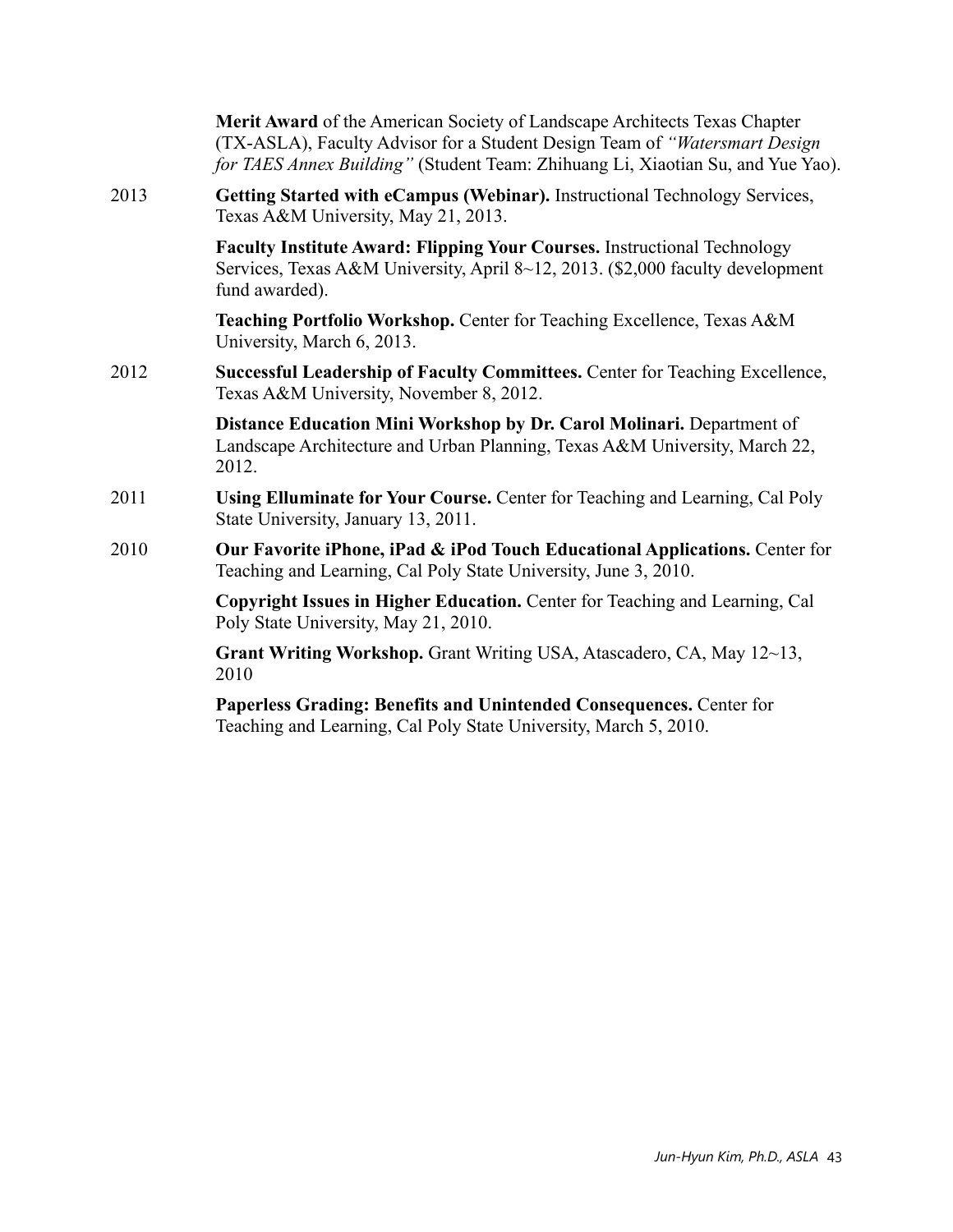## SERVICE ACVITIES

## **Committees**

### *International & National*

| 2021~Present  | Vice President, Korea-America Global Landscape Architects Network         |
|---------------|---------------------------------------------------------------------------|
| 2020~2021     | Member, LAF Superstudio Task Force                                        |
|               | Landscape Architecture Foundation (LAF)                                   |
| 2019          | <b>Consultant, GroupHAN Associates</b>                                    |
| 2018~Present  | Secretary & Vice President for Communications, Outreach & Publications*,  |
|               | Council of Educators in Landscape Architecture (CELA)                     |
|               | *2 <sup>nd</sup> term: re-elected in 2021                                 |
| 2018~Present  | Chair, Standing Committee on Communications, Outreach and Publications    |
|               | Council of Educators in Landscape Architecture (CELA)                     |
| 2018~Present  | Member, CELA Executive Committee                                          |
|               | Council of Educators in Landscape Architecture (CELA)                     |
| 2018          | Member, CELA Executive Director Search Committee                          |
|               | Council of Educators in Landscape Architecture (CELA)                     |
| 2017~Present  | Co-Chair, CELA Urban Design Track                                         |
|               | Council of Educators in Landscape Architecture (CELA)                     |
| $2017 - 2018$ | <i>Executive Member, Korea Institute of Landscape Architecture (KILA)</i> |
| 2016~Present  | Member, CELA Advisory and Resource Collaborative (ARC)                    |
|               | Council of Educators in Landscape Architecture (CELA)                     |
| 2015~2016     | Member, Standing Committee on Awards and Recognitions,                    |
|               | Council of Educators in Landscape Architecture (CELA)                     |
| $2013 - 2016$ | <b>Regional Director for Region 3</b>                                     |
|               | Council of Educators in Landscape Architecture (CELA)                     |
| $2013 - 2016$ | Member, Standing Committee on Communication and Outreach (SCCO)           |
|               | Council of Educators in Landscape Architecture (CELA)                     |
| $2013 - 2014$ | Consultant, Korean Research Institute for Human Settlements (KRISH)       |

### *College of Agriculture and Natural Resources (CANR) at MSU*

|  | 2018~Present Member, CANR Undergraduate Research Program (URP) Committee |  |
|--|--------------------------------------------------------------------------|--|
|  |                                                                          |  |

### *School of Planning, Design & Construction (SPDC) at MSU*

| 2022          | Chair, MSU 1855 Professorship (Social and Environmental Justice) Faculty   |
|---------------|----------------------------------------------------------------------------|
|               | Search Committee (Tenure Stream Open Rank)                                 |
|               | Adviser, The MSU Student Chapter of the American Society of Landscape      |
|               | Architects (ASLA: ASLA Club)                                               |
| $2021 - 2022$ | Member, ID Program Faculty Search Committee (Tenure Stream Assistant       |
|               | Prof.)                                                                     |
| 2020          | Chair, LA Program Faculty Search Committee (Tenure Stream Assistant Prof.) |
| 2019          | Chair, LA Program Faculty Search Committee (Fixed Term Faculty)            |
| 2019~2020     | Member, SPDC Strategic Planning Task Group                                 |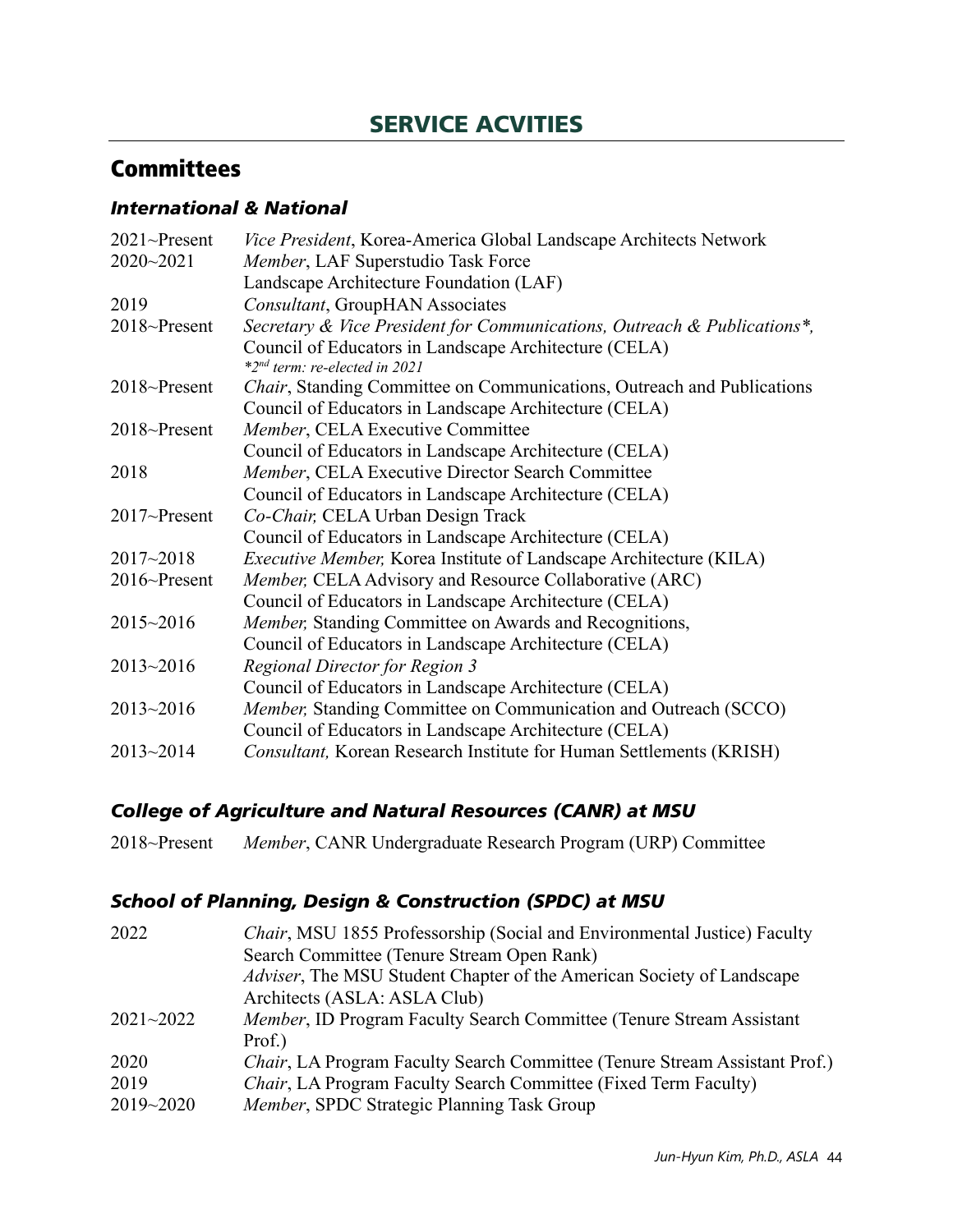| $2018$ ~Present | Member, SPDC Directors Council                                             |
|-----------------|----------------------------------------------------------------------------|
| $2018 - 2019$   | Member, SPDC Ad-Hoc Technology Committee                                   |
| $2018 - 2019$   | Chair, LA Program Faculty Search Committee (Tenure Stream Assistant Prof.) |
| $2018$ ~Present | Member, PDC Ph.D. Program Committee                                        |
| $2018$ ~Present | <i>Member</i> , PDC Ph.D. Program Application Review Council               |
| $2018$ ~Present | <i>Chair</i> , MED Program Application Review Committee                    |
| $2018$ ~Present | Member, Executive Committee of the Landscape Architecture Alumni Advisory  |
|                 | Board (LAAAB)                                                              |
| $2018$ ~Present | Member, Sustainable Built Environment Initiative (SBEI)                    |
| 2018            | Member, SPDC Ad-Hoc Academic Grievance Committee                           |
| $2017 - 2018$   | Chair, BLA Program Accreditation Committee                                 |

#### *College of Architecture at TAMU*

| $2016 - 2017$ | Member, College International Affairs Council    |
|---------------|--------------------------------------------------|
| $2012 - 2014$ | <i>Member</i> , College Curation Committee (CCC) |

#### *Dept. of Landscape Architecture and Urban Planning at TAMU*

| $2016 - 2017$ | Co-Chair, LAUP Faculty Search Committee (Tenure Stream Assistant Prof.) |
|---------------|-------------------------------------------------------------------------|
| $2016 - 2017$ | <i>Chair</i> , Curriculum Technology Committee                          |
| $2016 - 2017$ | <i>Member</i> , Task Force on Integrating Disciplines                   |
| $2015 - 2016$ | Member, PLAN Recruitment & Admissions Sub-Committee                     |
| 2014          | Member, LAND Faculty Search Committee (Tenure Stream Assistant Prof.)   |
| $2013 - 2016$ | Co-Chair, Curriculum Technology Committee                               |
| $2013 - 2016$ | Member, PLAN Advisory Committee                                         |
| $2013 - 2016$ | <i>Member</i> , PLAN Website Revision Sub-Committee                     |
| $2012 - 2017$ | <i>Member</i> , End-of-semester & Portfolio Review Sub-Committee        |
| $2012 - 2017$ | <i>Member, MLA Application Review Committee</i>                         |
| $2011 - 2017$ | Member, BLA & MLA Program Committee                                     |
| $2011 - 2013$ | <i>Member</i> , BS-URPN Program Committee                               |
| $2011 - 2013$ | Member, Curriculum Technology Committee                                 |

#### *Cal Poly University*

2010~2011 *Member,* Science through Translational Research in Diet and Exercise (STRIDE)

## *College of Architecture and Environmental Design at Cal Poly University*

2010~2011 *Member,* Graduate Program Committee of the CAED Special Faculty Working Group

### *Landscape Architecture Department at Cal Poly University*

2010~2011 *Member,* Facility Enhancement (O&E) Committee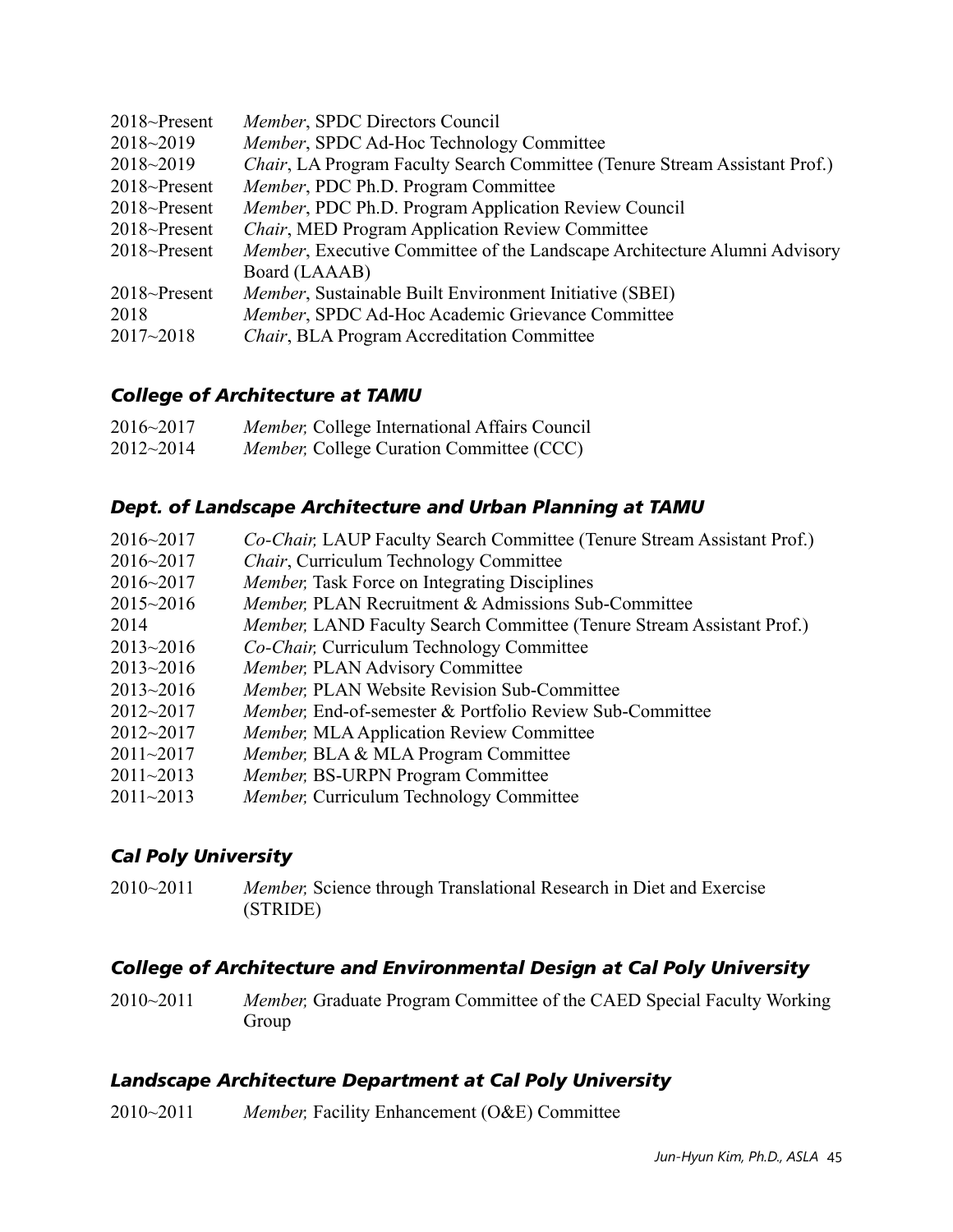| $2010 - 2011$ | <i>Member</i> , Curriculum Advisors Committee                                 |
|---------------|-------------------------------------------------------------------------------|
| $2010 - 2011$ | <i>Member</i> , Department Curriculum Committee                               |
| $2010 - 2011$ | <i>Member</i> , Task Force for Launching New Master of Landscape Architecture |
|               | Program                                                                       |

#### *Community*

| $2015 - 2016$ | <i>Co-Chair</i> , The Pedestrian and Bicycle Bridge Design Competition, The Energy  |
|---------------|-------------------------------------------------------------------------------------|
|               | Corridor District, Houston, TX.                                                     |
| Summer 2014   | <i>Instructor</i> ; Youth Adventure Program (A summer camp for high school students |
|               | interested in the design professions)                                               |
| $2010 - 2017$ | <i>Member</i> , Health Eating Active Living in San Luis Obispo County (HEAL-SLO)    |
|               |                                                                                     |

#### *University & College*

| $2005 - 2006$ | <i>President</i> , Korean Student Association of the LAUP, Texas A&M University,                                                   |
|---------------|------------------------------------------------------------------------------------------------------------------------------------|
|               | College Station, TX.                                                                                                               |
| $1997 - 1998$ | <i>President</i> , Student Association of the Department of Landscape Architecture,<br>Sungkyunkwan University, Seoul, South Korea |

## Review for Journal Manuscripts and Conference Abstracts

#### *Editor*

| 2020~Present    | <i>Editor</i> , Landscape and Ecological Engineering <sup>§</sup><br>§ Landscape and Ecological Engineering (LAEE) is published by the International Consortium of<br>Landscape and Ecological Engineering with the aim of protecting and improving the environment in the face<br>of biodiversity loss, desertification, global warming, and other environmental conditions. The journal<br>presents original papers, reports, reviews and technical notes on all aspects of conservation, restoration,<br>and management of ecosystems. Its scope is not limited to purely scientific approaches, but welcomes<br>technological and design approaches that provide useful and practical solutions to today's environmental<br>problems. The LAEE has received a 1.813 Impact Factor and a 1.611 5-year Impact Factor. |
|-----------------|-------------------------------------------------------------------------------------------------------------------------------------------------------------------------------------------------------------------------------------------------------------------------------------------------------------------------------------------------------------------------------------------------------------------------------------------------------------------------------------------------------------------------------------------------------------------------------------------------------------------------------------------------------------------------------------------------------------------------------------------------------------------------------------------------------------------------|
| $2017$ Present  | Co-Editor, Landscape Research Record, Vol. 6, 7, 8, 9, 10 and 11<br>A peer-reviewed publication from the Council of Educators in Landscape<br>Architecture (CELA)                                                                                                                                                                                                                                                                                                                                                                                                                                                                                                                                                                                                                                                       |
| $2016$ ~Present | <i>Associate Editor</i> , Journal of People, Plants, and Environment <sup>§</sup><br>§ The Journal of People, Plants, and Environment (PPE) (ISSN 1226-9778) is an international peer-<br>reviewed journal that focuses on the multidisciplinary research areas of environmental science,<br>environmental planning and design, environmental psychology, urban and landscape planning, and<br>environmental management. This journal is indexed in KSCI (Korea Science Citation Index Service). The<br>PPE has received a 0.305 Impact Factor and a 0.469 5-year Impact Factor.                                                                                                                                                                                                                                        |

#### *Reviewer*

*Manuscript Reviewer,* Landscape Research Record Vol. 4, 5, 6, 7, 8, and 9 *Ad-Hoc Manuscript Reviewer,* Landscape Journal *Ad-Hoc Manuscript Reviewer,* Urban Forestry & Urban Greening *Ad-Hoc Manuscript Reviewer,* Journal of Environmental Management *Ad-Hoc Manuscript Reviewer,* Leisure Sciences